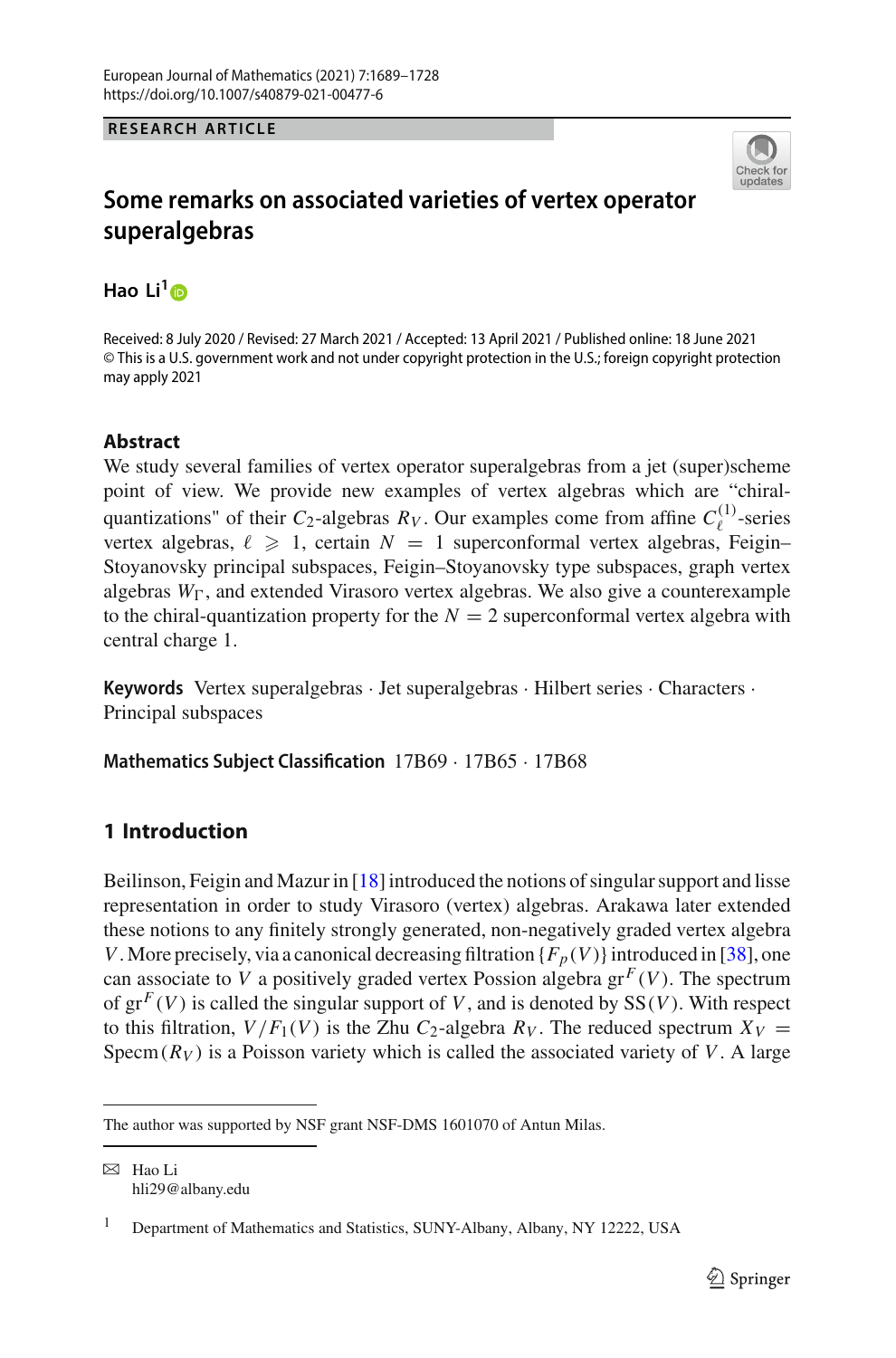body of work has been devoted to descriptions of associated varieties for various vertex operator algebras [\[5](#page-37-1)[,10](#page-37-2)[,12](#page-37-3)[,13\]](#page-37-4). Certainly the most prominent examples from this point of view are well-known lisse, or  $C_2$ -cofinite, vertex algebras characterized by  $\dim(X_V) = 0$ . Arakawa and Kawasetsu relaxed this condition to quasi-lisse in [\[7\]](#page-37-5) which requires that  $X_V$  has finitely many symplectic leaves. Associated varieties are important in the geometry of Higgs branches in 4d/2d dualities in physics [\[17\]](#page-37-6).

According to [\[5](#page-37-1), Proposition 2.5.1], the embedding

$$
R_V \hookrightarrow \operatorname{gr}^F(V)
$$

can be extended to a surjective homomorphism of vertex Poisson algebras

$$
\psi: J_{\infty}(R_V) \twoheadrightarrow \operatorname{gr}^F(V),
$$

where  $J_{\infty}(R_V)$  is the (infinite) jet algebra of  $R_V$ . The map  $\psi$  induces an injection where  $J_{\infty}(R_V)$  is the (infinite) jet algebra of  $R_V$ . The map  $\psi$  induces an injection from the singular support into the (infinite) jet scheme of the associated scheme of *V*,  $\ddot{X}_V = \text{Spec}(R_V)$ , i.e., the (infinite) jet sche<br> $\phi$ : SS(*V*)  $\hookrightarrow$  *J*<sub>∞</sub>( $\widetilde{X}$ 

$$
\phi \colon \mathrm{SS}(V) \hookrightarrow J_{\infty}(\widetilde{X}_V).
$$

In [\[11](#page-37-7)], authors showed that  $\phi$  is an isomorphism of varieties if *V* is quasi-lisse. It was shown in [\[52\]](#page-39-0) that if the map  $\psi$  is an isomorphism, then one can compute Hochschild homology of the Zhu algebra via the chiral homology of elliptic curves. Proving that  $\psi$  is an isomorphsim or finding the kernel of  $\psi$  turns out to be subtle. In [\[9](#page-37-8)[,14](#page-37-9)[,52](#page-39-0)], authors provided examples for which  $\psi$  is not an isomorphism, including the  $\mathbb{Z}_2$ -<br>orbifold of the rank one Heisenberg algeb authors provided examples for which  $\psi$  is not an isomorphism, including the  $\mathbb{Z}_2$ orbifold of the rank one Heisenberg algebra, affine vertex algebra  $L_{\widehat{d_1}}(-1, 0)$ , most Virasoro algebras, etc. However, a full description of the kernel, if non-trivial, of the map  $\psi$  is an interesting and difficult problem. Very recently, Andrews, van Ekeren and Heluani [\[4](#page-37-10)] found a remarkable *q*-series identity that allowed them to describe the kernel of  $\psi$  for the  $c = 1/2$  Ising Virasoro vertex algebra.

For a vertex algebra *V*, where  $\psi$  is an isomorphism, one obtains a very interesting (and important) consequence

$$
ch[V](q) = HS_q(J_\infty(R_V)),
$$

where the left-hand side is the character of  $V$  and the right-hand side is the Hilbert series of the jet algebra of  $R_V$ . The left-hand side often has combinatorial interpretations which in turn can provide a non-trivial information about the jet scheme.

In Sects. [2–](#page-2-0)[3,](#page-6-0) we recall some basics of vertex (super)algebras and generalize the notion of jet algebras to the super case. Then in Sect. [4](#page-8-0) we investigate the map  $\psi$ in the cases of affine vertex algebras, rank one lattice vertex superalgebras including the simple  $N = 2$  superconformal vertex algebra at level one. For the later case the map  $\psi$  is not an isomorphism, and we make a conjecture about its kernel. In Sect. [5](#page-18-0) we analyze in great depth principal subspaces of lattice vertex algebras and affine vertex algebras, and show that the map  $\psi$  is an isomorphism for many examples. In particular, the principal subspaces are closely related to the jet algebras coming from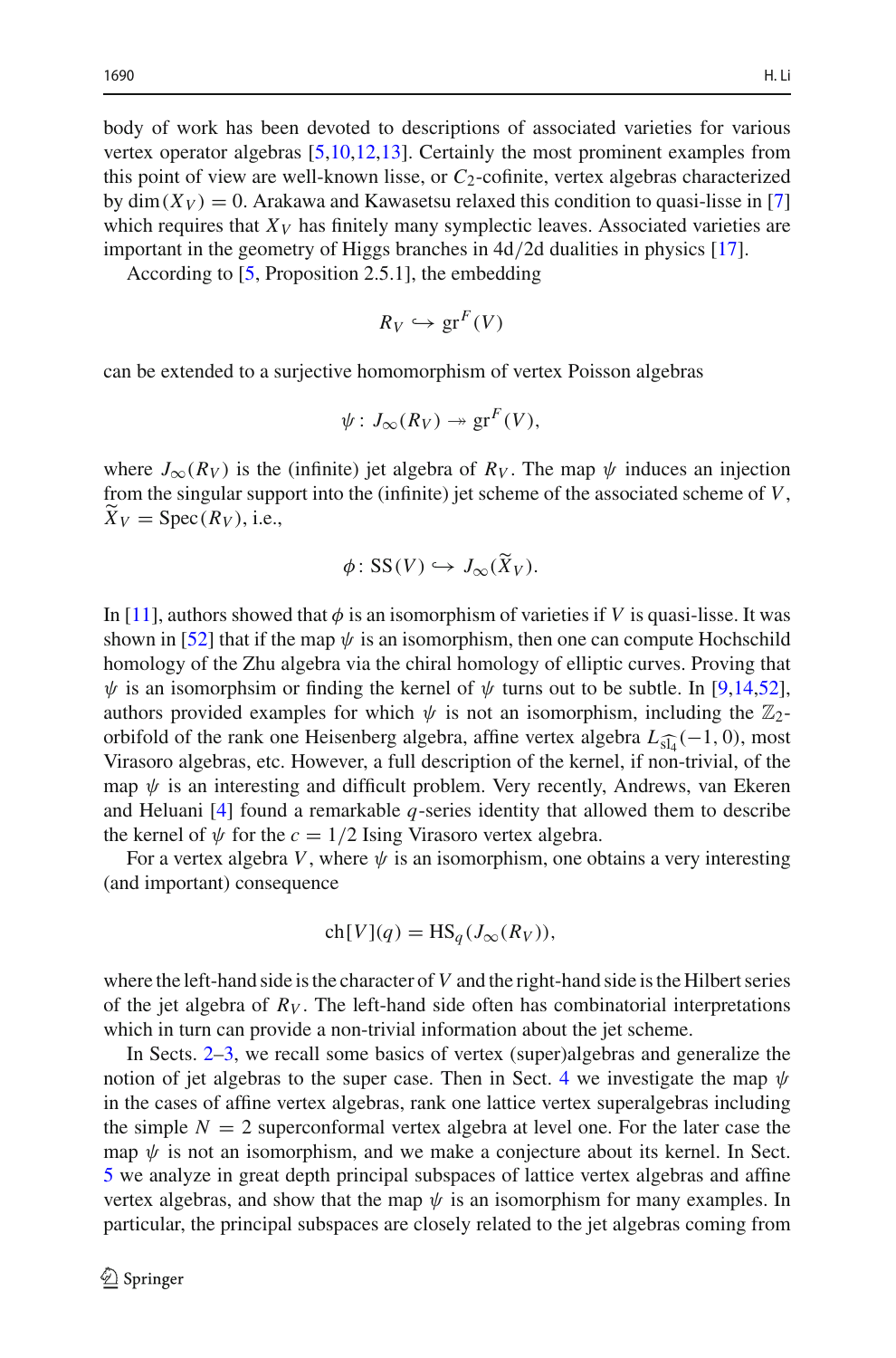graphs. Interestingly, in some examples their Hilbert series are (mixed) mock modular forms. In Sect. [6](#page-31-0) we show that the map  $\psi$  is an isomorphism for the simple  $N = 1$  vertex superalgebra associated with the  $N = 1$  superconformal  $(p, p')$ -minimal model if and only if  $(p, p') = (2, 4k)$ ,  $k \in \mathbb{Z}_+$ . We also study extended Virasoro vertex algebras in Sect. [7.](#page-35-0)

## <span id="page-2-0"></span>**2 Definitions and preliminary results**

**Definition 2.1** Let *V* be a superspace, i.e., a  $\mathbb{Z}_2$ -graded vector space,  $V = V_0 \oplus V_1$ , where  $\{\overline{0}, \overline{1}\} = \mathbb{Z}_2$ . If  $a \in V_{p(a)}$ , we say that the element *a* has *parity*  $p(a) \in \mathbb{Z}_2$ . **finition 2.1** Let *V* be a superspace, i.e., a  $\mathbb{Z}_2$ -graded vector space,  $V = V_0 \oplus V_1$ , ere  $\{\overline{0}, \overline{1}\} = \mathbb{Z}_2$ . If  $a \in V_{p(a)}$ , we say that the element *a* has *parity*  $p(a) \in \mathbb{Z}_2$ .<br>A *field* is a formal ser

and for each  $v \in V$  one has

$$
a_{(n)}v=0 \text{ for } n \gg 0.
$$

We say that a field  $a(z)$  has *parity*  $p(a) \in \mathbb{Z}_2$  if

$$
a_{(n)}V_{\alpha} \in V_{\alpha+p(a)}
$$
 for all  $\alpha \in \mathbb{Z}_2$ ,  $n \in \mathbb{Z}$ .

A *vertex superalgebra* contains the following data: a vector space of states *V*, the vacuum vector  $1 \in V_{\overline{0}}$ , derivation *T*, and state-field correspondence map pontains the following<br>rivation *T*, and state<br> $a \mapsto Y(a, z) = \sum$ 

$$
a \mapsto Y(a, z) = \sum_{n \in \mathbb{Z}} a_{(n)} z^{-n-1},
$$

satisfying the following axioms:

- (*translation coinvariance*):  $[T, Y(a, z)] = \partial Y(a, z)$ ,
- (*vacuum*):  $Y(1, z) = \text{Id}_V, Y(a, z) \mathbf{1}_{z=0} = a$ ,
- (*locality*):  $(z w)^N Y(a, z) Y(b, w) = (-1)^{p(a)p(b)} (z w)^N Y(b, w) Y(a, z)$  for  $N \gg 0$ .

In particular, a vertex superalgebra *V* is called *supercommutative* if  $a_{(n)} = 0$  for  $n \in \mathbb{N}$ . It is well known that the category of commutative vertex superalgebras is equivalent with the category of unital commutative associative superalgebras equipped with an even derivation.

We say that a vertex superalgebra *V* is generated by a subset  $\mathcal{U} \subset V$  if any element of *V* can be written as a finite linear combination of terms of the form

<span id="page-2-1"></span>
$$
b^1_{(i_1)}b^2_{(i_2)}\cdots b^n_{(i_n)}\mathbf{1}
$$

for  $b^k \in \mathcal{U}$ ,  $i_k \in \mathbb{Z}$ , and  $n \in \mathbb{N}$ . If every element of *V* can be written with  $i_k \in \mathbb{Z}_-$ , we write  $V = \langle \mathfrak{U} \rangle_S$ , and say that *V* is *strongly generated* by  $\mathfrak{U}$ .

**Example 2.2** ([\[53](#page-39-1)]) Let g be a finite-dimensional Lie superalgebra with a non-degenerate even supersymmetric invariant bilinear form  $(\cdot, \cdot)$ . We can associate the affine write  $V = \langle U \rangle_S$ , and say that V is *strong*<br>**Example 2.2** ([53]) Let g be a finite-dime<br>rate even supersymmetric invariant bilin<br>Lie superalgebra  $\widehat{g}$  to the pair (g, (·, ·)).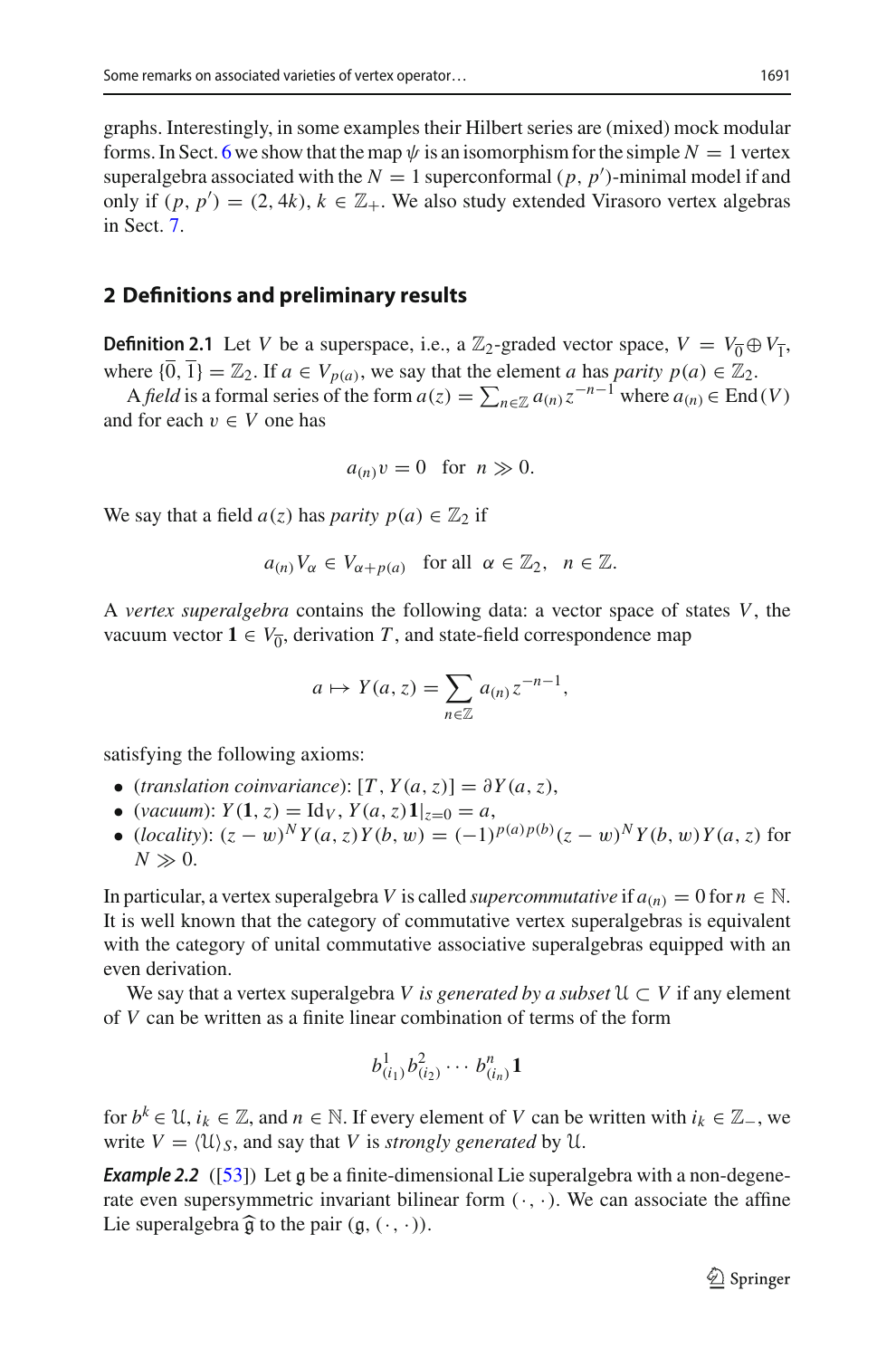Its universal vacuum representation of level  $k$ ,  $V_{\hat{a}}(k, 0)$ , is a vertex superalgebra. In particular, when g is a simple Lie superalgebra,  $V_{\hat{a}}(k, 0)$  has a unique maximal ideal  $I_{\hat{\mathfrak{a}}}(k,0)$ , and  $L_{\hat{\mathfrak{a}}}(k,0) = V_{\hat{\mathfrak{a}}}(k,0)/I_{\hat{\mathfrak{a}}}(k,0)$  is also a vertex superalgebra.

<span id="page-3-0"></span>*Example 2.3* ([\[36](#page-38-1)]) To any *n*-dimensional superspace *A* with a non-degenerate antisupersymmetric bilinear form  $\langle \cdot, \cdot \rangle$ , we can associate a Lie superalgebra  $C_A$ . If we fix a basis of *A*,

$$
\{\phi^1,\ldots,\phi^n\},\
$$

the free fermionic vertex algebra  $\mathcal F$  associated to  $A$  is a vertex superalgebra strongly  $\{\phi^1, \ldots, \phi^n\}$ ,<br>the free fermionic vertex algebra  $\mathcal F$  associated to  $A$  is a vertex superalgebra strongly<br>generated by  $\phi^i_{(-1/2)}\mathbf{1}, i = 1, \ldots, n$ , where  $Y(\phi^i_{(-1/2)}\mathbf{1}, z) = \sum_{n \in 1/2 + \mathbb{Z}} \phi^i_{(n)} z^{-n-1/2}$ .

**Definition 2.4** A vertex superalgebra *V* is called a *vertex operator superalgebra* if it is  $\frac{1}{2}\mathbb{Z}$ -graded, bra *V* is

$$
V = \coprod_{n \in \frac{1}{2}\mathbb{Z}} V_{(m)},
$$

with a conformal vector  $\omega$  such that the set of operators  $\{L_{(n)}, \text{id}_V\}_{n \in \mathbb{Z}}$  with  $L_{(n)} =$  $\omega_{(n+1)}$  defines a representation of the Virasoro algebra on *V*; that is

$$
[L_{(n)}, L_{(m)}] = (m - n)L_{(m+n)} + \frac{m^3 - m}{12} \delta_{m+n,0} c_V, \quad m, n \in \mathbb{Z}.
$$

We call  $c_V$  the *central charge* of V. We require that  $L_{(0)}$  is diagonalizible and it defines the  $\frac{1}{2}\mathbb{Z}$  grading — its eigenvalues are called (conformal) *weights*. In several examples we will encounter  $\frac{1}{2}\mathbb{Z}$ -graded vertex superalgebras without a conformal vector. For this reason, we define the *character* or graded dimension as mvalues are calle<br>aded vertex supe<br>*character* or gra<br>ch[*V*](*q*) =  $\sum$ 

$$
ch[V](q) = \sum_{m \in \frac{1}{2}\mathbb{Z}} dim(V_{(m)}) q^m.
$$

As we do not care about modularity here, we suppress the  $q^{-\frac{c_V}{24}}$  factor and also view *q* as a formal variable.

**Example 2.5** ([\[37](#page-38-2)]) Let Vir denote the Virasoro Lie algebra. Then the universal Virmodule  $V_{\text{Vir}}(c, 0)$  has a natural vertex operator algebra with central charge *c*.

**Example 2.6** ([\[36](#page-38-1)]) The universal vertex superalgebra associated with the  $N = 1$ Neveu–Schwarz Lie superalgebra will be denoted by  $V_c^{N=1}$ , where *c* is the central charge. It is a vertex operator superalgebra strongly generated by an odd vector  $G_{(-3/2)}$ **1** and the conformal vector  $L_{(-2)}$ **1**.

**Example 2.7** ([\[36](#page-38-1)]) The universal vertex superalgebra associated with the  $N = 2$ superconformal Lie algebra will be denoted by  $V_c^{N=2}$ . It is a vertex operator superalgebra strongly generated by two odd vectors  $G^+_{(-3/2)}\mathbf{1}, G^-_{(-3/2)}\mathbf{1}$ , and two even vectors  $L_{(-2)}1, J_{(-1)}1$ .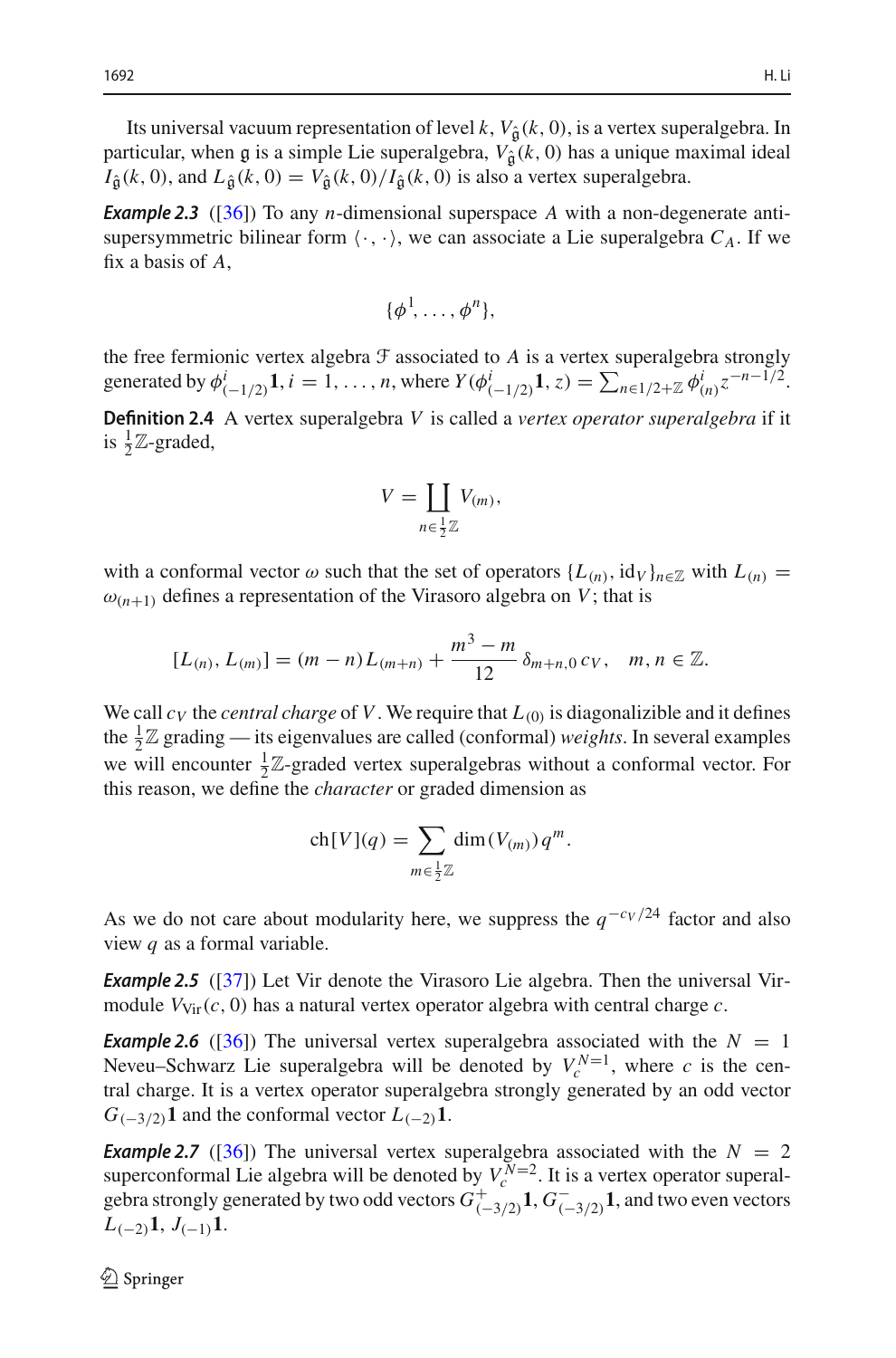**Definition 2.8** A commutative vertex superalgebra *V* is called a *vertex Poisson superalgebra* if it is equipped with a linear operation, **2.8** A commutative vertex superalgebra *V* is called it is equipped with a linear operation,<br>*V* → Hom(*V*,  $z^{-1}V[z^{-1}]$ ),  $a \mapsto Y_{-}(a, z) = \sum$ 

$$
V \to \text{Hom}(V, z^{-1}V[z^{-1}]), \quad a \mapsto Y_{-}(a, z) = \sum_{n \in \mathbb{N}} a_{(n)} z^{-n+1},
$$

such that

•  $(Ta)_n = -na_{(n-1)}$ **e**  $(Ta)_n = -na_{(n-1)},$ <br> **e**  $a_{(n)}b = \sum_{j \in \mathbb{N}} (-1)^{n+j+1} \frac{(-1)^{p(a)p(b)}}{j!} T^j(b_{(n+j)}a)$ **•** (*Ta*)<sub>*n*</sub> = − *na*<sub>(*n*</sub>)<br>
•  $a_{(n)}b = \sum_{j \in \mathbb{N}} (-a_{(m)}, b_{(n)}) = \sum_{j \in \mathbb{N}} (-a_{(m)}, b_{(n)})$ *<sup>j</sup>*∈<sup>N</sup> *m*  $\binom{n}{j}$ ( $a_{(j)}b$ )<sub>(*m*+*n*−*j*),</sub> ●  $a_{(n)}(b \cdot c) = (a_{(n)}b) \cdot c + (-1)^{p(a)p(b)}b \cdot (a_{(n)}c)$ ,

for  $a, b, c \in V$  and  $n, m \in \mathbb{N}$ .

A vertex Lie superalgebra structure on *V* is given by (*V*, *Y*−, *T* ). So one can also say that a vertex Poisson superalgebra is a commutative vertex superalgebra equipped with a vertex Lie superalgebra structure. In fact, one can obtain a vertex Poisson superalgebra from any vertex superalgebra through standard increasing filtration or Li's filtration. Following [\[38](#page-38-0)], one can define a decreasing sequence of subspaces  ${F_n(V)}$  of the superalgebra *V*, where for  $n \in \mathbb{Z}$ ,  $F_n(V)$  is linearly spanned by the vectors

$$
u_{(-1-k_1)}^{(1)} \cdots u_{(-1-k_r)}^{(r)} \mathbf{1}
$$

for  $r \in \mathbb{Z}_+$ ,  $u^{(1)}, \ldots, u^{(r)} \in V$ ,  $k_1, \ldots, k_r \in \mathbb{N}$  with  $k_1 + \cdots + k_r \geq n$ . Then Li's filtration of *V* is given by

$$
V = F_0(V) \supset F_1(V) \supset \cdots
$$

satisfying

$$
u_{(n)}v \in F_{r+s-n-1}(V) \quad \text{for } u \in F_r(V), \ v \in F_s(V), \ r, s \in \mathbb{N}, \ n \in \mathbb{Z},
$$
  
\n
$$
u_{(n)}v \in F_{r+s-n}(V) \quad \text{for } u \in F_r(V), \ v \in F_r(V), \ r, s, n \in \mathbb{N}.
$$
  
\nThe corresponding associated graded algebra  $\text{gr}^F(V) = \coprod_{n \in \mathbb{N}} F_n(V)/F_{n+1}(V)$ 

 $\coprod_{n\in\mathbb{N}} F_n(V)/F_{n+1}(V)$  is a

There corresponding associated graded algebra of 
$$
(V) - \prod_{n \in \mathbb{N}} F_n(V)/F_{n+1}(V)
$$
 vertex Poisson superalgebra. Its vertex Lie superalgebra structure is given by\n
$$
T(u + F_{r+1}(V)) = Tu + F_{r+2}(V),
$$
\n
$$
Y_{-}(u + F_{r+1}(V), z)(v + F_{s+1}(V)) = \sum_{n \in \mathbb{N}} (u_{(n)}v + F_{r+s-n+1}(V)) z^{-n-1},
$$

for  $u \in F_r(z)$ ,  $v \in F_s(z)$  with  $r, s \in \mathbb{N}$ . For the standard increasing filtration  $\{G_n(V)\}\$ , we also have the associated graded vertex superalgebra  $gr^G(V)$ . In [\[5](#page-37-1), Proposition 2.6.1], it was shown that

$$
\mathrm{gr}^F(V) \cong \mathrm{gr}^G(V)
$$

 $\mathcal{D}$  Springer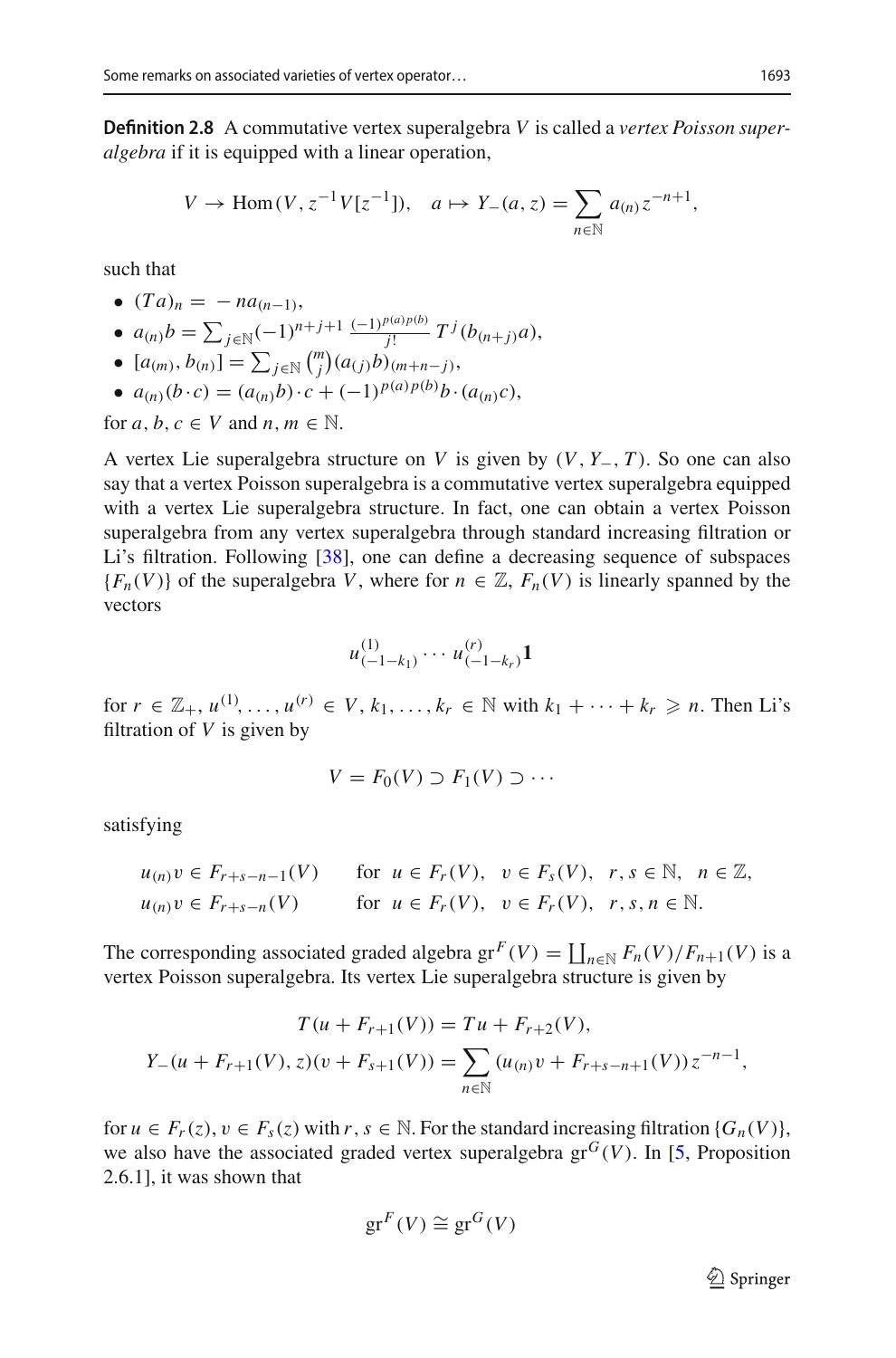as vertex Poisson superalgebras. Thus we sometimes drop the upper index *F* or *G* for brevity. *f*  $[38]$ , we k<br>*F<sub>n</sub>*(*V*) = {

According to [\[38](#page-38-0)], we know that

$$
F_n(V) = \{u_{(-1-i)}v \mid u \in V, i \geq 1, v \in F_{n-i}(V)\}.
$$

In particular,  $F_0(V)/F_1(V) = V/C_2(V) = R_V$  is a Poisson superalgebra by [\[54\]](#page-39-2). Its Poisson structure is given by

$$
\overline{u}\cdot\overline{v}=\overline{u_{(-1)}v},\quad \{\overline{u},\,\overline{v}\}=\overline{u_{(0)}v},
$$

for  $u, v \in V$  where  $\overline{u} = u + C_2(V)$ . It was shown in [\[38,](#page-38-0) Corallary 4.3] that  $gr^F(V)$ is generated by  $R_V$  as a differential algebra.

Next, let us compute the *C*<sub>2</sub>-algebras for some simple examples.

**Example 2.9** Following notations in Example [2.3,](#page-3-0) let  $\mathcal{F}$  be a free fermionic vertex superalgebra associated with an *n*-dimensional superspace A. Clearly, the  $C_2$ -algebra of  $\mathfrak F$  is

$$
R_{\mathcal{F}}=\mathbb{C}\big[\overline{\phi^1_{(-1/2)}\mathbf{1}},\ldots,\overline{\phi^n_{(-1/2)}\mathbf{1}}\big],
$$

where  $\phi^i_{(-1/2)}\mathbf{1}$  is even (resp. odd) if  $\phi^i$  is even (resp. odd) in *A*.

<span id="page-5-0"></span>*Example 2.10* According to [\[52,](#page-39-0) 16.16], for simple affine vertex algebras  $L_{\hat{\mathfrak{g}}}(k,0)$ ,  $k \in \mathbb{N}$ , where  $\mathfrak{g}$  is a simple Lie algebra, we have<br> $R_{L_{\hat{\mathfrak{g}}}(k,0)} = \mathbb{C}\big[u_{(-1)}^1\mathbf{1}, u_{(-1)}^2\mathbf{1}, \cdots, u_{(-1)}^n$  $k \in \mathbb{N}$ , where g is a simple Lie algebra, we have

$$
R_{L_{\hat{\mathfrak{g}}}(k,0)}=\mathbb{C}\big[u_{(-1)}^1, u_{(-1)}^2, \cdots, u_{(-1)}^n, 1\big]/\big\langle U(\mathfrak{g})\circ ((e_{\theta})_{(-1)})^{k+1}, \cdots, U_{(-n-1)}^n\big\rangle
$$

where  $\{u^1, u^2, \ldots, u^n\}$  is a basis of  $\mathfrak{g}, \theta$  is the highest root of  $\mathfrak{g}$ , and  $\circ$  represents the adjoint action. In particular, when  $\mathfrak{g} - \mathfrak{sl}_2$  we have adjoint action. In particular, when  $\mathfrak{g} = sl_2$ , we have

$$
R_{L_{\widehat{\mathfrak{sl}_2}}(k,0)} \cong \mathbb{C}[e, f, h]/\langle f^i \circ e^{k+1} | i = 0, \ldots, 2k+2 \rangle,
$$

where *e*, *f*, *h* correspond to  $e_{(-1)}\mathbf{1}$ ,  $f_{(-1)}\mathbf{1}$ ,  $h_{(-1)}\mathbf{1}$ .

*Example 2.11* For any simple Virasoro algebras  $L_{\text{Vir}}(c_{(p, p')}, 0)$ , where  $c_{(p, p')} = 1 6(p - p')^2/(pp')$  with  $p > p' \ge 2$  and  $p, p'$  coprime, according to [\[18](#page-37-0)[,52\]](#page-39-0) its  $C_2$ algebra is isomorphic to  $\mathbb{C}[x]/\langle x^{(p-1)(p^r-1)/2} \rangle$ , where *x* corresponds to  $\omega = L_{(-2)}\mathbf{1}$ .

*Example 2.12* The  $C_2$ -algebra of  $V_c^{N=1}$  is  $R_{V_c^{N=1}} = \mathbb{C}[x, \theta]$ , where *x* and  $\theta$  correspond to the even vector  $L_{(-2)}$ **1** and odd vector  $G_{(-3/2)}^{\circ}$ **1**, respectively.

*Example 2.13* The  $C_2$ -algebra of  $V_c^{N=2}$  is  $\mathbb{C}[x, y, \theta_1, \theta_2]$  where  $x, y, \theta_1, \theta_2$  correspond to  $L_{(-2)}$ **1**,  $J_{(-1)}$ **1**,  $G^+_{(-3/2)}$ **1** and  $G^-_{(-3/2)}$ **1**, respectively. Here  $\theta_1$ ,  $\theta_2$  are odd variables.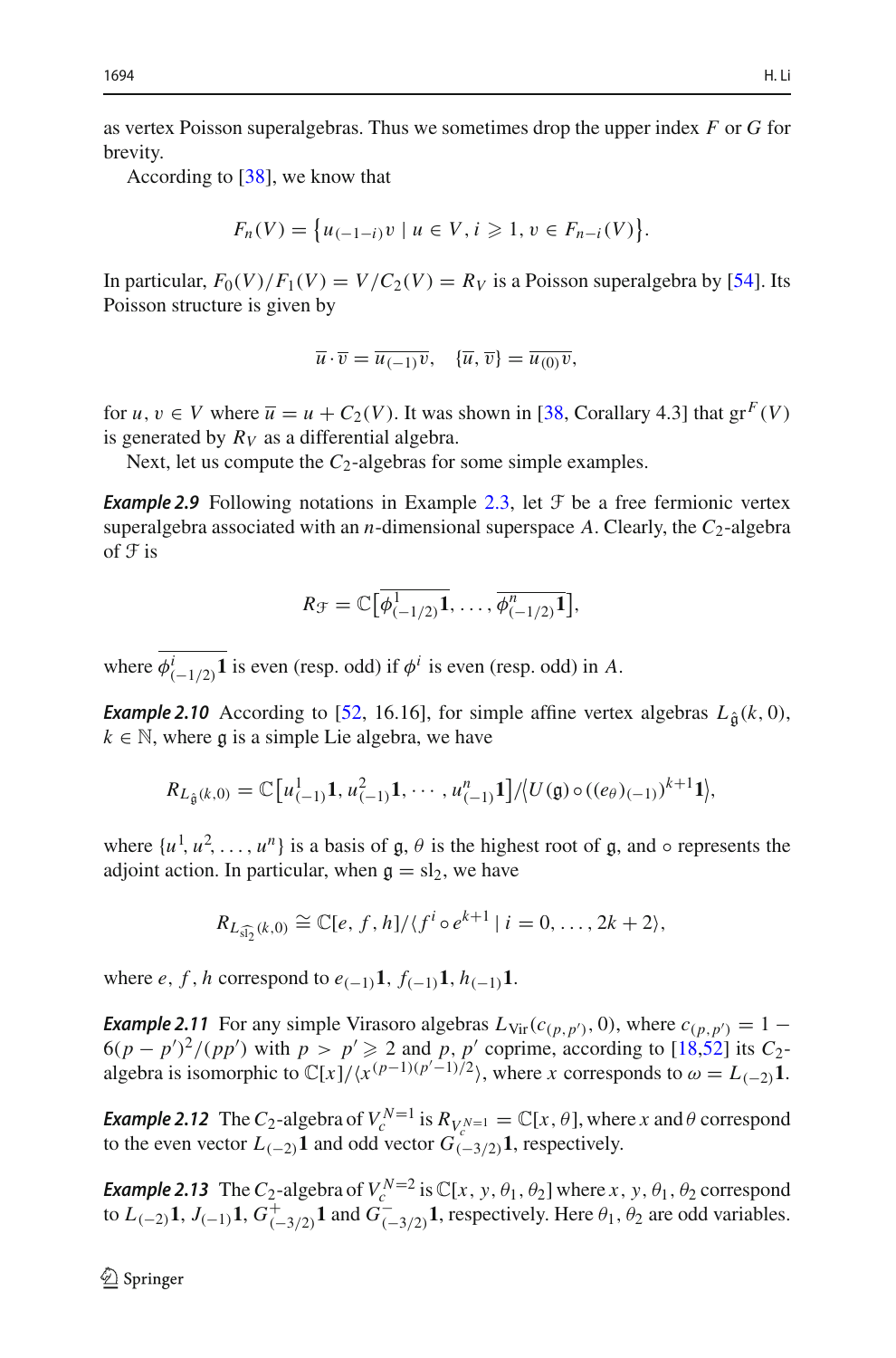## <span id="page-6-0"></span>**3 Affine jet superalgebras**

Inspired by the definition of a jet algebra, we may give an analogous definition of a jet superalgebra in the affine case. Here, we closely follow [\[5](#page-37-1)].

Let  $\mathbb{C}[x^1, \ldots, x^n, \theta^1, \ldots, \theta^m]$  be a polynomial superalgebra, where

$$
x^1, \ldots, x^n
$$

are ordinary variables and

$$
\theta^1,\ldots,\theta^m
$$

are odd variables, i.e.,  $(\theta^i)^2 = 0$  for  $1 \leq i \leq m$ . Let  $f_1, f_2, ..., f_n$  be  $\mathbb{Z}_2$ -homogeneous elements in the polynomial superalgebra. We will define the jet superalgebra of the quotient superalgebra as

$$
R = \frac{\mathbb{C}[x^1, \ldots, x^n, \theta^1, \ldots, \theta^m]}{\langle f_1, \ldots, f_r \rangle}.
$$

Firstly, let us introduce new even variables  $x^j_{(-\Delta_j - i)}$  and odd variables  $\theta^{j'}_{(-\Delta_{j'} - i)}$  for  $0 \leq i \leq m$ , where  $\Delta_j$  and  $\Delta_{j'}$  are degrees of  $x^j$  and  $\theta^{j'}$ . In most cases, we will assume that the degree of each variable is 1, although in some cases the odd degree can be shifted by 1/2. We define an even derivation *T* on

$$
\mathbb{C}\big[x_{(-\Delta_j-i)}^j, \theta_{(-\Delta_{j'}-i)}^{j'} \mid 0 \leqslant i \leqslant m, 1 \leqslant j \leqslant n, 1 \leqslant j' \leqslant m\big]
$$

as

$$
T(x_{(-\Delta_j - i)}^j) = \begin{cases} (-\Delta_j - i)x_{(-\Delta_j - i - 1)}^j & \text{for } 0 \leq i \leq m - 1, \\ 0 & \text{for } i = m, \end{cases}
$$

and

$$
T(\theta_{(-\Delta_{j'}-i)}^{j'}) = \begin{cases} (-\Delta_{j'}-i)\theta_{(-\Delta_{j'}-i-1)}^{j'} & \text{for } 0 \leq i \leq m-1, \\ 0 & \text{for } i = m. \end{cases}
$$

Here we identify  $x^j$  and  $\theta^{j'}$  with  $x^j_{(-\Delta_j)}$  and  $\theta^{j'}_{(-\Delta_{j'})}$ , respectively. Set

$$
J_m(R)=\frac{\mathbb{C}\big[x_{(-\Delta_j-i)}^j,\theta_{(-\Delta_{j'}-i)}^j\mid 0\leqslant i\leqslant m, 1\leqslant j\leqslant n, 1\leqslant j'\leqslant m\big]}{\langle T^j f_i\mid 1\leqslant i\leqslant n, j\in\mathbb{N}\rangle}.
$$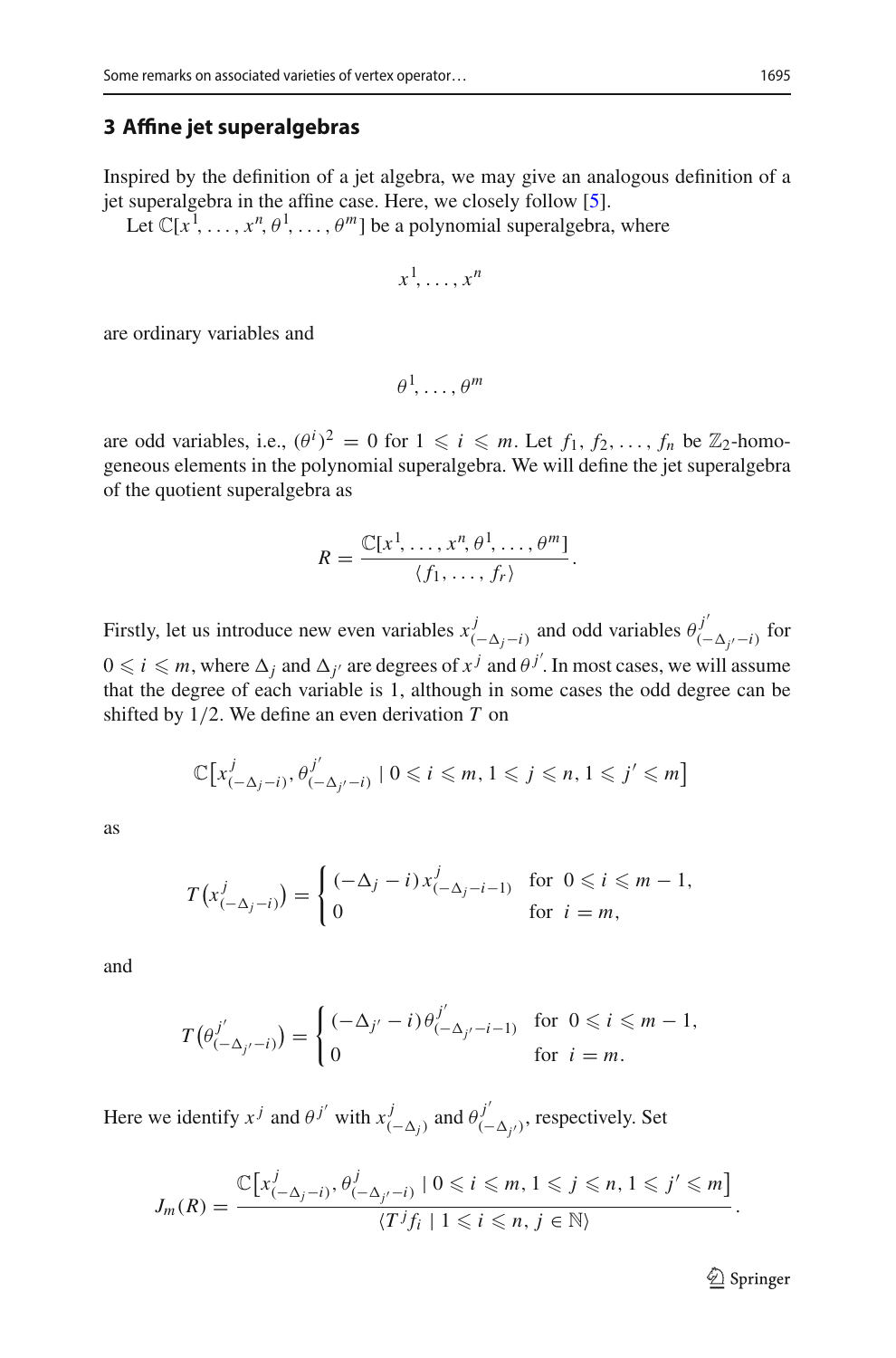Then the *m*-jet superscheme of  $V = \text{Spec}(R)$  is defined as  $\text{Spec}(J_m(R))$ . The infinite jet superalgebra of  $R_V$  is defined as

$$
J_{\infty}(R) = \underbrace{\lim_{\leftarrow} J_m(R)}_{m} = \frac{\mathbb{C}\big[x_{(-\Delta_j - i)}^j, \theta_{(-\Delta_{j'} - i)}^{j'} \mid i \in \mathbb{N}, 1 \leq j \leq n, 1 \leq j' \leq m\big]}_{\langle T^j f_i \mid 1 \leq i \leq n, j \in \mathbb{N}\rangle}.
$$

We often omit "infinite" and call it jet superalgebra for brevity. The jet superalgebra is a differential commutative superalgebra. We denote the ideal

$$
\langle T^j f_i \mid 1 \leqslant i \leqslant n, j \in \mathbb{N} \rangle
$$

by  $\langle f_1, \ldots, f_n \rangle_{\partial}$ . Later, we sometimes write  $x_{(j)}$  as  $x(j)$ . The infinite jet superscheme, or arc space, of *V* is defined as

$$
J_{\infty}(V) = \operatorname{Spec}(J_{\infty}(R)).
$$

We define the degree of each variable  $u_{(-\Delta - j)}$  to be  $\Delta + j$ , where  $u = x$  or  $\theta$ . Then We define the  $J_{\infty}(R) = \coprod$  $\coprod_{m \in \frac{1}{2}\mathbb{Z}} (J_{\infty}(R))_{(m)}$ , where  $(J_{\infty}(R))_{(m)}$  is the set of all elements in the jet<br>ra with degree *m*. We define the Hilbert series of  $J_{\infty}(R)$  as<br> $\text{HS}_q(J_{\infty}(R)) = \sum \dim((J_{\infty}(R))_{(m)}) q^m$ . superalgebra with degree *m*. We define the Hilbert series of  $J_{\infty}(R)$  as

$$
HS_q(J_\infty(R)) = \sum_{m \in \frac{1}{2}\mathbb{Z}} \dim((J_\infty(R))_{(m)}) q^m.
$$

Following [\[5](#page-37-1)],  $J_{\infty}(R)$  has a unique vertex Poisson superalgebra structure such that

$$
u_{(n)}v = \begin{cases} \{u, v\} & \text{if } n = 0, \\ 0 & \text{if } n \in \mathbb{Z}_+ \end{cases}
$$

for  $u, v \in R \in J_\infty(R)$ .

Furthermore, one can extend the embedding  $R_V \hookrightarrow \text{gr}^F(V)$  to a surjective differential superalgebra homomorphism  $J_{\infty}(R_V) \rightarrow \text{gr}^F(V)$ . It is obvious that the map is a differential superalgebra homomorphism. It is surjective, since  $gr<sup>F</sup>(V)$  is generated by  $R_V$  as a differential algebra. Moreover, it was shown in [\[5\]](#page-37-1) that this map is actually a vertex Poisson superalgebra epimorphism. From now on, we call this map  $\psi$ . The map  $\psi$  is not necessarily injective, and it is an open problem to characterize rational vertex algebras for which  $\psi$  is injective.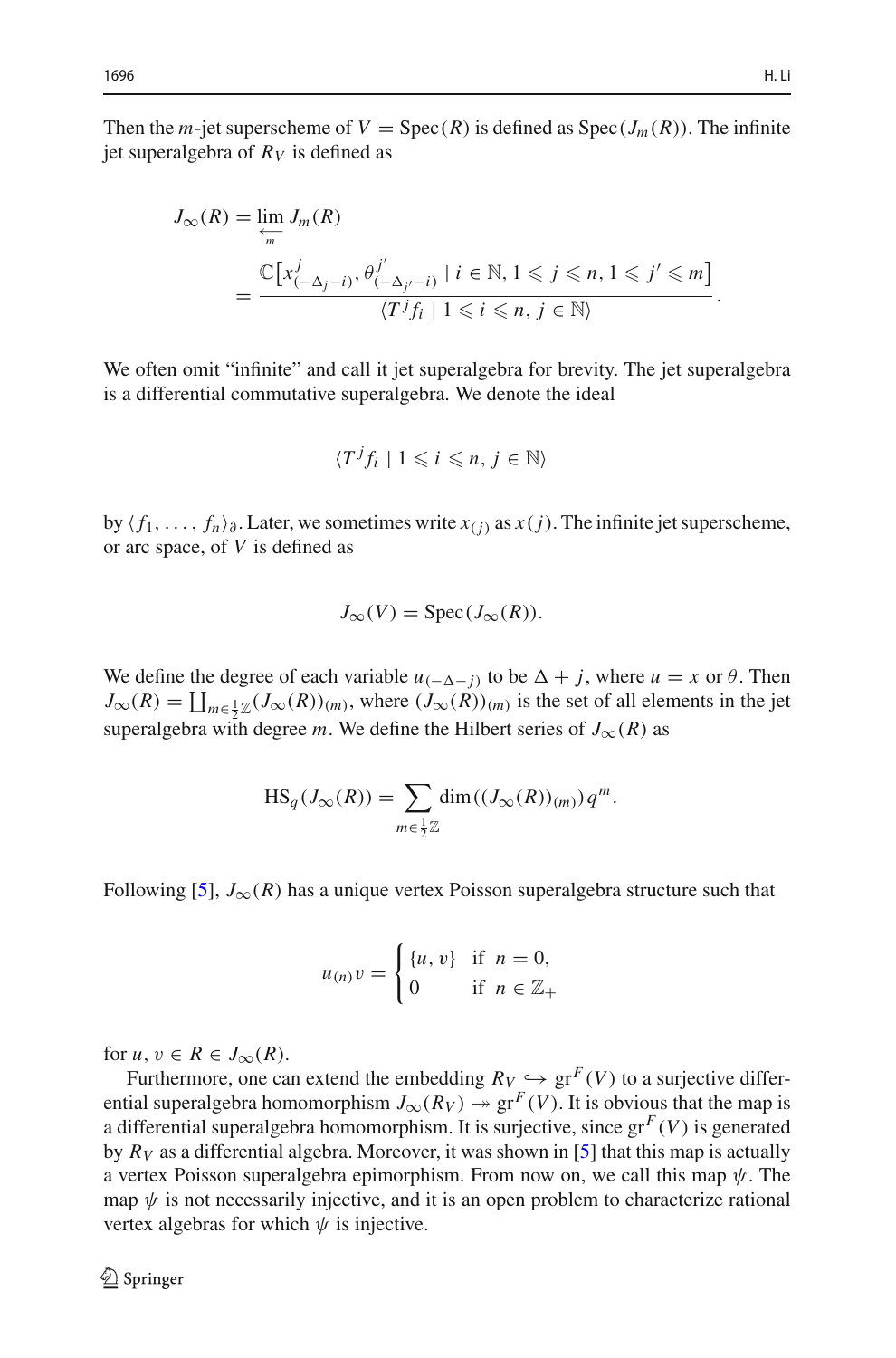## <span id="page-8-1"></span>**3.1 Complete lexicographic ordering**

Following [\[30\]](#page-38-3), we define the complete lexicographic ordering on a basis or spanning set of the jet superalgebra. Given a jet superalgebra

$$
J_{\infty}(\mathbb{C}[y^1, y^2, \ldots, y^n]/I) = \mathbb{C}[y^1_{(-\Delta_1 - i)}, \ldots, y^n_{(-\Delta_n - i)} | i \in \mathbb{N}]/\langle I \rangle_{\partial},
$$

where  $\Delta_i$  is the degree of  $y^i$ , we can first define an ordering of all variables in the following way:

$$
y_{(-\Delta_1)}^1 < y_{(-\Delta_1)}^2 < \cdots < y_{(-\Delta_n)}^n < y_{(-\Delta_1-1)}^1 < y_{(-\Delta_2-1)}^2 < \cdots
$$

**Definition 3.1** A monomial *u* of  $J_{\infty}(\mathbb{C}[y^1, y^2, \dots, y^n]/I)$  is called an *ordered monomial* if it is of the form **inition 3.1** A monomial *u* of  $J_{\infty}(\mathbb{C}[y^1, y^2, ..., y^n]/I)$  is called an *ordered*<br>*il* if it is of the form<br> $(y_{(-\Delta_n-m)}^n)^{a_{m+1}^n} \cdots (y_{(-\Delta_1-m)}^1)^{a_{m+1}^1} \cdots (y_{(-\Delta_n)}^n)^{a_1^n} \cdots (y_{(-\Delta_1)}^2)^{a_1^n} (y_{(-\Delta_1)}^1)$ 

$$
(y_{(-\Delta_n-m)}^n)^{a_{m+1}^n} \cdots (y_{(-\Delta_1-m)}^1)^{a_{m+1}^1} \cdots (y_{(-\Delta_n)}^n)^{a_1^n} \cdots (y_{(-\Delta_1)}^2)^{a_1^2} (y_{(-\Delta_1)}^1)^{a_1^1},
$$

where  $m \in \mathbb{Z}_+$  and  $a_j^i \in \mathbb{N}$ .

It should be clear that all ordered monomials form a spanning set of the jet superalgebra. Then let us define the multiplicity of an ordered monomial as

$$
\mu(u) = \sum_{i=1}^{m+1} (a_i^1 + a_i^2 + \dots + a_i^n).
$$

Given two arbitrary ordered monomials

$$
i=1
$$
  
iven two arbitrary ordered monomials  

$$
u = (y_{(-\Delta_n - m)}^n)^{a_{m+1}^n} \cdots (y_{(-\Delta_1 - m)}^1)^{a_{m+1}^1} \cdots (y_{(-\Delta_n)}^n)^{a_1^n} \cdots (y_{(-\Delta_1)}^2)^{a_1^2} (y_{(-\Delta_1)}^1)^{a_1^1},
$$

$$
v = (y_{(-\Delta_n - m)}^n)^{b_{m+1}^n} \cdots (y_{(-\Delta_1 - m)}^1)^{b_{m+1}^1} \cdots (y_{(-\Delta_n)}^n)^{b_1^n} \cdots (y_{(-\Delta_1)}^2)^{b_1^1} (y_{(-\Delta_1)}^1)^{b_1^1},
$$

we define a complete lexicographic ordering as follows. If  $\mu(u) < \mu(v)$ , we say that  $u < v$ . If  $\mu(u) = \mu(v)$ , we compare exponents of

$$
y_{(-\Delta_1)}^1, y_{(-\Delta_1)}^2, \ldots, y_{(-\Delta_n)}^n, \ldots, y_{(-\Delta_1-m)}^1, y_{(-\Delta_n-m)}^n
$$

in this order. Namely, we say  $v < u$  if  $a_1^1 < b_1^1$ ; if they are equal, we then compare  $a_1^2$ and  $b_1^2$ , and so on. Given a polynomial  $\tilde{f}$ , we call the greatest monomial among all its terms with respect to the complete lexicographic ordering the *leading term* of *f* .

## <span id="page-8-0"></span>**4 Affine and lattice vertex algebras**

In this section we analyze the  $C_2$ -algebra  $R_V$  and the injectivity of the map  $\psi$  for some familiar examples of affine and lattice vertex algebras.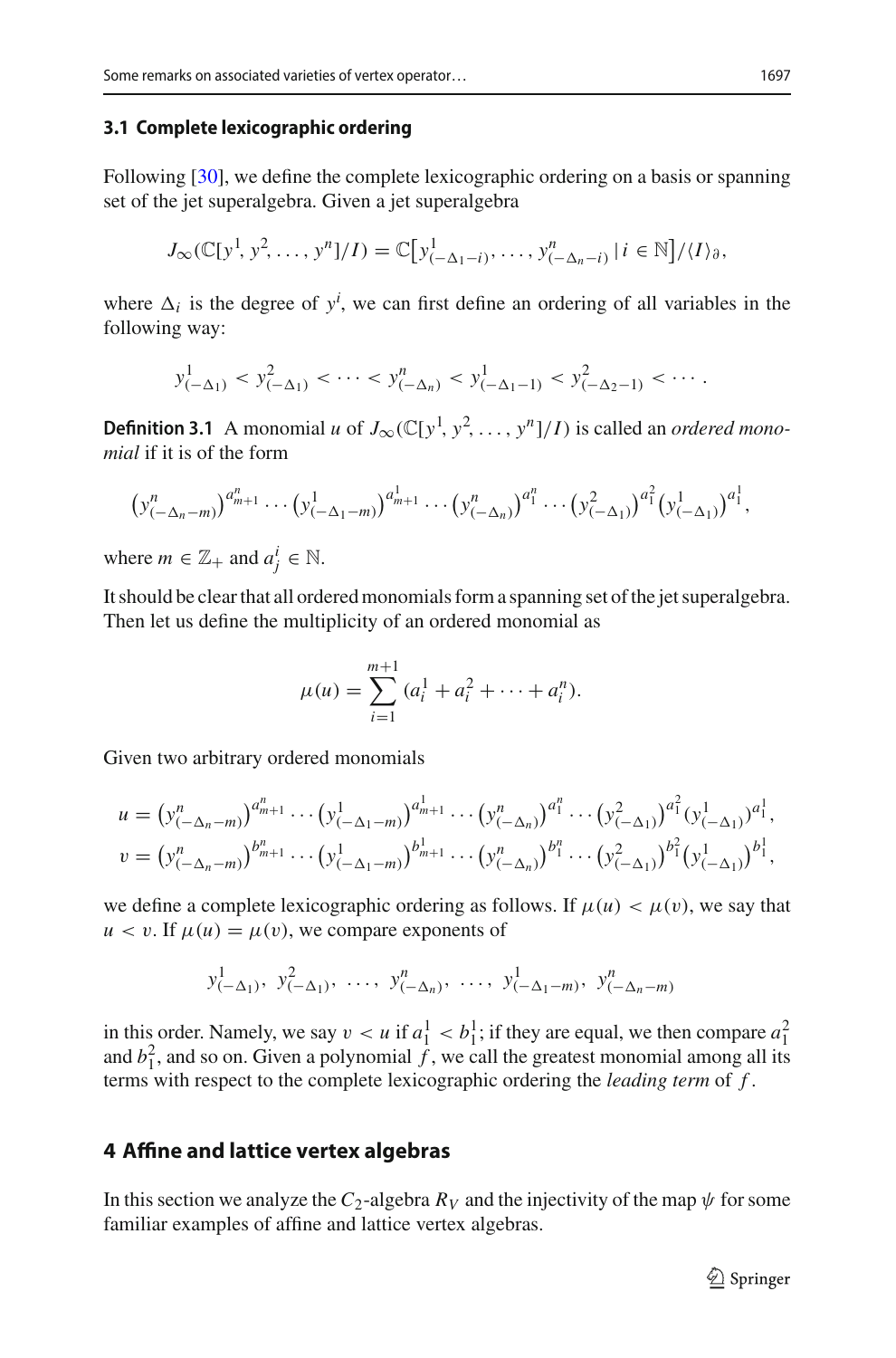**Example 4.1** It was shown in ([\[5,](#page-37-1) Proposition 2.7.1]) that for any simple Lie algebra  $g$ , we have  $J_{\infty}(R_{V_{\hat{\mathfrak{g}}(k,0)}}) \cong \text{gr}^F(V_{\hat{\mathfrak{g}}(k,0)}).$ 

<span id="page-9-1"></span>**Proposition 4.2** ([\[6,](#page-37-11) Example 4.10]) *For the free fermionic vertex superalgebra, we have*  $J_{\infty}(R_{\mathcal{F}}) \cong \text{gr}^F(\mathcal{F})$  *as vertex Poisson superalgebras.* 

*Proof* We use Arakawa's argument in [\[5,](#page-37-1) Proposition 2.7.1]. We include the proof for completeness. Here we still follow the notations from Example [2.3.](#page-3-0) According to [\[36](#page-38-1), Section 3.6], we can choose a conformal vector such that  $\mathcal F$  is  $\frac{1}{2}N$ -graded. We consider the standard filtration *G* on *F*. Firstly, we have  $\mathcal{F} \cong U(A[t^{-1}]t^{-1})$  as vector superspaces. Moreover, *n* 3.6], we can choose a conformal vector such that  $\mathcal{F}$  is  $\frac{1}{2}$ f<br> *e* standard filtration *G* on *F*. Firstly, we have  $\mathcal{F} \cong U(A[t^{-1}])$ <br> *G*<sup>*m*</sup>( $\mathcal{F}$ ) = { $u_{(-k_1)}^1 \cdots u_{(-k_r)}^r \mathbf{1} \mid k_i \in \frac{1}{2} + \mathbb{N}, r \$ 

$$
G^{m}(\mathcal{F}) = \{u^{1}_{(-k_1)} \cdots u^{r}_{(-k_r)}\mathbf{1} \mid k_i \in \frac{1}{2} + \mathbb{N}, r \in \mathbb{N}, r \leq 2m\},\
$$

where  $m \in \frac{1}{2} \mathbb{N}$  and  $u^i \in \{\phi^1, \dots, \phi^n\}$ . So  $\operatorname{gr}^G(\mathcal{F}) \cong S(A[t^{-1}]t^{-1}) \cong J_\infty(R_{\mathcal{F}})$  as vertex Poissson superalgebras. Therefore,  $gr^G(\mathcal{F}) \cong gr^F(\mathcal{F}) \cong J_{\infty}(R_{\mathcal{F}})$ . □

Similarly, we can show that  $\psi$  is an isomorphism for the vertex superalgebra  $V_{\hat{a}}(k, 0)$ , where g is a Lie superalgebra satisfying conditions in Example [2.2,](#page-2-1) and for supercon-<br>formal vertex algebras  $V^{N=1}$  and  $V^{N=2}$ formal vertex algebras  $V_c^{N=1}$  and  $V_c^{N=2}$ .

Let

$$
V_{\sqrt{p}\mathbb{Z}} = M(1) \otimes \mathbb{C}[\sqrt{p}\mathbb{Z}]
$$

<span id="page-9-0"></span>be a rank one lattice vertex algebra (resp. superalgebra) constructed from an integral lattice  $L = \mathbb{Z}\alpha \cong \sqrt{p}\mathbb{Z}$ , where  $\langle \alpha, \alpha \rangle = p$  is even (resp. odd). It has a conformal vector  $\omega = \frac{1}{2p} \alpha_{(-1)}^2 \mathbf{1}$ . As usual, we denote the extremal lattice vectors by  $e^{n\alpha}$ ,  $n \in \mathbb{Z}$ .

**Proposition 4.3** *For the lattice vertex algebra*  $V_{\sqrt{p}}\mathbb{Z}$  *we have* 

$$
R_{V_{\sqrt{p}\mathbb{Z}}} \cong \mathbb{C}[x, y, z]/\langle x^2, y^2, xy = z^p, xz, yz \rangle.
$$

*When p is odd, x and y are odd vectors.*

*Proof* According to the following calculations:

$$
(e^{\alpha})_{(-2)}(e^{-\alpha}) - \frac{(\alpha_{(-1)})^{p+1}1}{(p+1)!} \in C_2(V_{\sqrt{p}\mathbb{Z}}),
$$
  
\n
$$
(e^{\alpha})_{(-2)}(1) - \alpha_{(-1)}e^{\alpha} \in C_2(V_{\sqrt{p}\mathbb{Z}}),
$$
  
\n
$$
(e^{\alpha})_{(-p-1)}(e^{\alpha}) - e^{2\alpha} \in C_2(V_{\sqrt{p}\mathbb{Z}}),
$$
  
\n
$$
(e^{-\alpha})_{(-2)}(1) - \alpha_{(-1)}e^{-\alpha} \in C_2(V_{\sqrt{p}\mathbb{Z}}),
$$
  
\n
$$
(e^{-\alpha})_{(-p-1)}(e^{-\alpha}) - 2e^{-2\alpha} \in C_2(V_{\sqrt{p}\mathbb{Z}}),
$$

we know that all vectors except for  $\alpha_{(-1)}\mathbf{1}, \ldots, \alpha_{(-1)}^p\mathbf{1}, e^{\alpha}, e^{-\alpha}$  and **1** are zero in  $R_{V\sqrt{p}\mathbb{Z}}$  .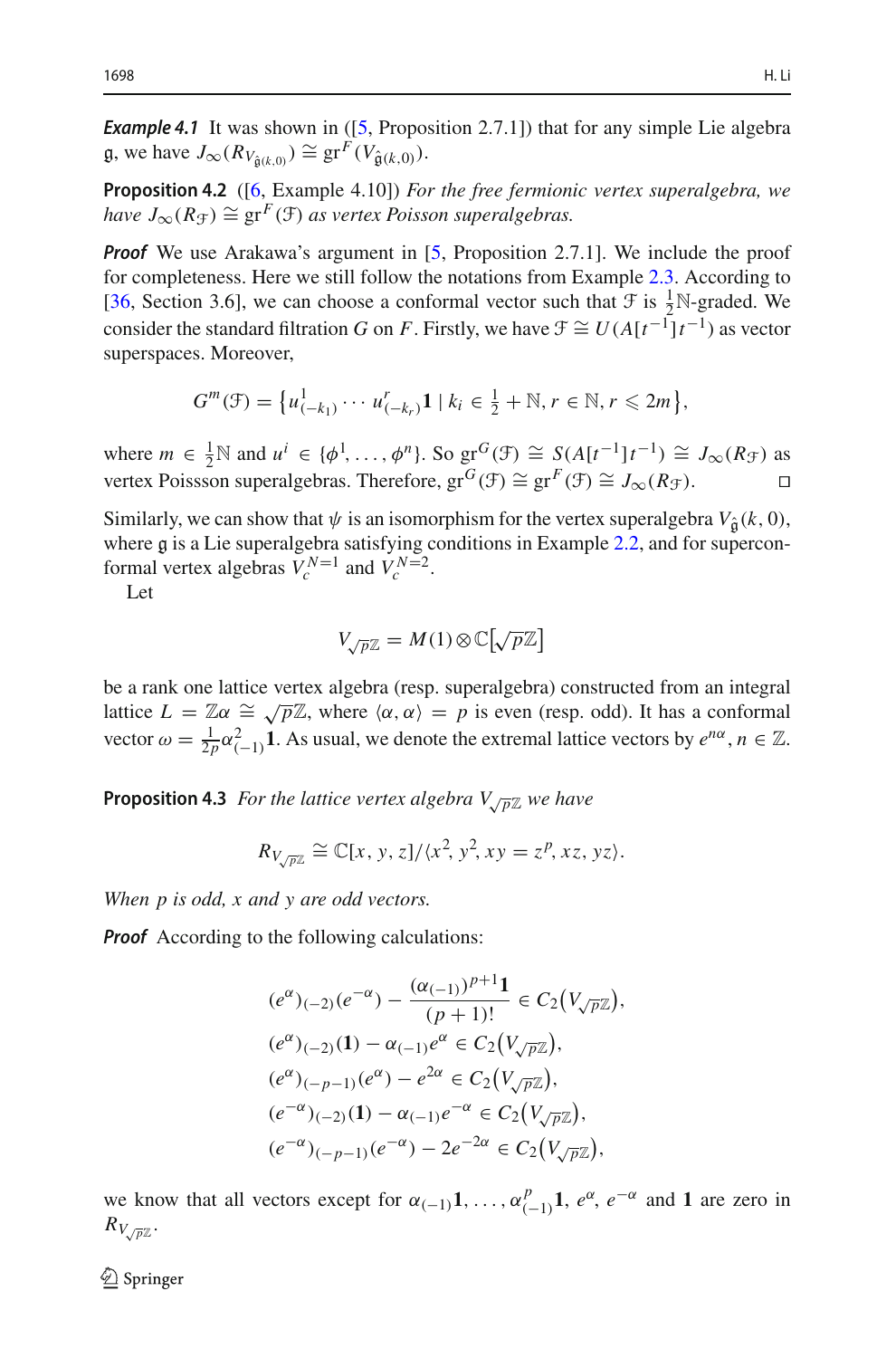We will show that all these vectors are indeed non-zero in  $R_{V, \sqrt{p}\mathbb{Z}}$ . Suppose there exist *u*, *v* ∈ *V*<sub>√*p*<sup>γ</sup><sub>∠</sub> such that *u*<sub>(−2)</sub>*v* =  $e^{\alpha}$ . Then wt( $a_{(-2)}b$ ) = wt( $a$ ) + wt( $b$ ) + 1 =  $p/2$ ,</sub> which implies that  $u, v \in \pi_0$ , where  $\pi_0$  is the Heisenberg subalgebra  $\mathbb{C}[\alpha_{(n)}]_{n \in \mathbb{Z}_+} \cdot 1$ . This is a contradiction. So the equivalent class  $\overline{e^{\alpha}}$  is non-zero in  $R_{V,\overline{p}Z}$ . Using a similar weight argument, we can show that equivalence classes

$$
\overline{e^{-\alpha}}, \ \overline{1}, \ \overline{\alpha_{(-1)}1}, \ \ldots, \ \overline{\alpha_{(-1)}^p1}
$$

are all non-zero in  $R_{V/\overline{p}Z}$ . Moreover, we have

$$
(e^{\alpha})_{(-1)}(e^{-\alpha}) - \frac{\alpha_{(-1)}^p 1}{p!} \in C_2(V_{\sqrt{p}\mathbb{Z}}).
$$

Then the map  $\phi: R_{V\sqrt{p\mathbb{Z}}}\to \mathbb{C}[x, y, z]/\langle x^2, y^2, xy = z^p, xz, yz \rangle$ , sending  $\overline{e^{\alpha}}$  to  $x, \overline{e^{-\alpha}}$ to *y*,  $\overline{1}$  to 1, and  $\sqrt[p]{\frac{1}{p!}} \overline{\alpha_{(-1)}} \overline{1}$  to *z*, is an isomorphism. *Remark 4.4* By the Frenkel–Kac construction, we know that  $V_{\sqrt{2}\mathbb{Z}} \cong L_{\widehat{\mathfrak{sl}_2}}(1, 0)$ . Fol-<br>*Remark 4.4* By the Frenkel–Kac construction, we know that  $V_{\sqrt{2}\mathbb{Z}} \cong L_{\widehat{\mathfrak{sl}_2}}(1, 0)$ . Fol-

**Remark 4.4** By the Frenkel–Kac const<br>lowing Proposition [4.3,](#page-9-0) we have  $R_{L_{\widehat{sl_2}}}$  $(1,0) \cong \mathbb{C}[e, f, h]/\langle e^2, f^2, ef = h^2, eh, fh \rangle.$ lowing Proposition 4.3, we have  $R_{L_{\widehat{\mathfrak{sl}_2}}(1,0)} \cong \mathbb{C}[e, f, h]/\langle e^2, f^2 \rangle$ .<br>According to [\[52,](#page-39-0) 16.16], one can also compute  $R_{L_{\widehat{\mathfrak{sl}_2}}(1,0)}$  directly. Hemark 4.4 By the Frenkel-Kac construction, we know that  $v_{\sqrt{2}z}$ <br>lowing Proposition 4.3, we have  $R_{L_{\widehat{sl}_2}(1,0)} \cong \mathbb{C}[e, f, h]/\langle e^2, f^2 \rangle$ <br>According to [52, 16.16], one can also compute  $R_{L_{\widehat{sl}_2}(1,0)}$  directly<br> *n*<sub>c</sub> *n*<sub>1</sub> *n*<sub>1</sub> *n*<sub>2</sub> *n*<sub>2</sub> *n*<sub>2</sub> *n*<sub>2</sub> *n*<sub>2</sub> *n*<sub>3</sub> *n*<sub>2</sub> *n*<sub>2</sub> *n*<sub>3</sub> *n*<sub>2</sub> *n*<sub>2</sub> *n*<sub>2</sub> *n*<sub>2</sub> *n*<sub>2</sub> *n*<sub>2</sub> *n*<sub>2</sub> *n*<sub>2</sub> *n*<sub>2</sub> *n*<sub>2</sub> *n*<sub>2</sub> *n*<sub>2</sub> *n*<sub>2</sub> *n*<sub>2</sub> *n*<sub>2</sub> *n*<sub>2</sub> *n*<sub>2</sub> *n*<sub>2</sub> *n*<sub>2</sub> *n*<sub></sub>

 $\prod_{n \in \frac{1}{2}\mathbb{Z}} V_{(n)}$  where  $V_{\overline{0}} =$  $\coprod_{n\in\frac{1}{2}+\mathbb{Z}}V_{(n)}$ , there are two binary operations defined as follows: for homegeneous  $a, b \in V$ ,

$$
a * b = \begin{cases} \sum_{i \in \mathbb{N}} {(\mathbf{wt}(a)) a_{(i-1)} b} & \text{if } a, b \in V_{\overline{0}}, \\ 0 & \text{if } a \text{ or } b \in V_{\overline{1}}, \end{cases}
$$

and

$$
a \circ b = \begin{cases} \sum_{i \in \mathbb{N}} \binom{\mathrm{wt}(a)}{i} a_{(i-2)} b & \text{if } a \in V_{\overline{0}}, \\ \sum_{i \in \mathbb{N}} \binom{\mathrm{wt}(a)-1/2}{i} a_{(i-1)} b & \text{if } a \in V_{\overline{1}}. \end{cases}
$$

Let  $O(V)$  be the linear span of elements of the form  $a \circ b$  in V. Then Zhu's algebra  $A(V)$  is defined as the quotient space  $V/O(V)$  with the mutiplication from  $*$ . According to [\[54,](#page-39-2) Theorem 2.1.1], there is a filtration  $\{\overline{F}_k(A(V))\}$  on  $A(V)$ , where Let  $O(V)$  be the linear span of elements of the form  $a \circ b$  in V. Then Zhu's algebra  $A(V)$  is defined as the quotient space  $V/O(V)$  with the mutiplication from \*.<br>According to [\[54](#page-39-2), Theorem 2.1.1], there is a filtration  $\{\$ its associated graded algebra,

$$
\mathrm{gr}^{\overline{F}}(A(V)) = \bigoplus_{i=0}^{\infty} \overline{F}_k(A(V))/\overline{F}_{k-1}(A(V)),
$$

is a commutative algebra with respect to the multiplication *u* ∗v and the commutation *u* ∗*v* − *v* ∗*u*. Note, by definition of Zhu's algebra we have  $A(V) \cong V_{\overline{0}}/(V_{\overline{0}} \cap O(V))$ .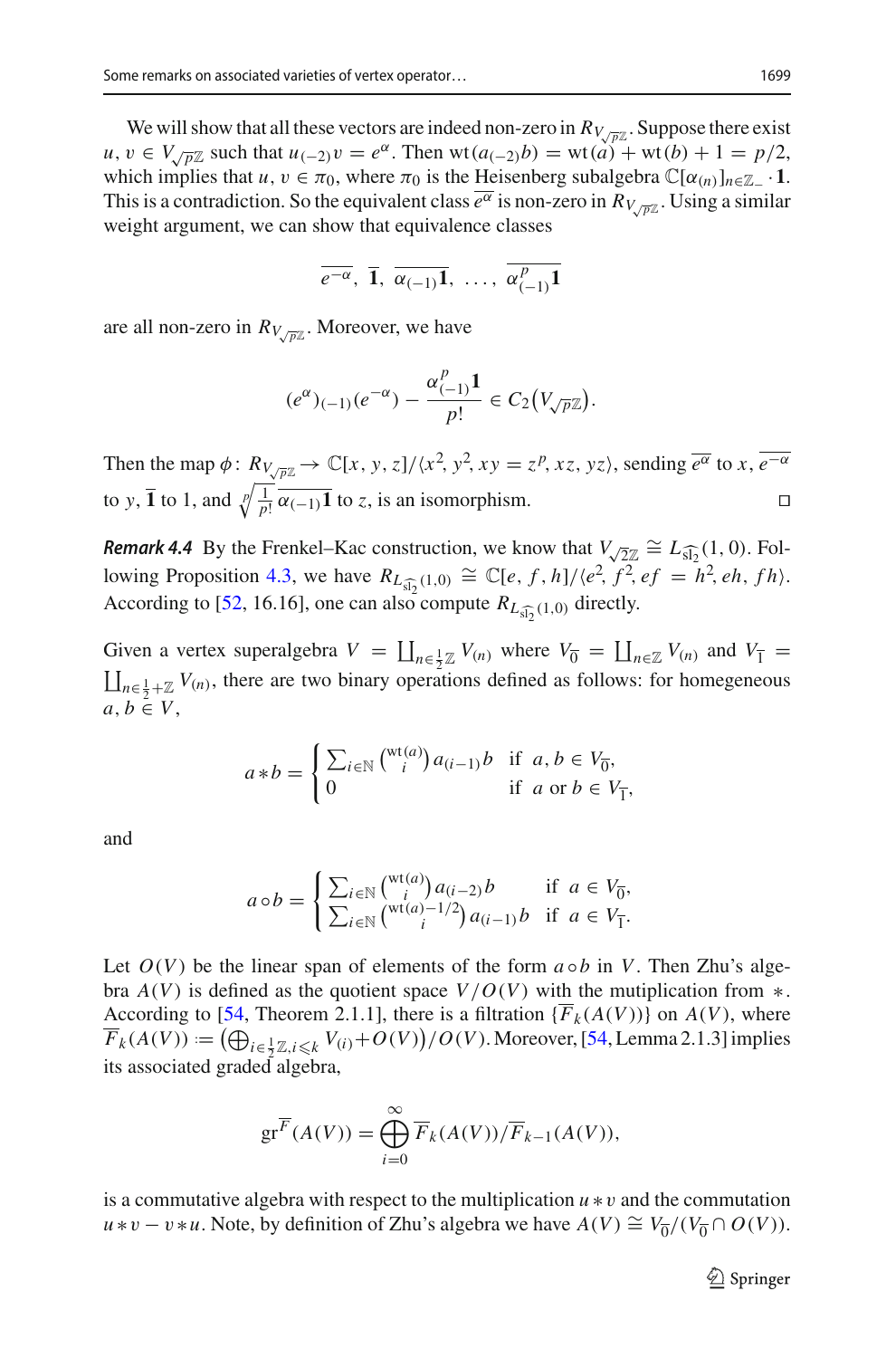Following a similar argument to  $[25,$  $[25,$  Proposition 2.17(c)] or  $[8,$  $[8,$  Propostion 3.3], we can define a surjective homomorphism of graded commutative Poisson algebras:

$$
f: (R_V)_{\overline{0}} \to \operatorname{gr}^{\overline{F}}(A_V) \tag{1}
$$

given by  $f(\overline{a} \cdot \overline{b}) = [a * b] + \overline{F}^{k+l-1}(A(V))$  for  $a \in V_{(k)}$  and  $b \in V_{(l)}$ . Now we can prove:

**Corollary 4.5** *Let p be a positive odd integer, then the even part of*  $R_{V,\overline{pZ}}$ *, i.e.,*  $(R_{V,\overline{pZ}})_{\overline{0}}$ *, is isomorphic to the associated graded algebra*  $gr^{\overline{F}}(A_{V/\overline{p}\mathbb{Z}})$ *.* 

*Proof* According to [\[45,](#page-38-5) Theorem 3.3], we know that  $A_{V\sqrt{p\}} \cong \mathbb{C}[x]/(F_p(x))$ , where *F<sub>p</sub>*(*x*) = *x*(*x* +1)(*x* −1) ··· (*x* +(*p* − 1)/2)(*x* − (*p* − 1)/2) in which *x* corresponds<br>
to [ $\alpha$ <sub>(−1</sub>)1] in  $A_{V_{\sqrt{pZ}}}$ . Then according to Proposition 4.3, we have<br>  $(R_{V_{\sqrt{pZ}}})_0 \cong \text{gr}^{\overline{F}}(A_{V_{\sqrt{pZ}}})$ to  $[\alpha_{(-1)}\mathbf{1}]$  in  $A_{V,\overline{p}\mathbb{Z}}$ . Then according to Proposition [4.3,](#page-9-0) we have

$$
(R_{V_{\sqrt{p}\mathbb{Z}}})_{\overline{0}} \cong \mathrm{gr}^{\overline{F}}(A_{V_{\sqrt{p}\mathbb{Z}}}) \cong \mathbb{C}[x]/\langle x^p \rangle
$$

via  $f$ .

*Remark 4.6* If  $L = \sqrt{2k}\mathbb{Z}$ ,  $k \in \mathbb{Z}_+$ , is an even lattice, the above result is true only for  $k = 1$ . Indeed, according to [\[26](#page-38-6)],  $z^{p-1}$  is a non-trivial element in the kernel of *f* in [\(1\)](#page-11-0). In [\[52](#page-39-0)], authors proved that the map  $\psi$  is an isomorphism for  $L_{\widehat{\mathfrak{sl}_2}}(k, 0)$  using a PBW-<br>In [52], authors proved that the map  $\psi$  is an isomorphism for  $L_{\widehat{\mathfrak{sl}_2}}(k, 0)$  using a PBW-

(1).<br>In [52], authors pr<br>type basis of  $L_{\widehat{\text{sl}_2}}$ type basis of  $L_{\widehat{\leq}0}(k, 0)$  from [\[42](#page-38-7)] and Gröbner bases. In [\[32\]](#page-38-8), the author essentially proved the same result using a technique called the "degeneration procedure". In the following, we briefly explain how his results imply the isomorphism. proved the same result using a technique called the "degeneration procedure". In the following, we briefly explain how his results imply the isomorphism.<br>**Proposition 4.7** *The map*  $\psi$  :  $J_{\infty}(R_{L_{\widehat{\mathfrak{U}}_2}(k,0)}) \cong \$ 

*vertex Poisson algebras.*

*vertex Poisson algebras.*  
\n**Proof** According to Example 2.10, the 
$$
C_2
$$
-algebra  $R_{L_{\widehat{\mathfrak{sl}_2}}(k,0)}$  is isomorphic to  
\n
$$
\mathbb{C}[e, f, h]/\langle f^i \circ e^{k+1} | 0 \leq i \leq 2k+2 \rangle
$$
\n
$$
= \mathbb{C}[e, f, h]/\langle e^{k+1}, e^k h, e^{k-1} h^2 - 2e^k f, \dots, f^{k+1} \rangle.
$$

 $\sum_{n \in \mathbb{Z}_-} u_{(n)} z^{-n-1}$  where *u* ∈ {*e*, *f*, *h*}. Now we consider  $e(z)^{k+1}$ . The coefficient It is clear that  $\psi(u_{(-i)}) = \overline{u_{(-i)}}$  for  $u \in \{e, f, h\}$  and  $i \in \mathbb{Z}_+$ . Let  $u(z) =$  $\overline{z}^n$  equals  $T^n(e^{k+1}_{(-1)})$  up to a scalar multiple for  $n \in \mathbb{N}$ . We have similar results for  $e^{k}h, e^{k-1}h^2 - 2e^{k}f, \ldots, f^{k+1}$ . Thus

$$
J_{\infty}(R_{L_{\widehat{\mathfrak{sl}_2}}(k,0)}) \cong \frac{\mathbb{C}[e_{(-1-i)}, f_{(-1-i)}, h_{(-1-i)} \mid i \in \mathbb{N}]}{\langle e(z)^{k+1}, e(z)^k h(z), e(z)^{k-1} h(z)^2 - 2e(z)^k f(z), \dots, f(z)^{k+1} \rangle},
$$
  
where  

$$
\langle e(z)^{k+1}, e(z)^k h(z), e(z)^{k-1} h(z)^2 - 2e(z)^k f(z), \dots, f(z)^{k+1} \rangle
$$

where

$$
\left\langle e(z)^{k+1}, e(z)^k h(z), e(z)^{k-1} h(z)^2 - 2e(z)^k f(z), \ldots, f(z)^{k+1} \right\rangle
$$

 $\mathcal{L}$  Springer

<span id="page-11-1"></span><span id="page-11-0"></span>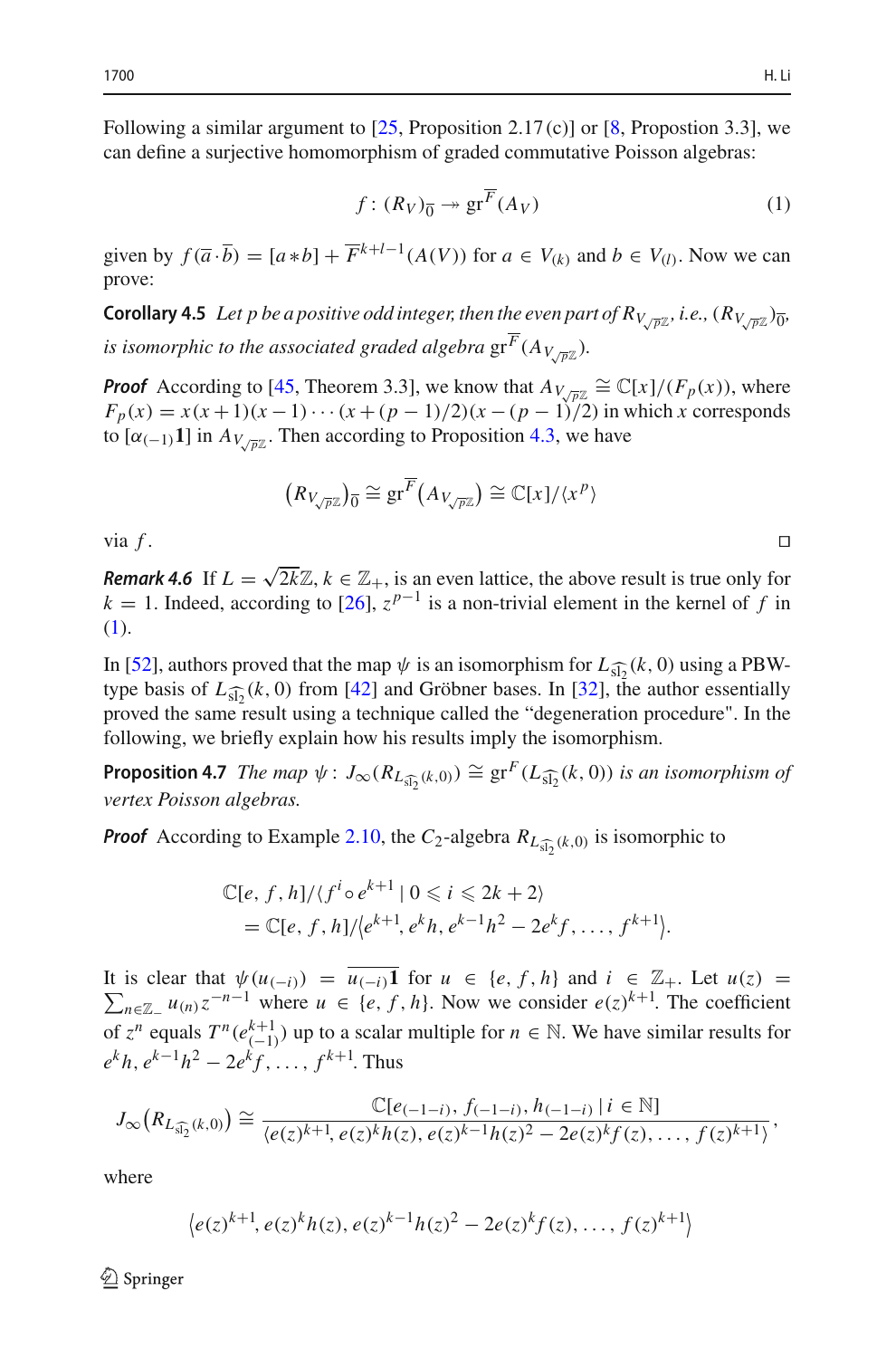stands for the ideal generated by the Fourier coefficients of

$$
e(z)^{k+1}
$$
,  $e(z)^k h(z)$ ,  $e(z)^{k-1} h(z)^2 - 2e(z)^k f(z)$ , ...,  $f(z)^{k+1}$ .

It is sufficient to show that

<span id="page-12-1"></span>
$$
z)^{n}h(z), e(z)^{n} h(z)^{2} - 2e(z)^{n} f(z), ..., f(z)^{n+1}.
$$
  
with  

$$
HS_{q}(J_{\infty}(R_{L_{\widehat{sl_2}}(k,0)})) = ch[L_{\widehat{sl_2}}(k,0)](q).
$$
 (2)

To this end, we use results from [\[32\]](#page-38-8). Feigin constructed the following three quotient polynomial algebras,  $B_k$ ,  $C_k$  and  $D_k$ :

• The quotient of the algebra  $B_k$  in variables  $e_{-1-i}$ ,  $h_{-1-i}$ ,  $f_{-1-i}$ ,  $i \in \mathbb{N}$ , is generated by Fourier coefficients of the series:

$$
e(z)^{i}h(z)^{k+1-i}, \quad i = 1, ..., k+1,
$$

and

$$
h(z)^{i}f(z)^{k+1-i}, \quad i = 0, \ldots, k+1.
$$

 $h(z)^{i} f(z)^{k+1-i}$ ,  $i = 0, ..., k+1$ .<br>
■ Let  $u^{[l]}(z) = \sum_{i \in \mathbb{Z}_{-}} z^{-1-l} u_i^{[l]}$ , where  $u = e, h, f$  and  $u_i^{[l]} = 0$  for  $i > -l$ . Then the quotient of the polynomial algebra  $C_k$  in variables  $u_i^{[l]}$ ,  $l = 1, ..., k$ , is generated by Fourier coefficients of the series:

$$
u^{[l]}(z)^{(\alpha)} u^{[m]}(z)^{(\beta)}
$$
 for  $u = e, f, h$ , and  $\alpha + \beta < \min(l, m)$ ,  
\n
$$
e^{[l]}(z)^{(\alpha)} h^{[m]}(z)^{(\beta)}
$$
 for  $\alpha + \beta < \max(0, l + m - k)$ ,  
\n
$$
h^{[l]}(z)^{(\alpha)} f^{[m]}(z)^{(\beta)}
$$
 for  $\alpha + \beta < \max(0, l + m - k)$ .

• Define a lattice Q generated by vectors  $p_i, q_i, r_i \in \mathbb{R}^N$ ,  $i = 1, \ldots, k$ , with scalar products:

$$
\langle p_i, p_j \rangle = \langle q_i, q_j \rangle = \langle r_i, r_j \rangle = 2\delta_{i,j}, \quad \langle p_i, q_j \rangle = \langle q_i, r_j \rangle = \delta_{i,k+1-j},
$$
  

$$
\langle p_i, r_j \rangle = 0.
$$

The algebra  $D_k$  is generated from the highest weight vector with the Fourier<br>coefficients of<br> $\sum_{i=1}^{k} Y(e^{pi}, z)$ ,  $\sum_{i=1}^{k} Y(e^{qi}, z)$ ,  $\sum_{i=1}^{k} Y(e^{r_i}, z)$ . coefficients of

$$
\sum_{i=1}^{k} Y(e^{p_i}, z), \quad \sum_{i=1}^{k} Y(e^{q_i}, z), \quad \sum_{i=1}^{k} Y(e^{r_i}, z).
$$

By using certain filtrations [\[32](#page-38-8), Lemmas 3.2, 3.4], one gets

$$
HS_q(J_\infty(R_{L_{\widehat{\mathfrak{sl}_2}}(k,0)})) \leq H\mathfrak{S}_q(B_k) \leq H\mathfrak{S}_q(C_k). \tag{3}
$$

<span id="page-12-0"></span> $\mathcal{D}$  Springer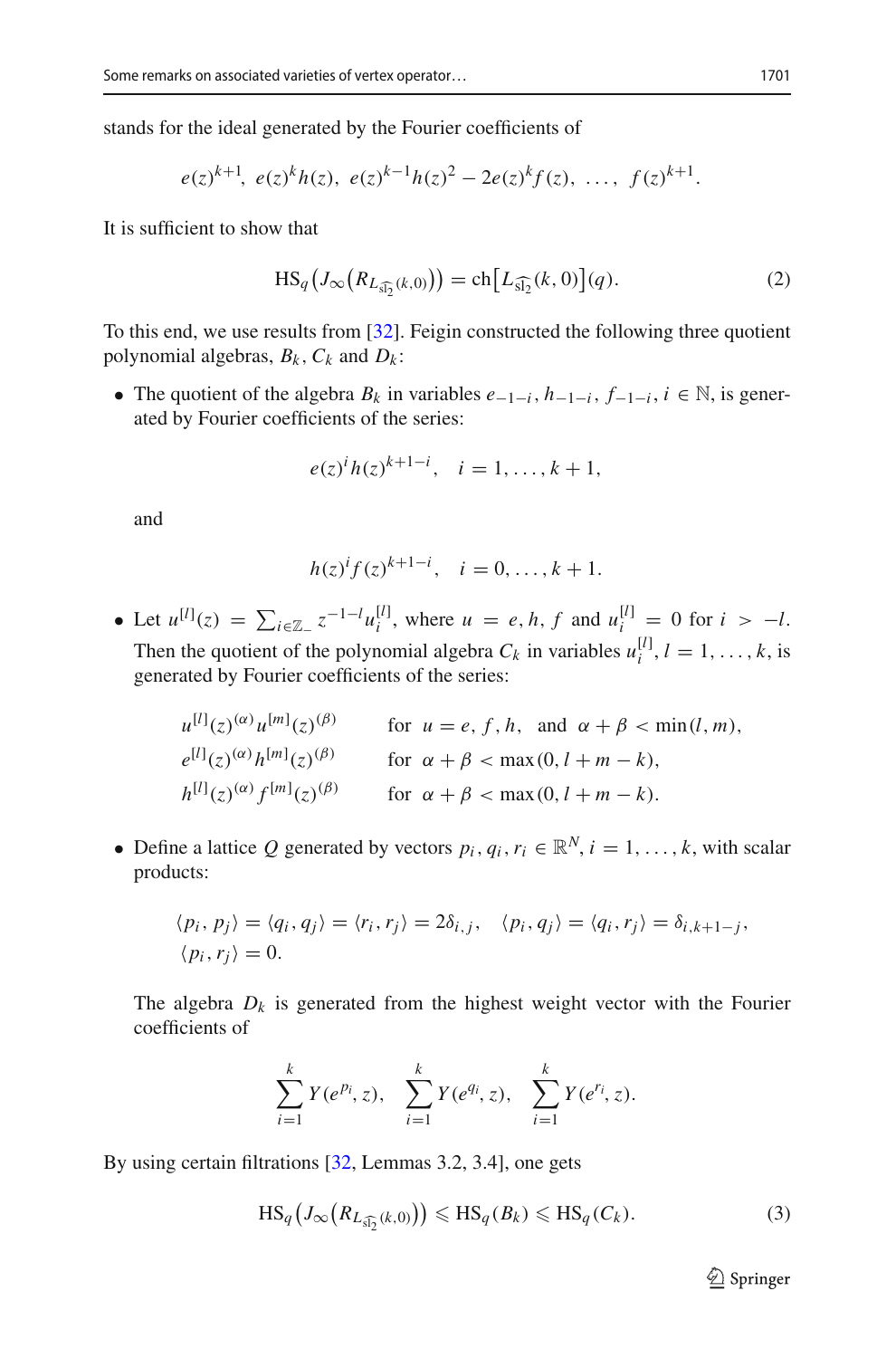The "degenerate procedures" [\[32,](#page-38-8) Lemma 3.5, Proposition 3.1] give us

erate procedures" [32, Lemma 3.5, Proposition 3.1] give us

\n
$$
HS_q(D_k) \geq HS_q(C_k) \quad \text{and} \quad ch\left[L_{\widehat{\mathfrak{sl}_2}}(k,0)\right](q) \geq HS_q(D_k). \tag{4}
$$

<span id="page-13-0"></span> $\overline{a}$ 

Combining [\(3\)](#page-12-0), [\(4\)](#page-13-0) and the fact that  $\psi$  is surjective, we get [\(2\)](#page-12-1).

Before we prove the next result, let us fix some notations. Let g be a finite-dimensional simple Lie algebra of type  $C_n$ ,  $n \ge 2$ . Here we assume that g has a basis  $\{x^i \mid 1 \le i \le (2n+1)n\}$ . Let  $\theta$  be the maximal root of g and  $x_0$  the corresponding maximal  $i \leq (2n + 1)n$ . Let  $\theta$  be the maximal root of g, and  $x_{\theta}$  the corresponding maximal root vector Let  $\hat{\theta}$  be the affine Lie algebra associated with g and its universal vacuum Before we prove the next result, let us fix some notations. Let g be a finite-dimensional<br>simple Lie algebra of type  $C_n$ ,  $n \ge 2$ . Here we assume that g has a basis  $\{x^i | 1 \le i \le (2n + 1)n\}$ . Let  $\theta$  be the maximal root representation be  $V_{\hat{a}}(1, 0)$  for  $k \in \mathbb{Z}_+$ . Set

$$
R = U(\mathfrak{g}) \circ (x_{\theta})_{(-1)}^2 \mathbf{1}, \quad \overline{R} = \text{Span}_{\mathbb{C}}\{r_{(n)} \mid r \in R, n \in \mathbb{Z}\},
$$

where  $U(\mathfrak{g})$  is the universal enveloping algebra of  $\mathfrak{g}$ , and  $\circ$  is the adjoint action. Then the  $\hat{\mathfrak{g}}$ -module  $V_{\hat{\mathfrak{g}}}(1,0)$  has a maximal submodule  $I_{\hat{\mathfrak{g}}}(1,0)$  generated by  $\overline{R} \cdot \mathbf{1}$ . Let  $L<sub>\hat{\alpha}</sub>(1, 0)$  denote the simple quotient  $V<sub>\hat{\alpha}</sub>(1, 0)/I<sub>\hat{\alpha}</sub>(1, 0)$ . Now we are ready to prove:

**Theorem 4.8** *The map*  $\psi$  *is an isomorphism for the affine vertex algebra*  $L_{\hat{\sigma}}(1,0)$ *.* 

*Proof* It is clear that the *C*<sub>2</sub>-algebra of *L*<sub>ĝ</sub>(1, 0) is  $R_{L_{\hat{\theta}}}(1,0) = S(g)/\langle U(g) \circ e_{\theta}^2 \rangle$ , where  $S(g)$  is the symmetric algebra of g. We denote the algebra  $S(\mathfrak{g})$  is the symmetric algebra of  $\mathfrak{g}$ . We denote the algebra

$$
\mathbb{C}[x_{(-j)}^i \mid j \in \mathbb{Z}_+]/\langle U(\mathfrak{g}) \circ e_{\theta}^2(z) \rangle
$$

 $\mathbb{C}[x_{(-j)}^i | j \in \mathbb{Z}_+] / \langle U(\mathfrak{g}) \circ e_{\theta}^2(z) \rangle$ <br>by *Q*, where  $e_{\theta}(z) = \sum_{n \in \mathbb{Z}_-} (e_{\theta})_{(n)} z^{-n-1}$ . Following a similar argument to Proposi-tion [4.7,](#page-11-1) we see that  $J_{\infty}(R_{L_{\hat{\mathfrak{g}}}(1,0)}) \cong Q$ . In order to show that  $\psi$  is an isomorphism, it is enough to prove that  $gr^F(L_{\hat{\alpha}}(1, 0))$  and Q have the same basis. Notice that

$$
I = \overline{R} \cap \mathbb{C}[x_{(-j)}^i | j \in \mathbb{Z}_+] = \langle U(\mathfrak{g}) \circ e_{\theta}^2(z) \rangle.
$$

We can define an order on all monomials of  $\mathbb{C}[x_{(-j)}^i | j \in \mathbb{Z}_+]$  in the sense of [\[49,](#page-39-3) Section 8]. From the same paper, we know that every non-zero homogeneous polynomial  $\mathbb{C}[x_{i-j}^i | j \in \mathbb{Z}_+]$  has a unique largest monomial. For an arbitrary non-zero polynomial  $u$ , we define the leading term  $\text{lt}(u)$  as the largest monomial of the nonzero homogeneous component of the smallest degree, which is unique. We denote all monomials in  $\mathbb{C}[x_{(-j)}^i | j \in \mathbb{Z}_+]$  by P. We clearly have P as a spanning set of *Q*. Since  $u = 0$  in Q if  $u \in I$ , the leading term  $\text{lt}(u)$  equals the linear combination of other terms. Therefore,  $\mathcal{P} \setminus \langle \text{lt}(U) \rangle$  is a smaller spanning set of *Q*. We denote it by RR. Meanwhile according to [\[49](#page-39-3), Theorem 11.3], we know that  $\psi$  (RR) is a basis of gr(*L*<sub>ĝ</sub>(1, 0)). Together with the surjectivity of  $\psi$ , we have that RR is a basis of *Q*. So  $\psi$  is an isomorphism.  $\psi$  is an isomorphism.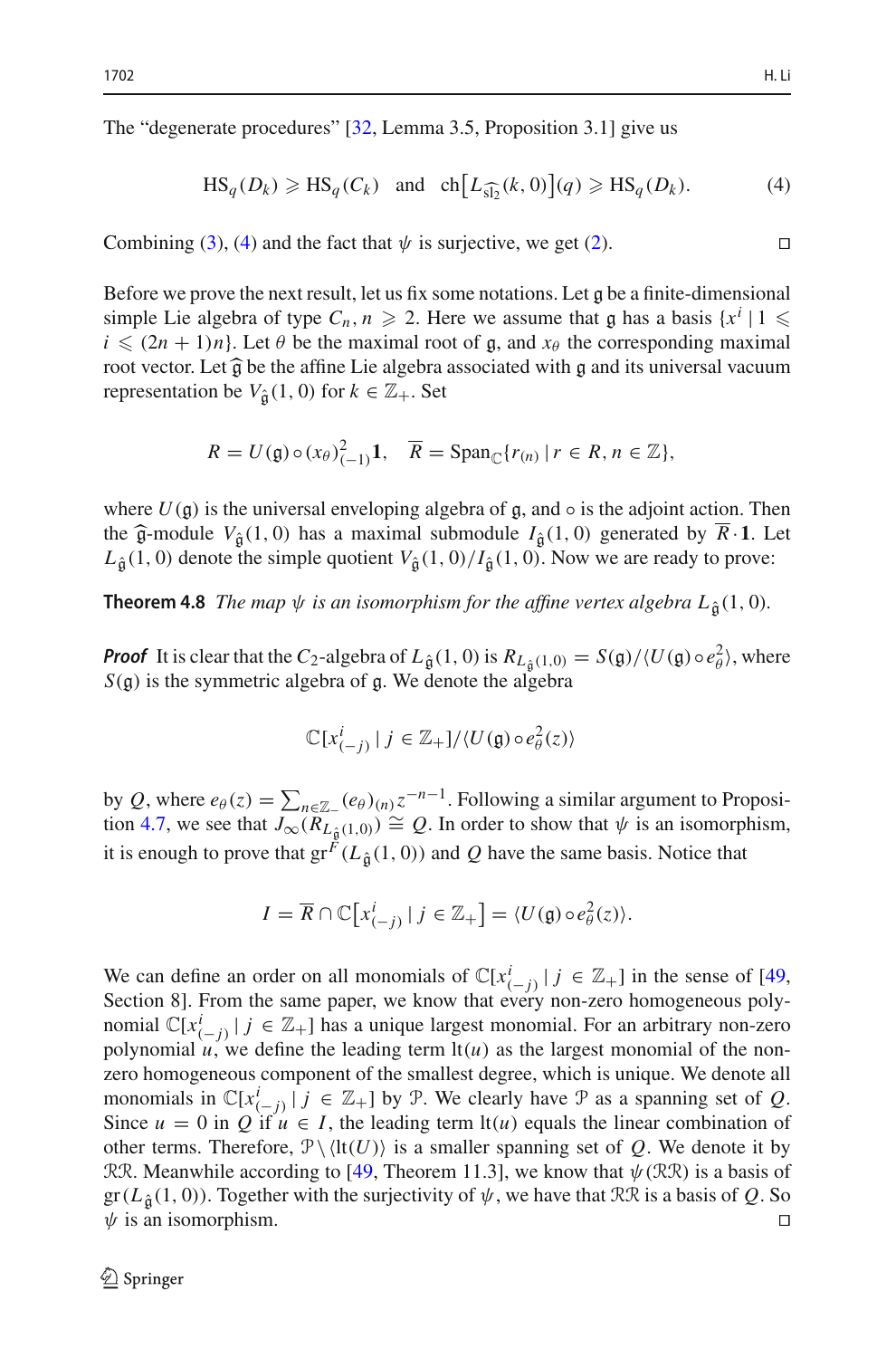## <span id="page-14-0"></span>**4.1**  $N = 2$  vertex superalgebra at  $c = 1$

In this section we study the simple  $N = 2$  superconformal vertex algebra with central charge  $c = 1$ , denoted by  $L_1^{N=2}$ . The odd lattice vertex algebra  $V_{\sqrt{3}\mathbb{Z}}$  is known to be isomorphic to  $L_1^{N=2}$ . Here we identify  $\frac{1}{3}\alpha_{(-1)}\mathbf{1}$  with  $J_{(-1)}\mathbf{1}$ ,  $\frac{1}{\sqrt{2}}$  $\overline{3}e^{\pm\alpha}$  with  $G_{(\pm 3/2)}1$ , and  $\frac{1}{6}(\alpha_{(-1)}\alpha_{(-1)}\mathbf{1})_{(-1)}\mathbf{1}$  with  $L_{(-2)}\mathbf{1}$ .

According to [\[2](#page-37-13)[,3\]](#page-37-14), the maximal submodule of  $V_1^{N=2}$  is generated by

$$
G^+_{(-5/2)}G^+_{(-3/2)}\mathbf{1}
$$
 and  $G^-_{(-5/2)}G^-_{(-3/2)}\mathbf{1}$ .

Identifying  $G^+$  with  $G^+_{(-3/2)}$ **1**,  $G^-$  with  $G^-_{(-3/2)}$ **1**, and *h* with  $J_{(-1)}$ **1**, we have

$$
R_{L_1^{N=2}} \cong \mathbb{C}[G^+, G^-, h]/\langle (G^+)^2, (G^-)^2, G^+G^- = h^3, G^+h, G^-h \rangle.
$$

For  $J_{\infty}(R_{L_1^{N=2}})$  we identify  $G^+, G^-, h$  with  $G^+(-3/2), G^-(-3/2), h(-1)$ . We have

$$
J_{\infty}(R_{L_1^{N=2}})
$$
  
\n
$$
\approx \frac{\mathbb{C}[G^+(-3/2-i), G^-(-3/2-i), h(-1-i) | i \in \mathbb{N}]}{\langle (G^+(z))^2, (G^-(z))^2, G^+(z)G^-(z) = h(z)^3, G^+(z)h(z), G^-(z)h(z) \rangle},
$$
  
\nwhere  $G^{\pm}(z) = \sum_{n \in -\frac{1}{2} + \mathbb{Z}_+} G^{\pm}(n) z^{-n-3/2}, h(z) = \sum_{n \in \mathbb{Z}_-} h(n) z^{-n-1}$ . The map  $\psi$ 

is not an isomorphism in this case because the images of non-zero elements  $\begin{array}{c} \n\hline\n\end{array}$ 

$$
G^+\left(-\frac{5}{2}\right)G^+\left(-\frac{3}{2}\right) \quad \text{and} \quad G^-\left(-\frac{5}{2}\right)G^-\left(-\frac{3}{2}\right)
$$

in the jet superalgebra under  $\psi$ , i.e.,  $G^+_{(-5/2)}G^+_{(-3/2)}\mathbf{1}$  and  $G^-_{(-5/2)}G^-_{(-3/2)}\mathbf{1}$ , are null vectors. Thus uperalgebra under  $\psi$ , i.e.,  $G^+_{(-5/2)} G^+_{(-3/2)} \mathbf{1}$  and  $G^-_{(-5/2)}$ <br>us

$$
\langle a, b \rangle_{\partial} = \left\langle T^{i} \left( G^{+} \left( -\frac{5}{2} \right) G^{+} \left( -\frac{3}{2} \right) \right), T^{i} \left( G^{-} \left( -\frac{5}{2} \right) G^{-} \left( -\frac{3}{2} \right) \right) \middle| i \in \mathbb{N} \right\rangle \subset \text{ker}(\psi),
$$

where  $a = G^+(-5/2)G^+(-3/2)$  and  $b = G^-(-5/2)G^-(-3/2)$ . Let us consider

$$
J_\infty\big(R_{L_1^{N=2}}\big)/\langle a,b\rangle_{\partial}.
$$

We will write down a spanning set of  $J_{\infty}(R_{L_1^{N=2}})/\langle a, b \rangle_{\partial}$ . We let the ordered monomial be a monomial of the form

$$
G^{-}\left(-n-\frac{1}{2}\right)^{a_n}h(-n)^{b_n}G^{+}\left(-n-\frac{1}{2}\right)^{c_n}\cdots G^{-}\left(-\frac{5}{2}\right)^{a_2}h(-2)^{b_2}G^{+}\left(-\frac{5}{2}\right)^{c_2}\cdots G^{-}\left(-\frac{3}{2}\right)^{a_1}h(-1)^{b_1}G^{+}\left(-\frac{3}{2}\right)^{c_1}.
$$

 $\mathcal{D}$  Springer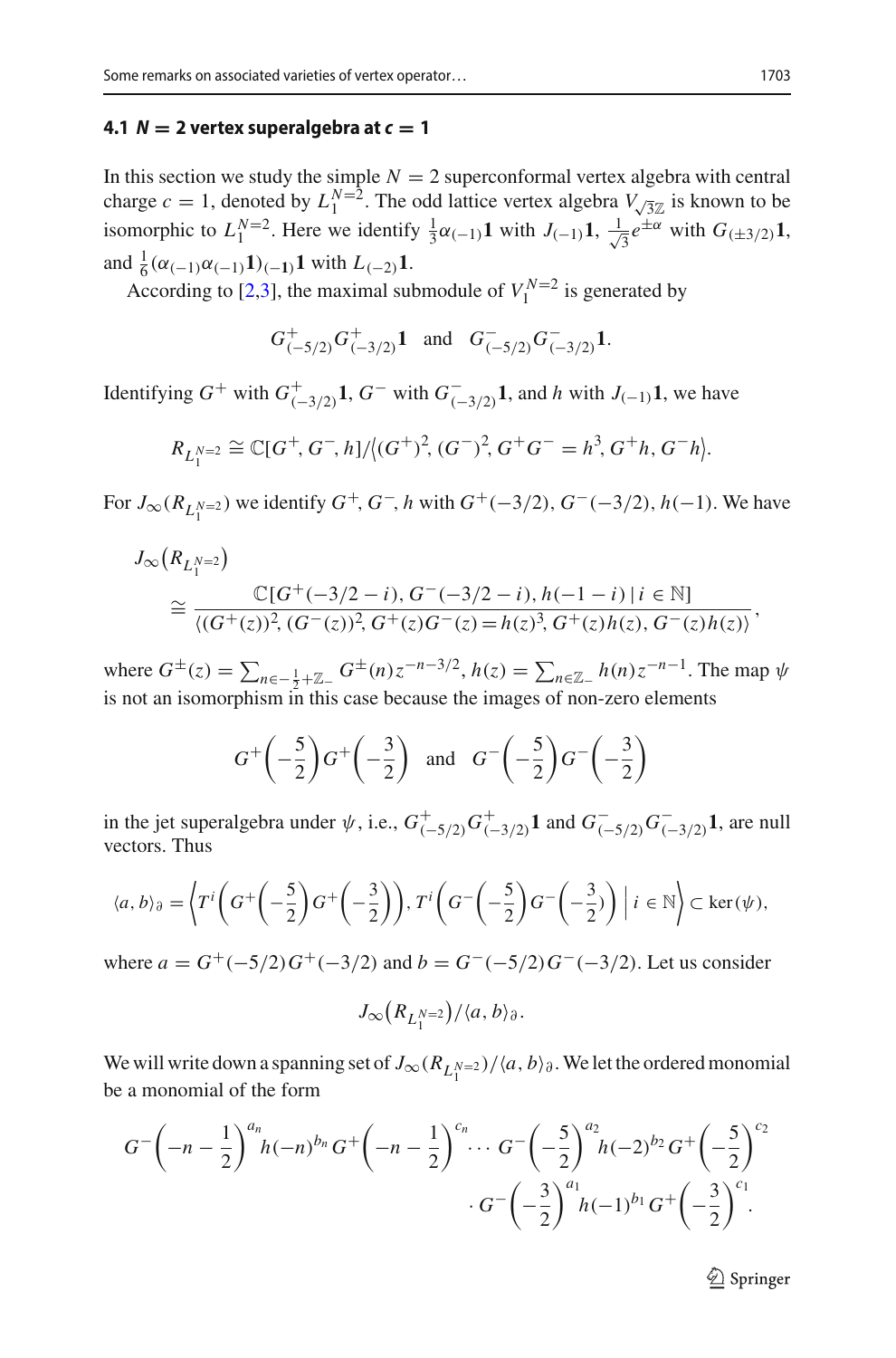Then we have a complete lexicographic ordering on the set of ordered monomials in the sense of Sect. [3.1.](#page-8-1) Now let us find the leading terms of the Fourier coefficients of

 $G^+(z)G^-(z) = h^3(z), G^+(z)h(z), G^-(z)h(z), T^i(a), T^i(b).$ 

- (a) The leading term of  $G^+(z)h(z)$ :
	- *n* is even, the leading term of the coefficient of  $z^n$  is

$$
h\left(\frac{-2-n}{2}\right)G^+\left(-\frac{3+n}{2}\right).
$$

• *n* is odd, the leading term of the coefficient of  $z^n$  is

$$
G^+\left(\frac{-4-n}{2}\right)h\left(\frac{-1-n}{2}\right).
$$

- (b) The leading term of *G*−(*z*)*h*(*z*):
	- *n* is even, the leading term of the coefficient of  $z^n$  is

$$
G^{-}\left(-\frac{3+n}{2}\right)h\left(\frac{-2-n}{2}\right).
$$

• *n* is odd, the leading term of the coefficient of  $z^n$  is

$$
h\left(\frac{-3-n}{2}\right)G^{-}\left(\frac{-2-n}{2}\right).
$$

- (c) The leading term of  $G^+(z)G^-(z) = h^3(z)$ :
	- The leading term of the constant term is

$$
h(-1)h(-1)h(-1)
$$
.

• *n* is even and not equal to 0, the leading term of the coefficient of  $z^n$  is

$$
G^{-}\left(-\frac{3+n}{2}\right)G^{+}\left(-\frac{3+n}{2}\right).
$$

• *n* is odd, the leading term of the coefficient of  $z^n$  is

$$
G^+\left(\frac{-n-4}{2}\right)G^-\left(\frac{-n-2}{2}\right).
$$

(d) The leading term of  $T^n(a)$  or  $T^n(b)$ :

 $\bigcirc$  Springer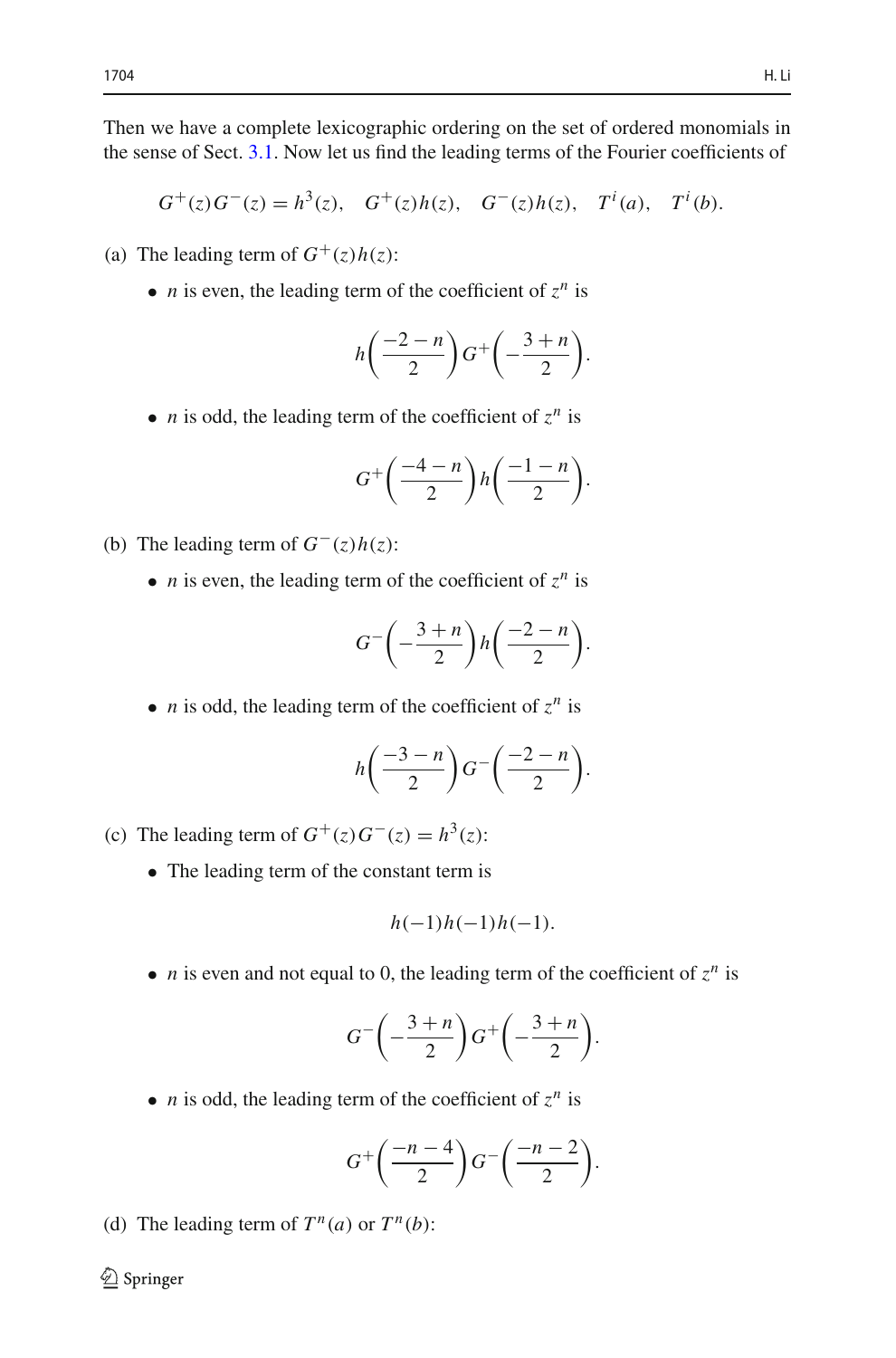• *n* is even, the leading term is

$$
G^{\pm}\left(\frac{-n-5}{2}\right)G^{\pm}\left(\frac{-n-3}{2}\right).
$$

• *n* is odd, the leading term is

$$
G^{\pm}\left(\frac{-n-6}{2}\right)G^{\pm}\left(\frac{-n-2}{2}\right).
$$

Clearly all ordered monomials constitute a spanning set of  $J_{\infty}(R_{L_1^{N=2}})/(a, b)_{\partial}$ . Since all polynomials we considered above equal zero in  $J_{\infty}(R_{L_1^{N=2}})/\langle a, b \rangle_{\partial}$ , the leading term of each can be written as a linear combination of all other terms. Thus if we want to get a "smaller" spanning set, all above leading terms cannot appear as segments of an ordered monomial. Therefore, we can impose some difference conditions on ordered monomials using these leading terms to get a new spanning set.

**Definition 4.9** We call an ordered monomial a *Gh*-*monomial*, if it satisfies the following conditions:

- (i) Either  $b_i$  or  $c_i$  is 0 and either  $b_i$  or  $c_{i+1}$  is 0,
- (ii) either  $a_i$  or  $b_i$  is 0 and either  $a_i$  or  $b_{i+1}$  is 0,
- (iii)  $b_1 \leq 2, a_1 + c_2 \leq 1$ , and  $a_i + c_i + c_{i+1} \leq 1$  for  $i \geq 2$ ,
- (iv)  $c_i + c_{i+1} + c_{i+2} \leq 1$  and  $a_i + a_{i+1} + a_{i+2} \leq 1$ .

Here constraints  $(i)$ – $(iv)$  come from the leading terms in  $(a)$ – $(d)$ , respectively. Then we have the following:

**Proposition 4.10** *Gh-monomials form a spanning set of* 

$$
A = J_{\infty}(R_{L_1^{N=2}})/\langle a, b \rangle_{\partial}.
$$

Let us write down the first few terms of the Hilbert series of *A*.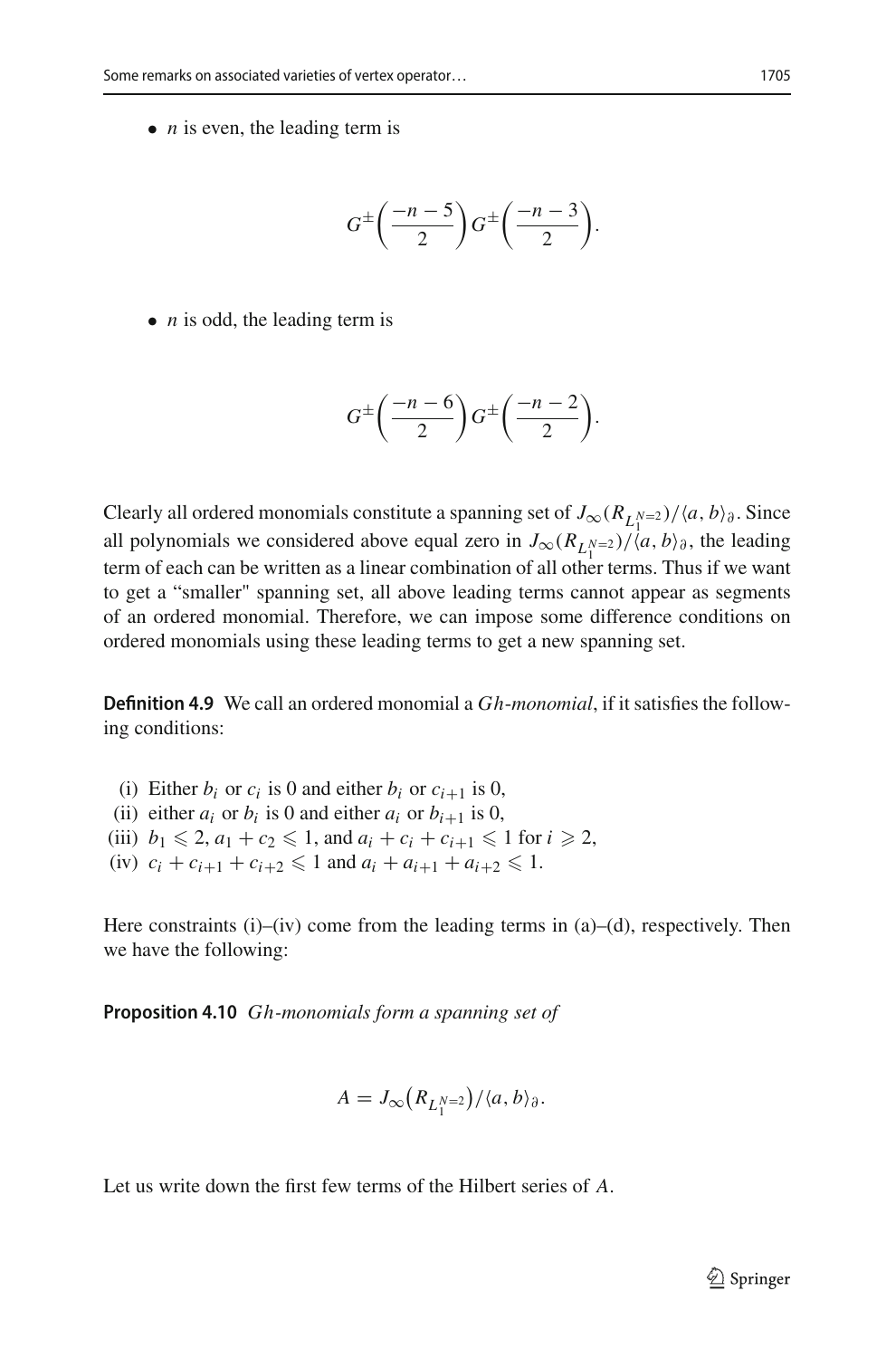**Example 4.11** For  $i \le 5$ , *Gh*-monomials give us a basis of  $A_i$ :

A<sub>1</sub>: 
$$
h(-1)
$$
,  
\nA<sub>3/2</sub>:  $G^+\left(-\frac{3}{2}\right), G^-\left(-\frac{3}{2}\right),$   
\nA<sub>2</sub>:  $h(-1)^2, h(-2),$   
\nA<sub>5/2</sub>:  $G^+\left(-\frac{5}{2}\right), G^-\left(-\frac{5}{2}\right),$   
\nA<sub>3</sub>:  $G^-\left(-\frac{3}{2}\right)G^+\left(-\frac{3}{2}\right), h(-1)h(-2), h(-3),$   
\nA<sub>7/2</sub>:  $G^-\left(-\frac{5}{2}\right)h(-1), G^+\left(-\frac{7}{2}\right), G^-\left(-\frac{7}{2}\right), G^+\left(-\frac{3}{2}\right)h(-2),$   
\nA<sub>4</sub>:  $G^+\left(-\frac{3}{2}\right)G^-\left(-\frac{5}{2}\right), h(-2)^2, h(-1)^2h(-2), h(-3)h(-1), h(-4),$   
\nA<sub>9/2</sub>:  $G^-\left(-\frac{5}{2}\right)h(-1)^2, G^+\left(-\frac{9}{2}\right), G^-\left(-\frac{9}{2}\right),$   
\n $G^-\left(-\frac{7}{2}\right)h(-1), G^+\left(-\frac{7}{2}\right)h(-1), h(-3)G^-\left(-\frac{3}{2}\right), h(-3)G^+\left(-\frac{3}{2}\right),$   
\nA<sub>5</sub>:  $G^-\left(-\frac{3}{2}\right)G^+\left(-\frac{7}{2}\right), G^+\left(-\frac{3}{2}\right)G^-\left(-\frac{7}{2}\right), h(-1)h(-4),$   
\n $h(-1)h(-2)^2, h(-1)^2h(-3), h(-2)h(-3), h(-5).$ 

We have  $\text{HS}_q(A) = 1 + q + 2q^{3/2} + 2q^2 + 2q^{5/2} + 3q^3 + 4q^{7/2} + 5q^4 + 7q^{9/2} +$  $7q^5 + O(q^{11/2})$ . Meanwhile HS<sub>q</sub>(A) = 1 + q + 2q<sup>3/2</sup> + 2q<sup>2</sup> + 2q<br>
q<sup>11/2</sup>). Meanwhile<br>
ch $\left[L_1^{N=2}\right](q) = ch\left[V_{\sqrt{3}\mathbb{Z}}\right](q) = \frac{\sum}{\prod_{i=1}^{N}q_i^2}$ i.

$$
\operatorname{ch}\left[L_1^{N=2}\right](q) = \operatorname{ch}\left[V_{\sqrt{3}\mathbb{Z}}\right](q) = \frac{\sum_{n\in\mathbb{Z}} q^{3n^2/2}}{\prod_{n\in\mathbb{Z}_+} (1-q^n)} \n= 1 + q + 2q^{3/2} + 2q^2 + 2q^{5/2} + 3q^3 \n+ 4q^{7/2} + 5q^4 + 6q^{9/2} + 7q^5 + O(q^{11/2}).
$$

Since in degree 9/2 the dimension of *A* is bigger than the dimension of  $V_{\sqrt{3}\mathbb{Z}}$  by 1, the induced map msion of *A* is bigger than the contained  $\left(R_{L_1^{N=2}}\right) / \langle a, b \rangle_{\partial} \rightarrow \text{gr}\left(L_1^{N=2}\right)$ 

$$
\overline{\psi}: J_{\infty}(R_{L_1^{N-2}})/\langle a, b \rangle_{\partial} \to \text{gr}(L_1^{N-2})
$$

is not injective. It is not hard to see that the 1-dimensional kernel of  $\psi$  in degree  $9/2$ is spanned by <u> 대한 대학 대학 대학 대학 대학 대학 대학 대학 대학 대학 대학 대학</u>

$$
c = G^{-}\left(-\frac{9}{2}\right) - \frac{1}{3}h(-3)G^{-}\left(-\frac{3}{2}\right) - G^{-}\left(-\frac{7}{2}\right)h(-1) + \frac{1}{3}G^{-}\left(-\frac{5}{2}\right)h(-1)^{2}.
$$

<sup>2</sup> Springer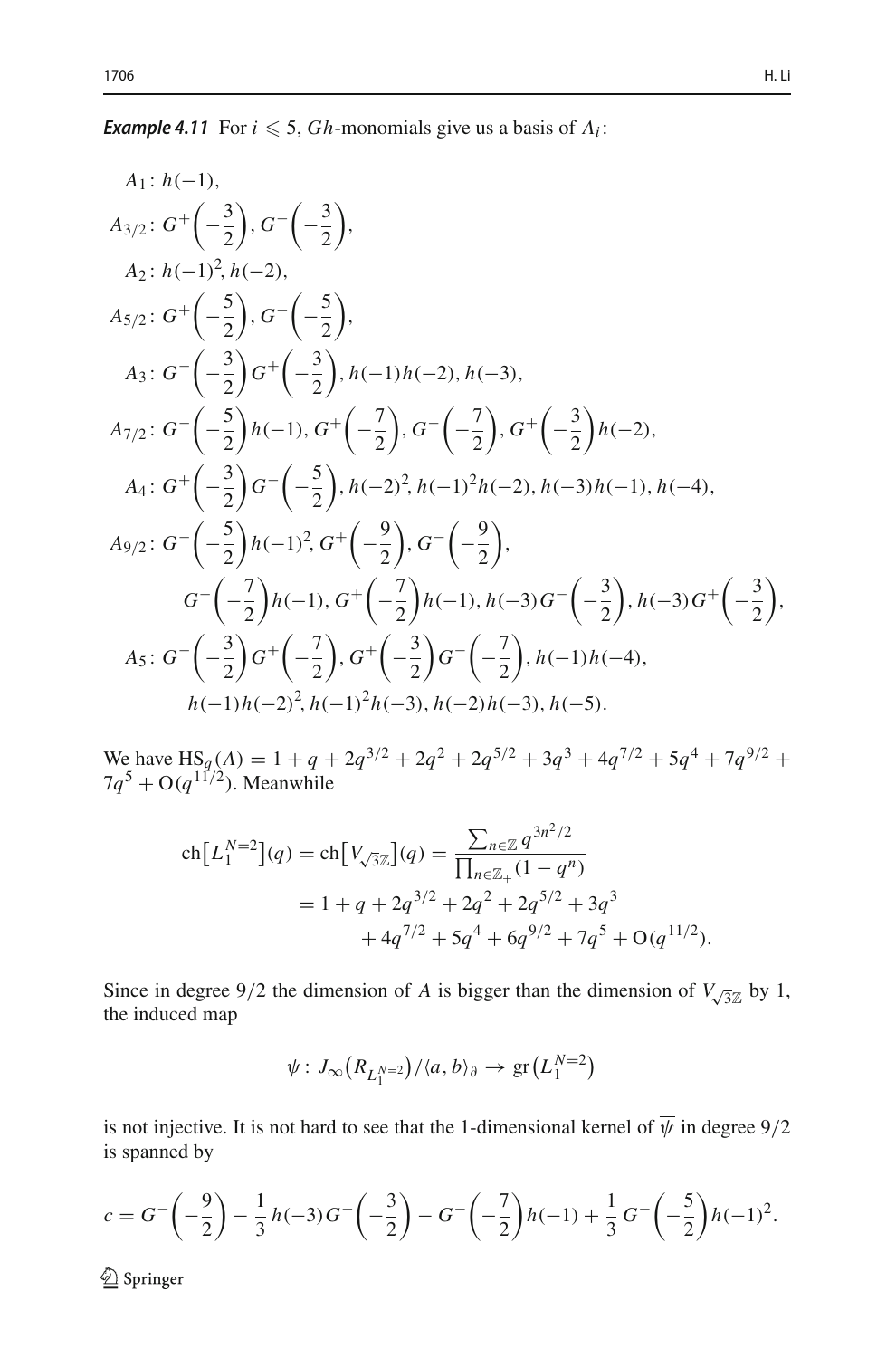We make the following conjecture:

**Conjecture 4.12** *The induced map*  $\widehat{\psi}$ :  $J_{\infty}(R_{L_1^{N=2}})/\langle a, b, c \rangle_{\partial} \rightarrow$  gr $(L_1^{N=2})$  *is an isomorphism.*

## <span id="page-18-0"></span>**5 Principal subspaces**

Principal subspaces of affine vertex algebras (at least in a special case) were introduced by Feigin and Stoyanovsky [\[31](#page-38-9)] and further studied by several people; see [\[21](#page-38-10)[–24](#page-38-11)[,27\]](#page-38-12) and references therein. In [\[47](#page-38-13)[,48\]](#page-39-4), Primc studied Feigin–Stoyanovsky *type* subspaces which are analogs of principal subspaces but easier to analyze. They were further investigated for many integral levels and types [\[16](#page-37-15)[,35](#page-38-14)[,50](#page-39-5)[,51](#page-39-6)]. Here we follow notations from [\[44](#page-38-15)], where principal subspaces are defined for general integral lattices (not necessarily positive definite). As in [\[44](#page-38-15)], we let  $V_L = M(1) \otimes \mathbb{C}[L]$  denote a lattice vertex algebra. We fix a Z-basis  $\mathcal{B} = {\alpha_1, \ldots, \alpha_n}$  of *L*. Let  $e^{\alpha_i}$  be an element in the group algebra  $\mathbb{C}[L]$ . Then the principal subspace associated to B and L is defined as

$$
W_L(\mathcal{B}) \coloneqq \langle e^{\alpha_1}, \ldots, e^{\alpha_n} \rangle,
$$

that is the smallest vertex algebra that contains extremal vectors  $e^{\alpha_i}$ . Once  $\mathcal B$  is fixed, we shall drop B in the parentheses and write *WL* for convenience.

Let g be a simple finite-dimensional complex Lie algebra of type *<sup>A</sup>*, *<sup>D</sup>* or *<sup>E</sup>*, and h be a Cartan subalgebra of g. We choose simple roots  $\{\alpha_1, \dots, \alpha_n\}$  of  $(g, h)$ , and let  $\Delta^+$  denote the set of positive roots. Let  $(\cdot, \cdot)$  be a rescaled Killing form on g such that  $(\alpha_i, \alpha_i) = 2$  for  $i = 1, \ldots, n$  (as usual we identify h and h<sup>\*</sup> via the Killing form). Fundamental weights of  $\mathfrak{g}, \{\omega_1, \dots, \omega_n\} \subset \mathfrak{h}^*$ , are defined by  $(\omega_i, \alpha_j) = \delta_{i,j}$ ,  $1 \le i \le n$  $1 \leq i, j \leq n$ . F denote the set of positive roots. Let  $(\cdot, \cdot)$  be a rescaled Killing form on g such t  $(\alpha_i, \alpha_i) = 2$  for  $i = 1, ..., n$  (as usual we identify  $\mathfrak{h}$  and  $\mathfrak{h}^*$  via the Killing m). Fundamental weights of  $\mathfrak{g}, {\{\omega_1,$ 

Let  $n_+$  be  $\prod_{\alpha \in \Delta^+} \mathbb{C}x_\alpha$ , where  $x_\alpha$  is a corresponding root vector, and  $\widehat{n_+}$  =  $n_+\otimes \mathbb{C}[t, t^{-1}]$  is its affinization. For an affine vertex algebra  $L_{\hat{\theta}}(k, 0), k \neq -h^\vee$ , which is isomorphic to  $I(k\wedge\alpha)$  as  $\hat{\theta}$ -modules we define the (FS)-principal subspace which is isomorphic to  $L(k\Lambda_0)$  as  $\hat{\mathfrak{g}}$ -modules, we define the (FS)-principal subspace<br>of the simple  $\hat{\mathfrak{g}}$ -module  $L_{\hat{\mathfrak{g}}}(k, 0)$  as<br> $W_{\Lambda_{k,0}} := U(\hat{\mathfrak{n}}_+) \cdot \mathbb{1}$ , Let  $n_+$  be  $\coprod_{\alpha \in \Delta^+} \mathbb{C}x_\alpha$ , where  $n_+ \otimes \mathbb{C}[t, t^{-1}]$  is its affinization. F<br>which is isomorphic to  $L(k\Lambda_0)$  as of the simple  $\widehat{\mathfrak{g}}$ -module  $L_{\widehat{\mathfrak{g}}}(k, 0)$  as

$$
W_{\Lambda_{k,0}}:=U(\widehat{\mathfrak{n}}_+)\cdot \mathbb{1},
$$

where  $\mathbbm{1}$  is the vacuum vector. It is easy to see that this is a vertex algebra (without conformal vector). For  $k = 1$ , we have  $W_L \cong W_{\Lambda_{1,0}}$ , where *L* is the root lattice spanned by simple roots.

We fix a fundamental weight  $\omega = \omega_m$  and set

$$
\Gamma = \{ \alpha \in \Delta \mid (\omega, \alpha) = 1 \},\
$$

We fix a fundamental weight  $\omega = \omega_m$  and s<br>  $\Gamma = {\alpha \in \Delta \mid (\omega, \alpha)}$ <br>
where  $\Delta$  is the root system of g, and  $g_1 := \coprod$ <br>
This I is algebra is commutative. We let  $g_1 \otimes \mathbb{C}$  $\prod_{\alpha \in \Gamma} \mathfrak{g}_{\alpha}$ , where  $\mathfrak{g}_{\alpha}$  is the  $\alpha$ -root space.<br> $\bigcap_{\alpha \in \Gamma} \mathfrak{f}_{t} t^{-1}$  be  $\widehat{\alpha}_{t}$ . Then we can define the  $\Gamma = {\alpha \in \Delta \mid (\omega, \alpha) = 1},$ <br>where  $\Delta$  is the root system of g, and  $\mathfrak{g}_1 := \coprod_{\alpha \in \Gamma} \mathfrak{g}_\alpha$ , where  $\mathfrak{g}_\alpha$  is the  $\alpha$ -root space.<br>This Lie algebra is commutative. We let  $\mathfrak{g}_1 \otimes \mathbb{C}[t, t^{-1}]$  be  $\widehat{\mathfrak{g}}_1$ so-called Feigin–Stoyanovsky type subspace of  $L<sub>\hat{\sigma</sub>$ (*k*, 0) as This Lie algebra is commutative. We let  $\mathfrak{g}_1 \otimes \mathbb{C}[t, t^{-1}]$  be  $\widehat{\mathfrak{g}_1}$ . Then we can define the

$$
W'_{\Lambda_{k,0}} := U(\widehat{\mathfrak{g}}_1) \cdot v_{k\Lambda_0}.
$$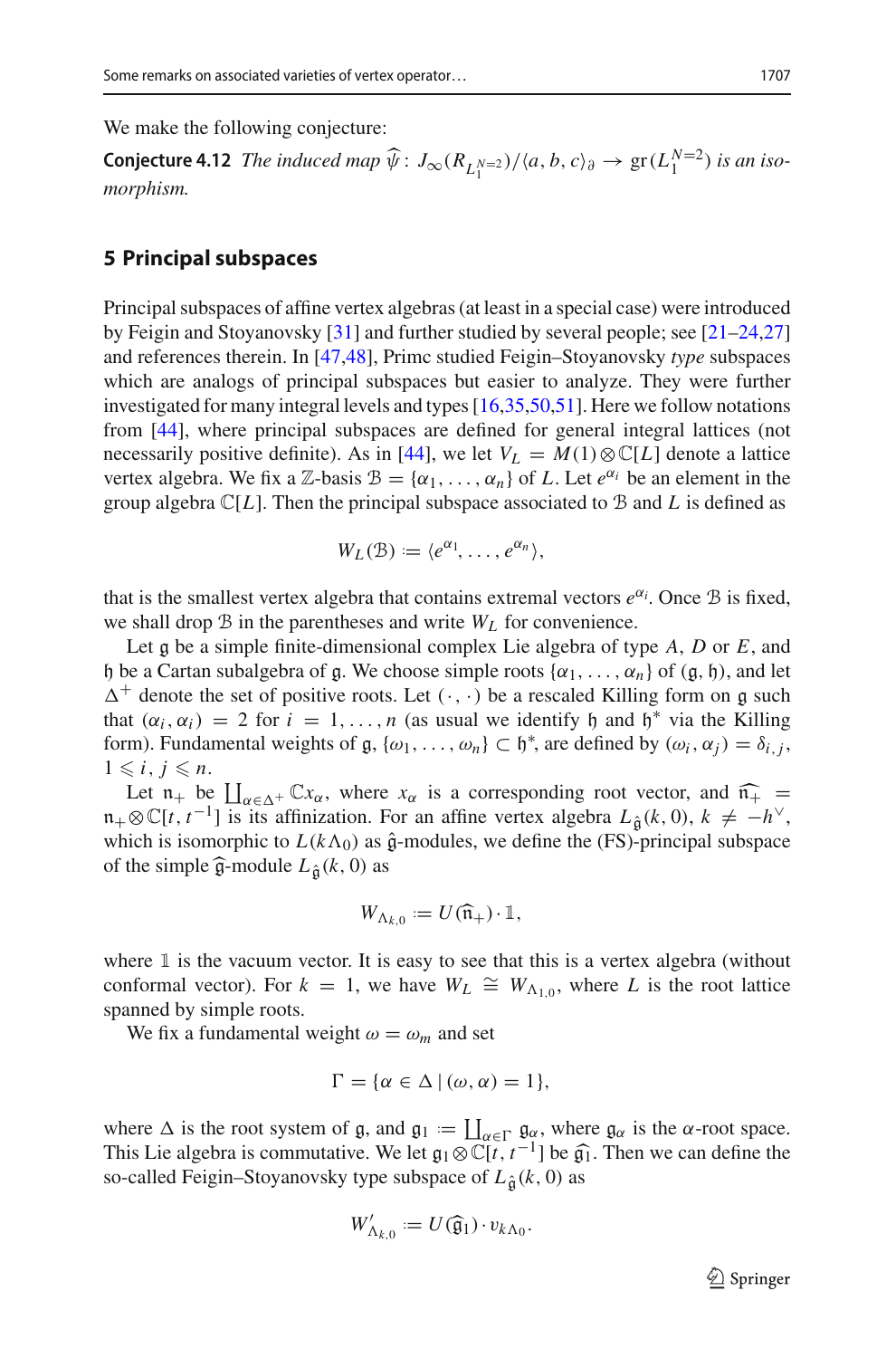Unlike the FS subspace, this vertex subalgebra is commutative. We denote

the FS subspace, this vertex subalgebra is commutative. We denote  
\n
$$
\widetilde{\Gamma}^- = \{x_\gamma(-r) \mid \gamma \in \Gamma, r \in \mathbb{Z}_+\}, \quad \widetilde{\Gamma} = \{x_\gamma(-r) \mid \gamma \in \Gamma, r \in \mathbb{Z}\}.
$$

 $\widetilde{\Gamma}^- = \{x_\gamma(-r) \mid \gamma \in \Gamma, r \in \mathbb{Z}_+\}, \quad \widetilde{\Gamma} = \{x_\gamma(-r) \mid \gamma \in \Gamma, r \in \mathbb{Z}\}.$ <br>Notice that  $U(\widehat{\mathfrak{g}}_1) \cong \mathbb{C}[\widetilde{\Gamma}].$  Therefore, we can identify the elements in  $W'_{\Lambda_{k,0}}$  with the clarents in  $\mathbb{C}[\widetilde{\Gamma}^{-1}]$ .  $\widetilde{\Gamma}^- = \{x_\gamma(-r) \mid \gamma \in \Gamma, r \in \mathbb{Z}_+\}, \quad \widetilde{\Gamma}$ <br>
Notice that  $U(\widehat{\mathfrak{g}}_1) \cong \mathbb{C}[\widetilde{\Gamma}].$  Therefore, we can elements in  $\mathbb{C}[\widetilde{\Gamma}^-]$ . For any element in  $W'_{\Lambda_{k,0}}$ ,

$$
v = x_{\beta_1}(m_1) \cdots x_{\beta_l}(m_l), \quad \beta_i \in \Gamma,
$$

we define the colored weight as

<span id="page-19-3"></span>
$$
cut(v) = \sum_{i=1}^{l} \beta_i
$$

for the later use.

#### **5.1 Root lattices of type A**

Following the notations in [\[23](#page-38-16)], we can prove the following result.

**Proposition 5.1** *For*  $\mathfrak{g} = \mathrm{sl}_2$ *, we have*  $W_{\Lambda_{k,0}} \cong \mathrm{gr}(W_{\Lambda_{k,0}}) \cong J_{\infty}(\mathbb{C}[x]/\langle x^{k+1} \rangle)$  for  $k \in \mathbb{Z}$ .  $k \in \mathbb{Z}_+$ .

*Proof* It is clear that  $R_{W_{\Lambda_{k,0}}} = \mathbb{C}[x]/\langle x^{k+1} \rangle$ . The result follows from [\[23,](#page-38-16) Theorem  $3.1$ ].

*Remark 5.2* When  $k = 1$ ,  $W_{\Lambda_{1,0}}$  of type *A* is isomorphic to  $J_{\infty}(\mathbb{C}[x]/\langle x^2 \rangle)$ . Using different methods to calculate the Hilbert–Poincaré series, see [\[20](#page-38-17)] and [\[15](#page-37-16)], one can derive the famous Rogers–Ramanujan identities.

For the rest of this subsection, we let *L* be the *An*−<sup>1</sup> root lattice with the rescaled Killing form  $(\cdot, \cdot)$  such that  $(\alpha, \alpha) = 2$  for any root and the standard  $\mathbb{Z}$ -basis  $\alpha_1, \ldots, \alpha_{n-1}$ of simple roots. We are going to prove that  $\psi$  is an isomorphism for the principal subspace  $W_L$  corresponding to this basis. In the following, we will identify  $W_L$  and  $W_{\Lambda_{1,0}}$ .

<span id="page-19-2"></span>**Proposition 5.3** *Given elements* α*,* β*,* γ *and* τ *in the lattice L, we have*

$$
(e^{\alpha})_{(-1)}e^{\beta} = 0 \quad \text{if} \quad (\alpha, \beta) \in \mathbb{Z}_{+}, \tag{5}
$$

$$
(e^{\alpha})_{(-1)}e^{\beta} = \frac{\epsilon(\alpha,\beta)}{\epsilon(\gamma,\tau)}(e^{\gamma})_{(-1)}e^{\tau} \text{ if } (\alpha,\beta) = (\gamma,\tau) \text{ and } \alpha + \beta = \gamma + \tau. \tag{6}
$$

*Proof* From the definition of vertex operators in [\[36](#page-38-1)], we have

<span id="page-19-1"></span><span id="page-19-0"></span>
$$
= \frac{1}{\epsilon(\gamma, \tau)} e^{-\beta} \int_{(-1)^{\epsilon}}^{\epsilon} \eta'(\alpha, \beta) d\beta - \frac{1}{\epsilon} \int_{\alpha}^{\alpha} \eta'(\alpha, \beta) d\beta
$$
\nthe definition of vertex operators in [36], we have

\n
$$
Y(e^{\alpha}, z) e^{\beta} = \epsilon(\alpha, \beta) z^{(\alpha, \beta)} \exp\left(\sum_{n \in \mathbb{Z}_+} \frac{-\alpha_{(n)}}{n} z^{-n}\right) e^{\alpha + \beta},
$$

 $\mathcal{D}$  Springer

-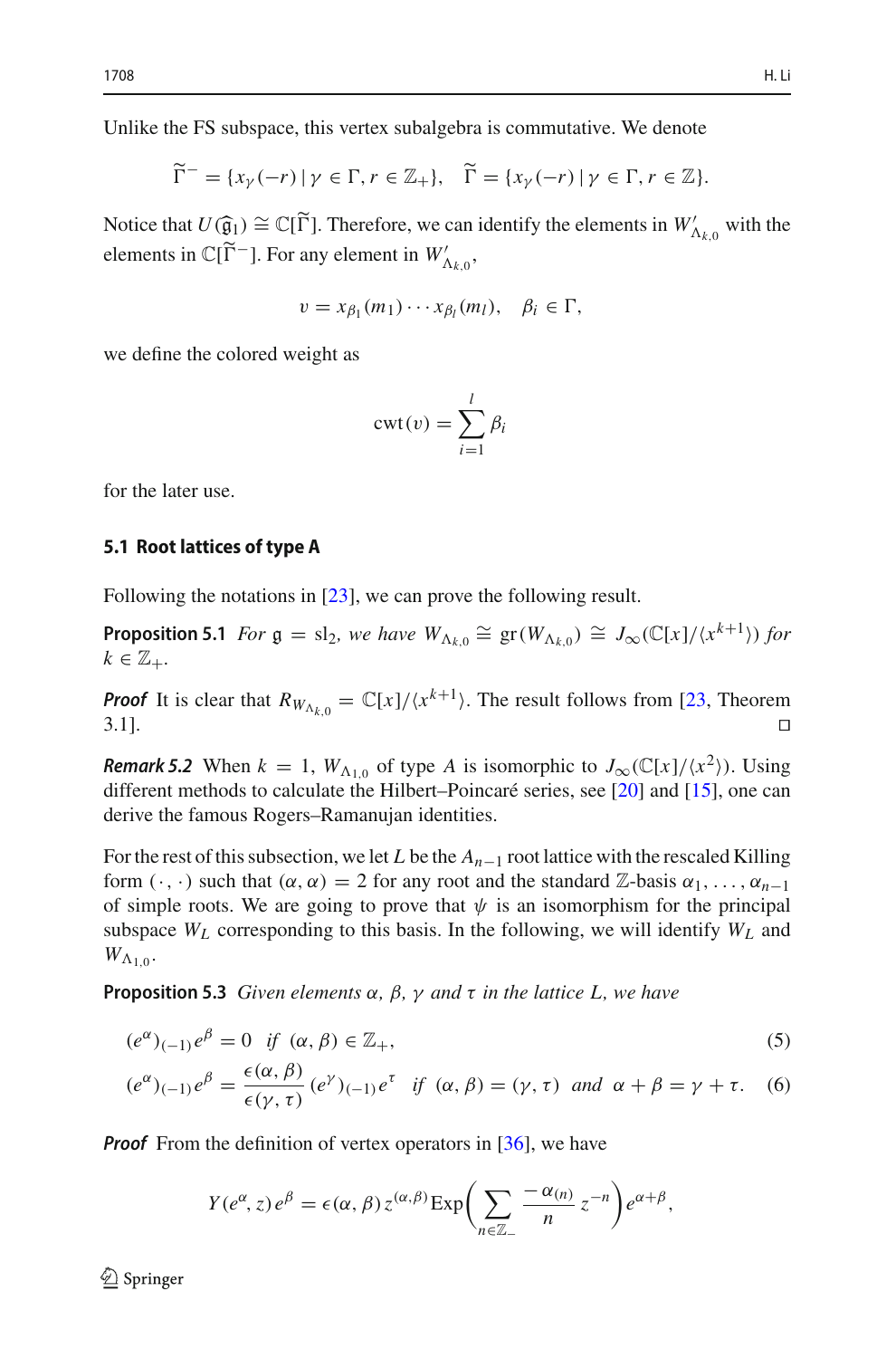where  $\epsilon(\alpha, \beta)$  is a 2-cocycle constant. We have

<span id="page-20-1"></span>
$$
(e^{\alpha})_{(-1)}e^{\beta} = \text{Coeff}_{z^0}(Y(e^{\alpha}, z)e^{\beta}) = 0,
$$

since the minimal power of *z* above is greater than 0. The coefficients of  $z^0$  of *Y*( $e^{\alpha}$ , *z*)  $e^{\beta}$  and *Y*( $e^{\gamma}$ , *z*)  $e^{\tau}$  are  $\epsilon(\alpha, \beta) e^{\alpha+\beta}$  and  $\epsilon(\gamma, \tau) e^{\gamma+\tau}$ . The identity [\(6\)](#page-19-0) follows from this fact and the given condition.

It is clear that all quotient relations in  $R_{L_{\widehat{\mathfrak{sl}_n}}(1,0)}$  come from [\(5\)](#page-19-1) and [\(6\)](#page-19-0). Thus It is clear that all quotient relations in  $R_{L_{\tilde{s}}}$ <br>  $R_{L_{\tilde{s}}\overline{y}_n}(1,0) \cap \mathbb{C}[E_{i,j} | 1 \leq i < j \leq n] = R_{W_L}$ .

We let  $E_{i,j}$  be the  $(i, j)$ -th elementary matrix. Therefore,  $\{E_{i,j}\}_{1 \leq i \leq j \leq n}$  is the set of all positive root vectors. It is not hard to see that the  $C_2$ -algebra  $R_{W_L}$  equals  $\mathbb{C}[E_{i,j} \mid 1 \leq i < j \leq n]/I$ , where we denote the equivalence class of  $(E_{i,j})_{(-1)}\mathbf{1}$  by  $E_{i,j}$ . In [\[28](#page-38-18), Corollary 2.7] (see also [\[31](#page-38-9)] for  $g = sl_3$ ), authors wrote down the graded decomposition of  $R_{L_{\widehat{M}_n}(1,0)}$ . By restricting it to its principal subspace, we have: ting it to its principal subspace,

**Proposition 5.4** *The C*2*-algebra of WL equals*

$$
\mathbb{C}[E_{i,j} | 1 \leq i < j \leq n] / \left\langle \sum_{\sigma \in S_2} E_{i_1, j_{\sigma_1}} E_{i_2, j_{\sigma_2}} \middle| j_1 > i_2 \right\rangle
$$

*where*  $1 \le i_1 \le i_2 \le n$  *and*  $1 \le i_1 \le i_2 \le n$ .

Moreover, we have the following combinatorial *q*-identity which will be proven in a joint work with Milas [\[39](#page-38-19)], where we also establish more general identities.

**Theorem 5.5** (Li–Milas) *Let A be the Cartan matrix*  $((\alpha_i, \alpha_j))_{1 \leq i, j \leq n-1}$  *of type A<sub>n–1</sub>*,  $n \geqslant 2$ , and

<span id="page-20-0"></span>
$$
\mathbf{n}=(n_{1,2},\ldots,n_{n-1,n})=(n_{i,j})_{1\leqslant i
$$

*Then we have*

we have  
\n
$$
\sum_{\mathbf{n}\in\mathbb{N}^{n(n-1)/2}}\frac{q^{B(\mathbf{n})}}{\prod_{1\leq i
$$

*where*

<span id="page-20-2"></span>
$$
B(n) = \sum_{\substack{1 \le i_1 < j_1 \le n \\ 1 \le i_2 < j_2 \le n \\ 1 \le i_1 \le i_2 \le n \\ 1 \le i_1 \le i_2 \le n \\ 1 \le j_1 \le i_2 \le n \\ j_i > j_2}} n_{i_1, j_1} n_{i_2, j_2}.
$$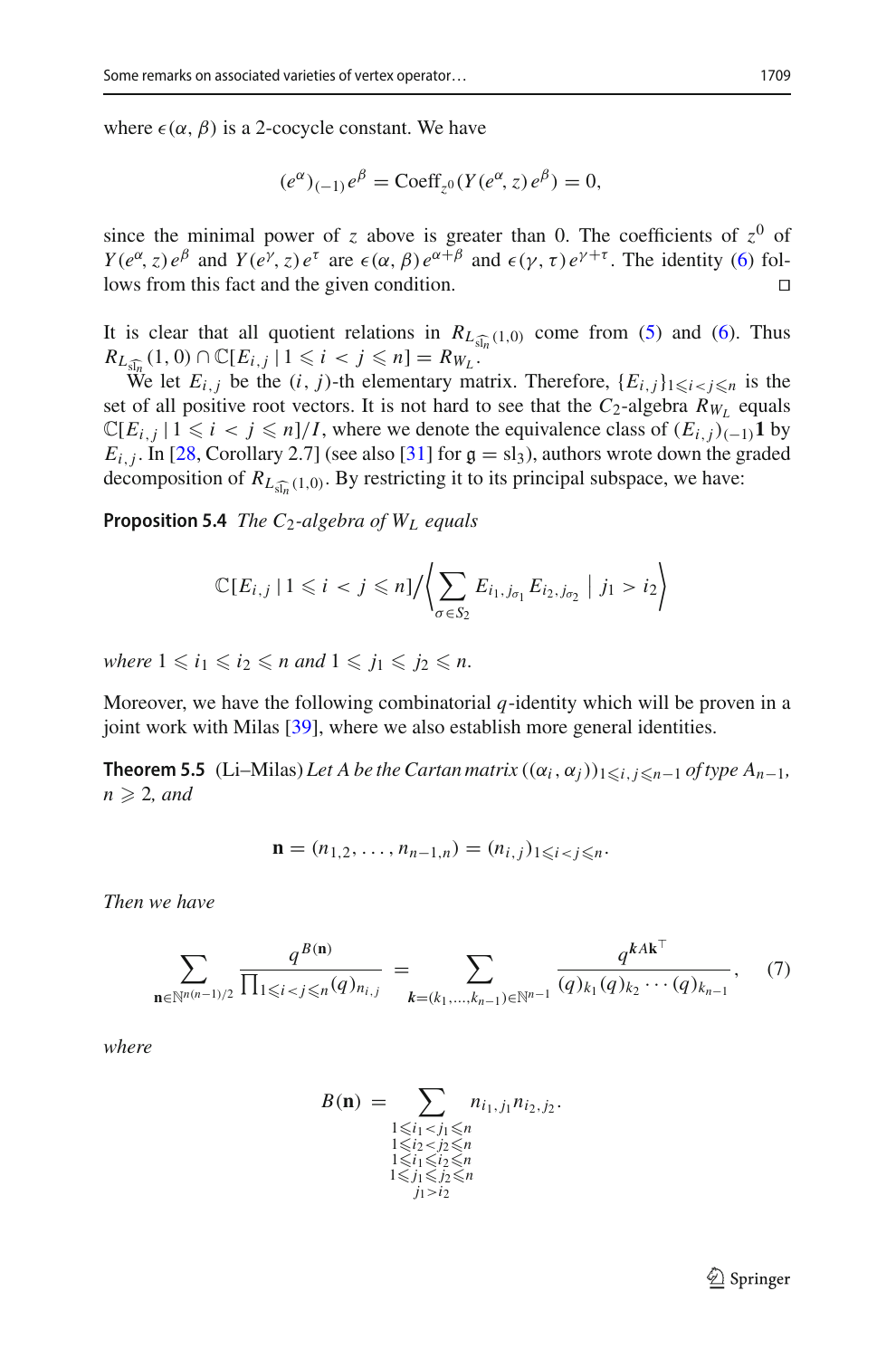**Example 5.6** For  $sl_4$ , we have the following *q*-series identity:

$$
\sum_{\mathbf{n}\in\mathbb{N}^6} \frac{q^{n_1^2+n_2^2+n_3^2+n_4^2+n_5^2+n_6^2+n_1n_4+n_1n_6+n_2n_4+n_2n_5+n_3n_5+n_3n_6+n_4n_6+n_5n_6+a_4a_5}}{(q)_{n_1}(q)_{n_2}(q)_{n_3}(q)_{n_4}(q)_{n_5}(q)_{n_6}}
$$
  
= 
$$
\sum_{\mathbf{k}\in\mathbb{N}^3} \frac{q^{k_1^2-k_1k_2+k_2^2-k_2k_3+k_3^2}}{(q)_{k_1}(q)_{k_2}(q)_{k_3}},
$$

where we use multiindices  $\mathbf{n} = (n_1, n_2, \dots, n_6)$  and  $\mathbf{k} = (k_1, k_2, k_3)$ . Upon the following replacement:

$$
n_{1,2} \leftrightarrow n_1, n_{2,3} \leftrightarrow n_2, n_{3,4} \leftrightarrow n_3,
$$
  

$$
n_{1,3} \leftrightarrow n_4, n_{2,4} \leftrightarrow n_5, n_{1,4} \leftrightarrow n_6,
$$

we recover the formula in Theorem [5.5.](#page-20-0)

Now we are ready to prove:

**Theorem 5.7** *The map*  $\psi$  *is an isomorphism between*  $J_{\infty}(R_{W_L})$  *and*  $gr(W_L)$ *.* 

*Proof* From Proposition [5.4,](#page-20-1) we know that  $J_{\infty}(R_{W_L})$  is isomorphic to

$$
\mathbb{C}\Big[E_{i,j}(n) \mid n \leq -1, 1 \leq i < j \leq n\Big] / \Bigg\langle \sum_{\sigma \in S_2} E_{i_1, j_{\sigma_1}}(z) E_{i_2, j_{\sigma_2}}(z) \mid j_1 > i_2 \Bigg\rangle,
$$
\nwhere  $E_{i,j}(z) = \sum_{n \leq -1} E_{i,j}(n) z^{-n-1}$  and  $1 \leq i_1 \leq i_2 \leq n, 1 \leq j_1 \leq j_2 \leq n$ . In

order to simplify notation, we first order  $\{E_{i,j}\}_{1 \leq i \leq j \leq n}$  as

 $E_1$ , *E*<sub>1</sub>, *E*<sub>1</sub>, *E*<sub>1,*n*</sub>, *E*<sub>2,</sub><sup>3</sup>, ..., *E*<sub>2,*n*</sub>, ..., *E*<sub>*n*−1,*n*</sub>,

and denote this sequence by  ${E_m}_{1 \le m \le n(n-1)/2}$  (i.e.,  $E_1 = E_{1,2}$ ,  $E_2 = E_{1,3}$  etc.). We then have a spanning set of jet algebras with each element of the form 

$$
E_1(-n_1^1)\cdots E_1(-n_1^{k_1})E_2(-n_2^1)\cdots E_2(-n_2^{k_2})\cdots,
$$

where  $1 \leq n_m^{k_m} \leq \cdots \leq n_m^1$  for  $1 \leq m \leq n(n-1)/2$ . Here  $k_s = 0$  when we do not have terms involving *Es*. Now we can reduce this spanning set by using quotient relations as follows:

- (*difference two condition at distance* 1) If we have  $E_m(z)^2 = 0$  in the quotient of the jet algebra, then we can impose the condition  $n_m^p \geqslant n_m^{p+1} + 2, 1 \leqslant p \leqslant k_m - 1$ , on the above spanning set.
- (*boundary condition*) If we have  $E_s(z)E_t(z) + \cdots = 0$ ,  $s < t$ , we can impose the condition  $n_s^{k_s} \geq k_t + 1$ .

Ξ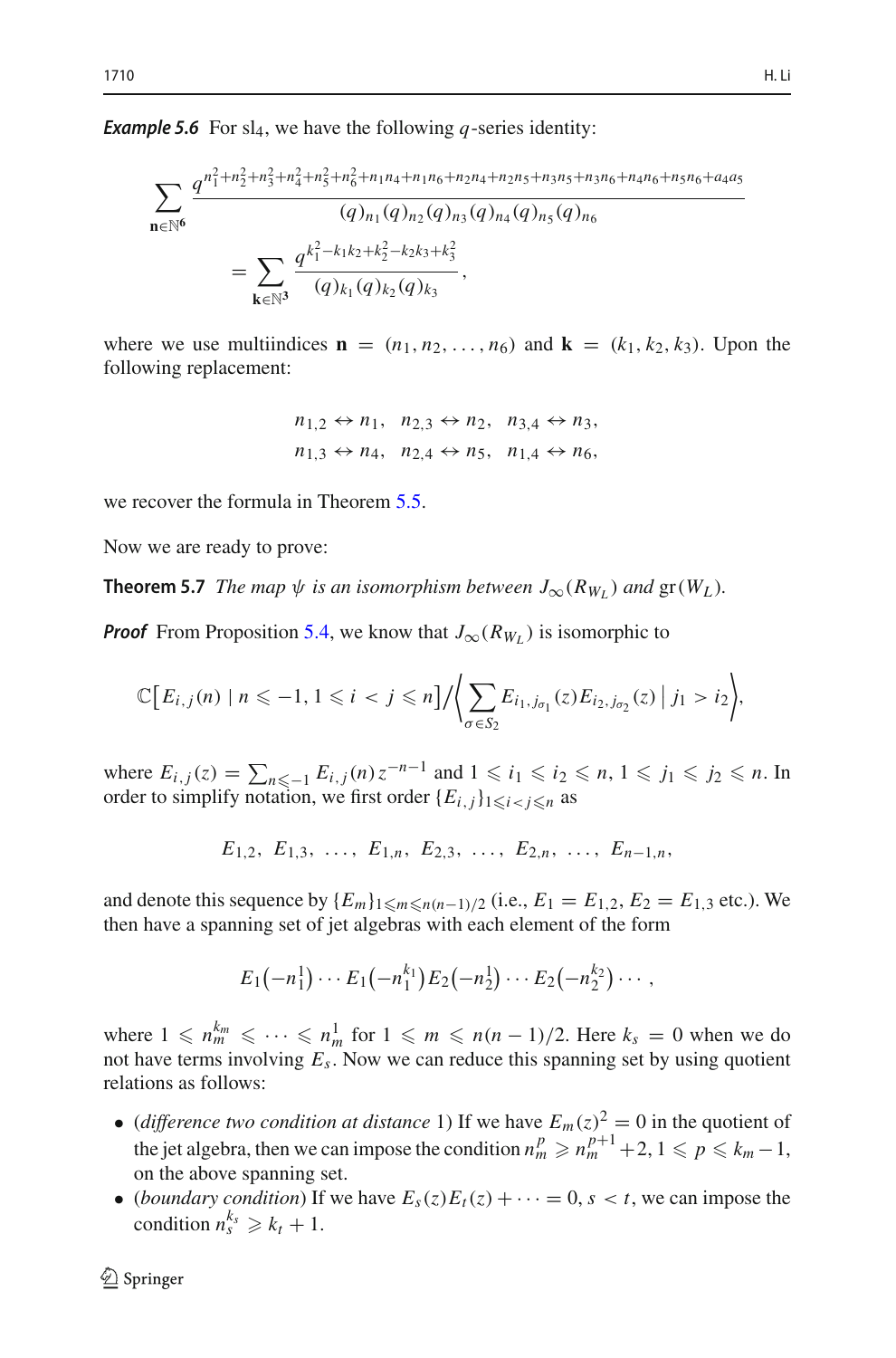Therefore, we have a reduced spanning set which implies ch

we a reduced spanning set which implies  
\n
$$
HS_q(J_\infty(R_{W_L})) \leqslant \sum_{\mathbf{n} \in \mathbb{N}^{n(n-1)/2}} \frac{q^{B(\mathbf{n})}}{\prod_{1 \leqslant i < j \leqslant n} (q)_{n_{i,j}}}.
$$

It is well known that

n that  
\n
$$
\operatorname{ch}[\operatorname{gr}(W_L)](q) = \sum_{\mathbf{k}=(k_1,\ldots,k_n)\in\mathbb{N}^n} \frac{q^{\mathbf{k}A\mathbf{k}^\top}}{(q)_{k_1}(q)_{k_2}\cdots(q)_{k_n}}.
$$

Surjectivity of  $\psi$  and identity [\(7\)](#page-20-2) together imply that  $\psi$  is an isomorphism and the image of above spanning set under  $\psi$  is a basis of  $W_L$ .

*Remark 5.8* By a result in [\[44\]](#page-38-15), we can write down a basis of  $W_L$  using  $(e^{\alpha_i})_{(i)}$ , where  $\alpha_i$  is a simple root of sl<sub>n</sub> and *j* can be greater than or equal to 0. If we want the subscript *j* to be always less than 0, we have to include  $(e^{\beta})$ <sub>(*j*)</sub>, where  $\beta$  is a positive root. It is clear that  $E_m = E_{i_m, j_m}$  is a root vector of a positive root

$$
\beta_m := \alpha_{i_m} + \alpha_{i_m+1} + \cdots + \alpha_{j_m-1}.
$$

The above proposition gives us a new basis of *WL* :

we proposition gives us a new basis of 
$$
W_L
$$
:

\n
$$
(e^{\beta_1})_{(-n_1^1)} \cdots (e^{\beta_1})_{(-n_1^{k_1})} (e^{\beta_2})_{(-n_2^1)} \cdots (e^{\beta_2})_{(-n_2^{k_2})} \cdots (e^{\beta_M})_{(-n_M^{k_M})} \mathbf{1},
$$

where  $M = n(n-1)/2$ ,  $n_M^{k_M} \in \mathbb{Z}_+, n_m^p \geq n_m^{p+1} + 2$ ,  $1 \leq p \leq k_m - 1$ , and  $n_s^{k_s} \geq k_t + 1$ if  $1 \leq s < t \leq M$ ,  $i_t < j_s \leq i_t$ .

#### **5.2 Feigin–Stoyanovsky type subspaces**

In this section, we consider Feigin–Stoyanovsky type subspaces of affine vertex algebras of type  $A_n$  at level 1. We first consider the special case when  $\omega = \omega_1$ . For any element of the  $A_n$  root lattice,  $\alpha = m_1\alpha_1 + m_2\alpha_2 + \cdots + m_n\alpha_n$ , we define a subspace of  $W'_{\Delta_{1,0}}$  as  $(W'_{\Delta_{1,0}})^\alpha := \{v \in W'_{\Delta_{1,0}} \mid \text{cut}(v) = \alpha\}.$  It is not hard to see that  $(W'_{\Delta_{1,0}})^\alpha$ is non-trivial if and only if  $m_1 \geq m_2 \geq \cdots \geq m_n \geq 0$ . According to [\[51,](#page-39-6) (3.8)], we have ί $n$ <br>α]  $\sum_{i=1}^{n} \sum_{i=1}^{n-1} m_i m_{i+1}$ 

and only if 
$$
m_1 \ge m_2 \ge \cdots \ge m_n \ge 0
$$
. According to  

$$
\text{ch}\left[\left(W'_{\Lambda_{1,0}}\right)^{\alpha}\right](q) = \frac{q^{\sum_{i=1}^{n} m_i^2 - \sum_{i=1}^{n-1} m_i m_{i+1}}}{(q)_{m_n} (q)_{m_{n-1} - m_n} \cdots (q)_{m_1 - m_2}}.
$$

 $\mathcal{D}$  Springer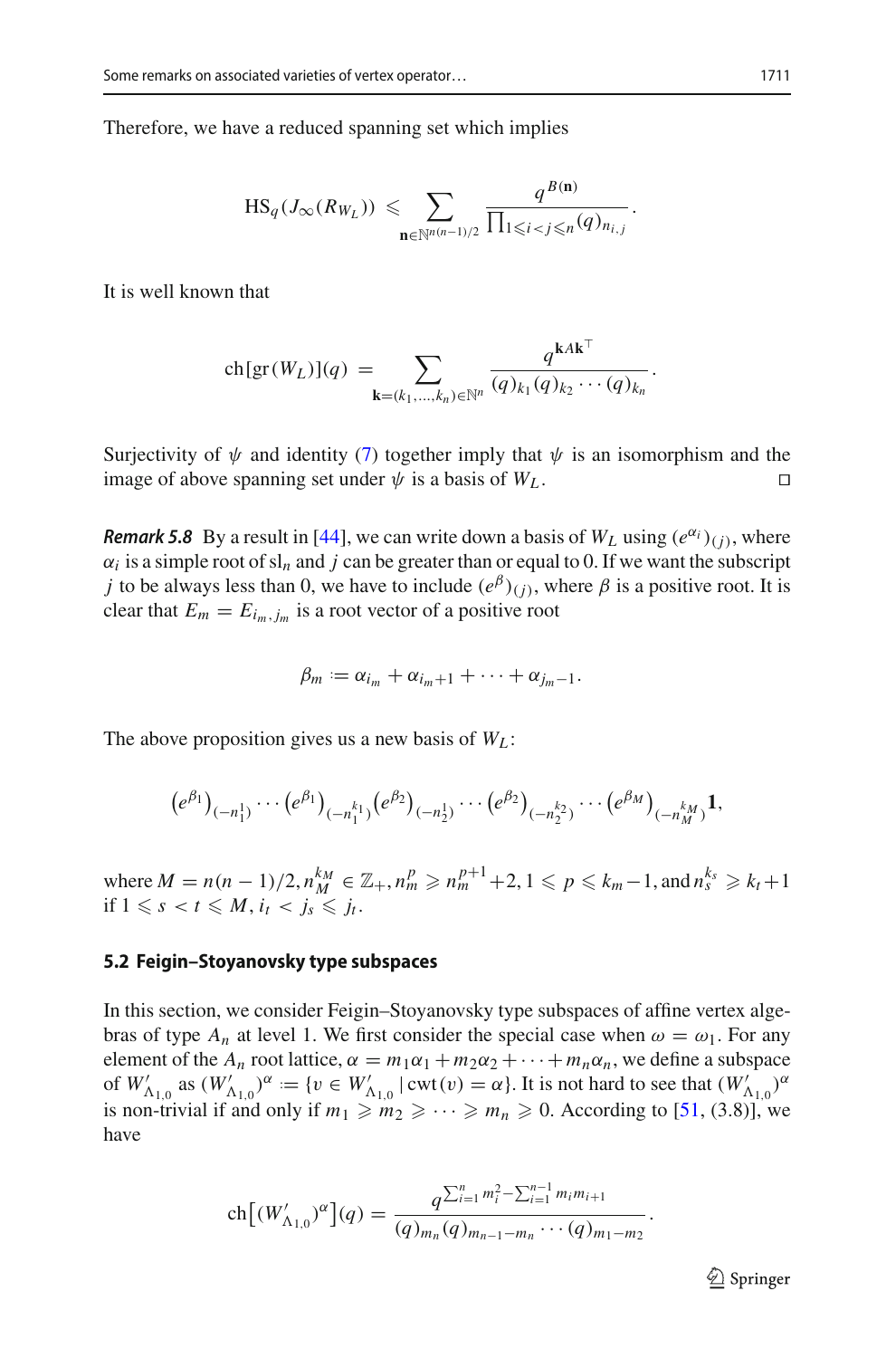Then

$$
\operatorname{ch}[W'_{\Lambda_{1,0}}](q) = \sum_{0 \le m_n \le \dots \le m_1} \frac{q^{\sum_{i=1}^n m_i^2 - \sum_{i=1}^{n-1} m_i m_{i+1}}}{(q)_{m_n} (q)_{m_{n-1} - m_n} \cdots (q)_{m_1 - m_2}}
$$

$$
= \sum_{(l_1, \dots, l_n) \in \mathbb{N}^n} \frac{q^{\sum_{i=1}^n l_i^2 + \sum_{1 \le i < j \le n} l_i l_j}}{(q)_{l_1} (q)_{l_2} \cdots (q)_{l_n}}.
$$

Moreover, in this case,

$$
(l_1,...,l_n) \in \mathbb{N}^n \xrightarrow{\alpha_1, \alpha_2, \beta_3, \gamma_4}
$$
\nIn this case,

\n
$$
\Gamma = \{ \beta_1 := \alpha_1, \beta_2 := \alpha_1 + \alpha_2, \dots, \beta_n := \alpha_1 + \dots + \alpha_n \}.
$$

Note that

$$
L=\mathbb{Z}\beta_1\oplus\cdots\oplus\mathbb{Z}\beta_n
$$

is a lattice with basis  $\{\beta_1, \ldots, \beta_n\}$ . Then we have

Ī

$$
W_L \cong W'_{\Lambda_{1,0}}.
$$

It is not hard to see that

$$
\langle \beta_i, \beta_i \rangle = 2
$$
 if  $i = 1, ..., n$ ,  
 $\langle \beta_i, \beta_j \rangle = 1$  if  $1 \leq i \neq j \leq n$ .

According to Proposition [5.3,](#page-19-2) we have that the  $C_2$ -algebra of  $W_L$  is

 $\mathbb{C}[x_1,\ldots,x_n]/\langle x_ix_j \mid 1 \leq i \leq j \leq n \rangle.$ 

By a similar argument as in the previous section, we get

$$
HS_q(J_\infty(\mathbb{C}[x_1,\ldots,x_n]/\langle x_ix_j \mid 1 \leq i \leq j \leq n \rangle)) = ch[W_L](q),
$$

which implies isomorphism between  $J_{\infty}(R_{W'_{\Lambda_{1,0}}})$  and  $gr(W'_{\Lambda_{1,0}})$ . Similarly we can prove isomorphism in cases where  $\omega = \omega_i$ ,  $2 \le i \le n$ , using [\[51,](#page-39-6) (3.21)].

## **5.3 Principal subspaces and jet algebras from graphs**

In this part we study principal subspaces and jet algebras coming from graphs. We begin from any graph *G* with *k* vertices and possibly with loops (and for simplicity we assume no double edges). We denote the vertices of *G* by  $\{v_1, v_2, \ldots, v_k\}$ . We denote by  $\Gamma := \Gamma(G)$  the (symmetric) incidence matrix of *G* and by  $(L(\Gamma), \langle \cdot, \cdot \rangle)$  the rank *k*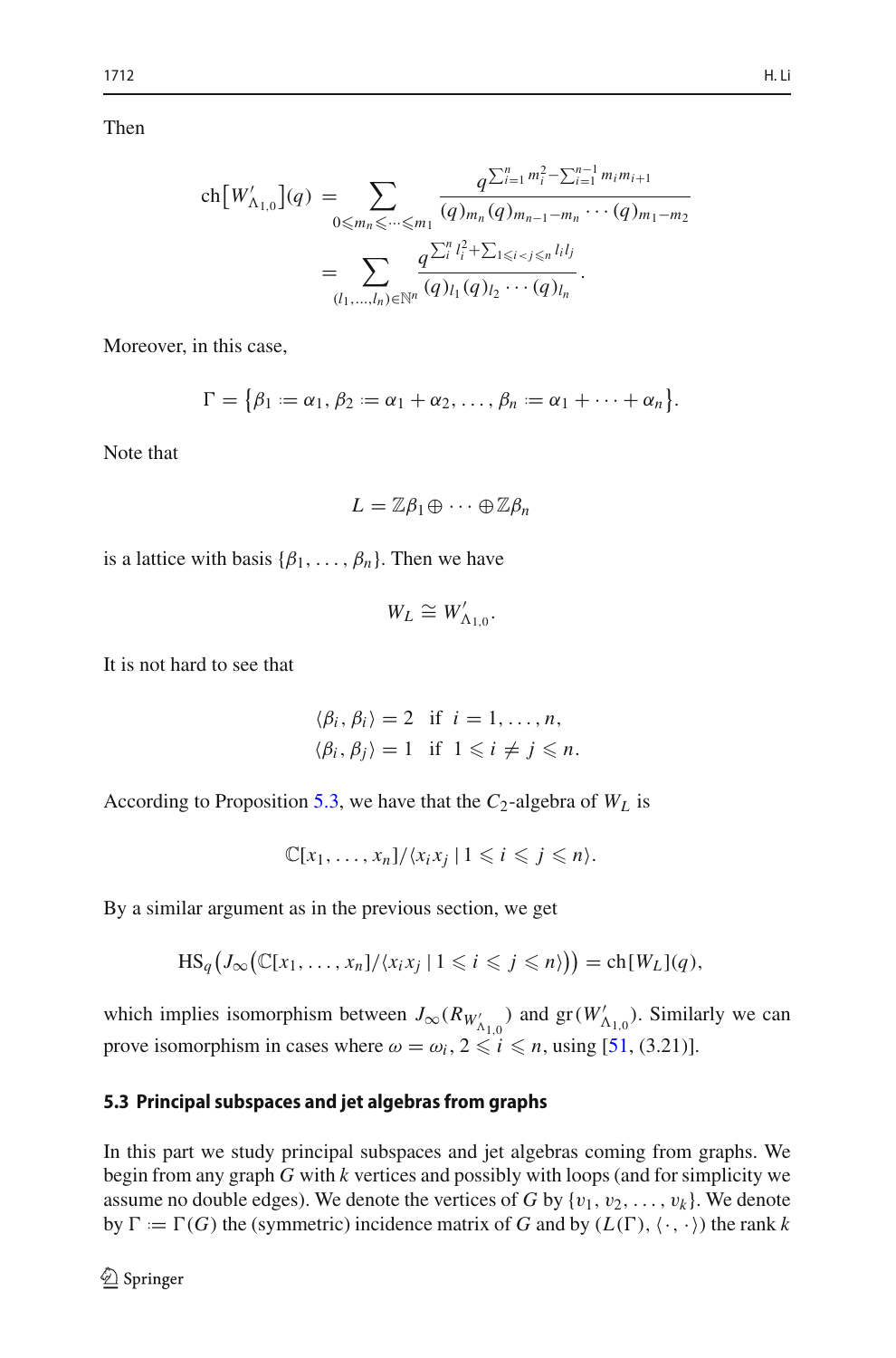lattice with basis  $\alpha_1, \ldots, \alpha_k$  such that  $\langle \alpha_i, \alpha_j \rangle = (\Gamma)_{i,j}$ . The incidence matrix of the graph induces a quadratic form<br> $\Gamma \to \frac{1}{2} Q(x_1, \ldots, x_k), Q(x_1, \ldots, x_k) = \sum_{i,j=1}^k x_i x_j$ , graph induces a quadratic form

$$
\Gamma \to \frac{1}{2} Q(x_1, ..., x_k), \quad Q(x_1, ..., x_k) = \sum_{\substack{i,j=1 \ v_i v_j \in E(G)}}^k x_i x_j,
$$

where we sum over all edges  $E(G)$ . Out of monomials appearing in the sum we form the jet algebra  $J_{\infty}(R_{\Gamma})$ , where the jet algebra  $J_{\infty}(R_{\Gamma})$ , where

$$
R_{\Gamma} = \mathbb{C}[x_1,\ldots,x_k]/\Biggl\langle \bigcup_{v_i v_j \in E(G)} x_i x_j \Biggr\rangle.
$$

We let  $W_{L(\Gamma)} \subset V_{L(\Gamma)}$  be the principal subspace corresponding to  $\{e^{\alpha_i}\}_{i=1}^k$  inside the lattice vertex algebra  $V_{L(\Gamma)}$ . For simplicity we write  $W_{\Gamma}$  for  $W_{L(\Gamma)}$ .

*Example 5.9* Consider the graph ∘−∘−◦. Then  $\Gamma = \begin{bmatrix} 0 & 1 & 0 \\ 1 & 0 & 1 \\ 0 & 1 & 0 \end{bmatrix}$  $\Big\},$  and  $W_{\Gamma} = \langle e^{\alpha_1}, e^{\alpha_2}, e^{\alpha_3} \rangle$ where  $L = \mathbb{Z}\alpha_1 \oplus \mathbb{Z}\alpha_2 \oplus \mathbb{Z}\alpha_3$  with  $\langle \alpha_1, \alpha_2 \rangle = \langle \alpha_2, \alpha_3 \rangle = 1$  (zero otherwise),  $R_{\Gamma} =$  $\mathbb{C}[x_1, x_2, x_3]/(x_1x_2, x_2x_3)$ , and  $Q(x_1, x_2, x_3) = x_1x_2 + x_2x_3$ .

<span id="page-24-0"></span>**Theorem 5.10** If the bilinear form associated with  $\Gamma$  is non-degenerate, that is  $\Gamma$  is *invertible, then there exists a unique conformal vector in the lattice vertex algebra such that eigenvalue of L*(0) *defines a grading such that*

$$
wt(e^{\alpha_i}) = \frac{3}{2} \text{ if } \langle \alpha_i, \alpha_i \rangle = 1,
$$
  

$$
wt(e^{\alpha_i}) = 1 \text{ if } \langle \alpha_i, \alpha_i \rangle = 0.
$$

*Moreover, the character is given by*

$$
a \n\begin{aligned}\n\text{aracter is given by} \\
\text{ch}[W_{\Gamma}](q) &= \sum_{n_1, \dots, n_k \in \mathbb{N}} \frac{q^{n_1 + n_2 + \dots + n_k + \frac{1}{2} Q(n_1, \dots, n_k)}}{(q)_{n_1} \cdots (q)_{n_k}}.\n\end{aligned}
$$

*Proof* Clearly, we have the standard conformal vector in the lattice vertex algebra given by  $\omega_{\text{st}} = \frac{1}{2}$  $\sum_{i=1}^{n} u_{(-1)}^{(i)} u_{(-1)}^{(i)}$ **1**, where  $\{u^{(1)}, \ldots, u^{(n)}\}$  is an orthonormal basis with respect to the bilinear form associated with  $\Gamma$ . We know that

$$
L_{\mathrm{st}(0)}(e^{\alpha_i})=\frac{\langle \alpha_i,\alpha_i\rangle}{2}.
$$

It is clear that by adding a linear combination of  $\{(\alpha_i)_{(-2)}\mathbf{1}\}_{i=1}^n$ , we will still get a  $L_{\text{st}(0)}(e^{\alpha_i}) = \frac{\langle \alpha_i, \alpha_i \rangle}{2}$ .<br>It is clear that by adding a linear combination of  $\{(\alpha_i)_{(-2)}\mathbf{1}\}_{i=1}^n$ , we will still get a conformal vector. Now assume that  $\omega_{\text{st}} + \sum_{i=1}^n a_i(\alpha_i)_{(-2)}\mathbf{1}$ , where  $a_i \in \mathbb$ us expected weights. Then we have a system of linear equations. The non-degeneracy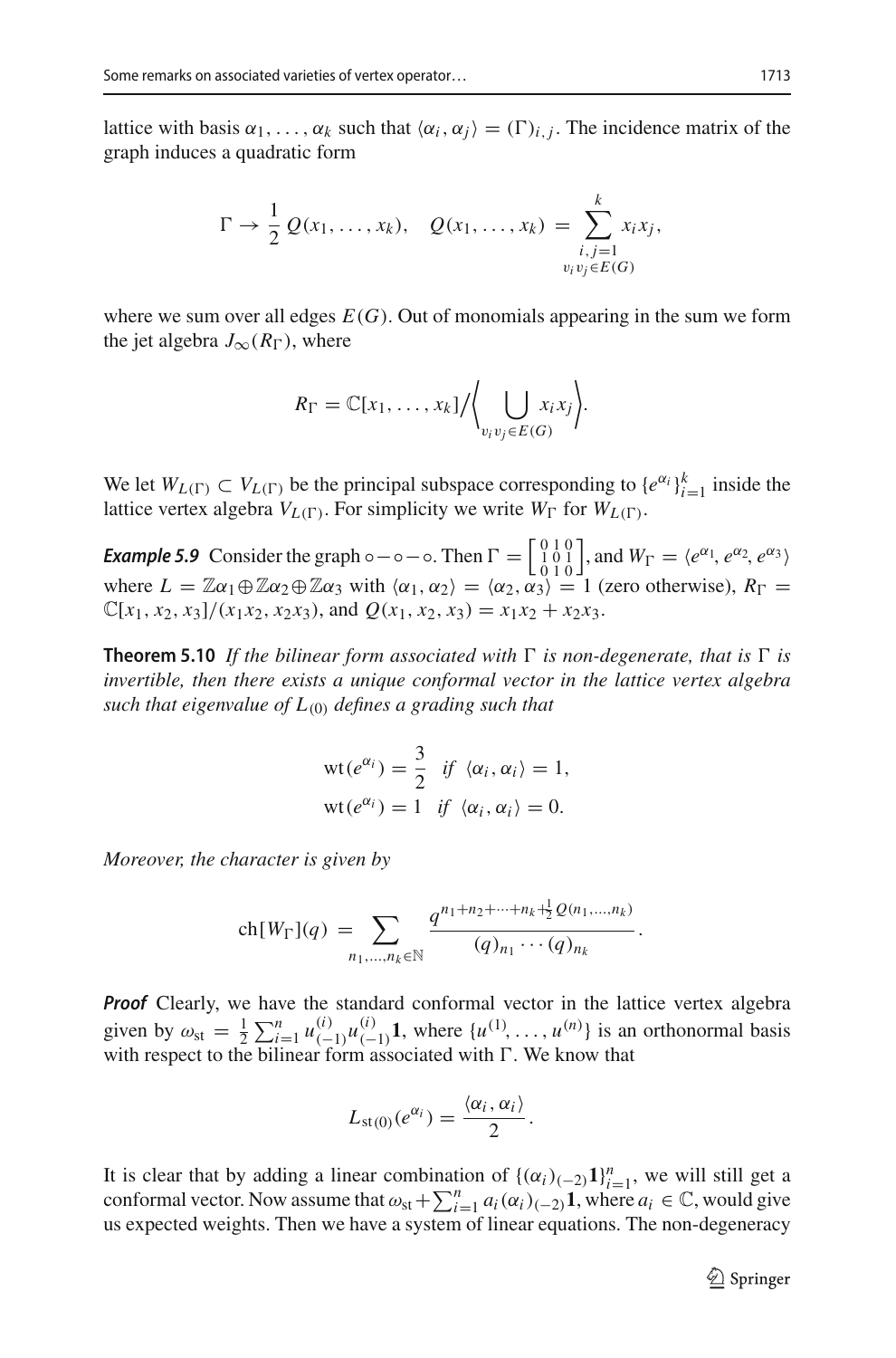of the bilinear form implies that there is a unique solutions set. Thus we always have a conformal vector with the grading:

$$
wt(e^{\alpha_i}) = \frac{3}{2} \text{ if } \langle \alpha_i, \alpha_i \rangle = 1,
$$
  

$$
wt(e^{\alpha_i}) = 1 \text{ if } \langle \alpha_i, \alpha_i \rangle = 0.
$$

Applying [\[44](#page-38-15), Corollary 4.14], we can write a combinatorial basis of  $W_{\Gamma}$ . Now let us use this basis to write down the character. Firstly, the generating function of a colored partition into  $(n_1, n_2, \ldots, n_k)$  parts is  $\frac{1}{(q)_{n_1} \cdots (q)_{n_k}}$ . It is clear that down the character. 1<br>
...,  $n_k$ ) parts is  $\frac{q}{(q)_n}$ <br>
ch $[W_{\Gamma}](q) = \sum$ 

$$
\text{ch}[W_{\Gamma}](q) = \sum_{k_1,\dots,k_k \in \mathbb{N}} \frac{q^{\text{wt}(f_{(n_1,\dots,n_k)})}}{(q)_{n_1} \cdots (q)_{n_k}},
$$

where  $f_{(n_1,...,n_k)}$  is the vector in  $W_{\Gamma}$  of charge  $(n_1,...,n_k)$  with the minimal weight.

For the 
$$
n_i
$$
-th part, there is a unique element  $u_{n_i}$  of the minimal weight which is  
\n
$$
e_{(-1-\sum_{j=1}^{i-1} \langle \alpha_i, \alpha_j \rangle n_j - (n_i-1) \langle \alpha_i, \alpha_i \rangle)}^{\alpha_i} \cdots e_{(-1-\sum_{j=1}^{i-1} \langle \alpha_i, \alpha_j \rangle n_j)}^{\alpha_i}
$$
\n1.

The weight of  $u_{n_i}$  is

weight of 
$$
u_{n_i}
$$
 is  
\n
$$
\frac{n_i}{2} \left( 2 \left( \sum_{j=1}^{i-1} \langle \alpha_i, \alpha_j \rangle n_j + \text{wt} \big( (e^{\alpha_i})_{(-1)} \mathbf{1} \big) \right) + (n_i - 1) \langle \alpha_i, \alpha_i \rangle \right)
$$
\n
$$
= \sum_{j=1}^{i-1} \langle \alpha_i, \alpha_j \rangle n_i n_j + \frac{n_i^2}{2} \langle \alpha_i, \alpha_i \rangle + \left( -\frac{\langle \alpha_i, \alpha_i \rangle}{2} + \text{wt} \big( (e^{\alpha_i})_{(-1)} \mathbf{1} \big) \right) n_i.
$$

Therefore,

$$
\begin{aligned}\n\text{refore,} \\
\text{wt}(f_{(n_1,\ldots,n_k)}) &= \sum_{i=1}^k \text{wt}(u_{n_i}) \\
&= \sum_{i=1}^k \sum_{j=1}^{i-1} \langle \alpha_i, \alpha_j \rangle n_i n_j + \frac{n_i^2}{2} \langle \alpha_i, \alpha_i \rangle + \left( -\frac{\langle \alpha_i, \alpha_i \rangle}{2} + \text{wt}\big((e^{\alpha_i})(-1)\big) \right) n_i \\
&= n_1 + n_2 + \cdots + n_k + \frac{1}{2} \mathcal{Q}(n_1, \ldots, n_k).\n\end{aligned}
$$

Thus we proved the claimed identity.

**Remark 5.11** If the lattice L is degenerate, then  $V_L$  has no conformal vector which can give us expected weights. But we can still view *WL* as a graded vertex algebra, if we define the degree of  $e^{\alpha_i}$  as above. Then the character formula is still valid for singular Г.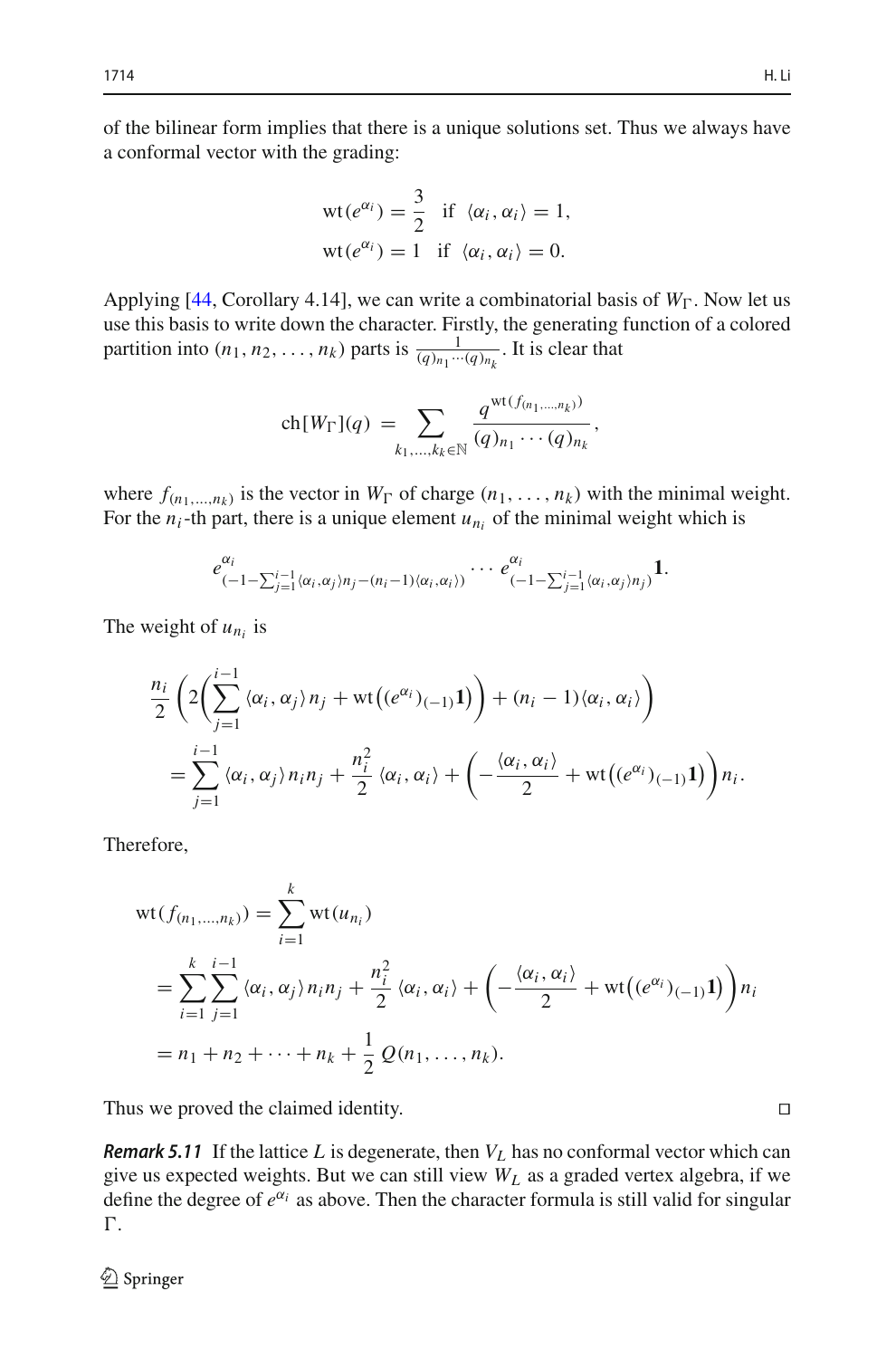Before we prove the next result, let us generalize [\[46](#page-38-20), Theorem 4.3.1].

**Proposition 5.12** *We have an isomorphism*

$$
\text{gr}(W_{\Gamma}) \cong \frac{\mathbb{C}[x_i(p) \mid i = 1, \ldots, k, p \in \mathbb{Z}_{-}]}{\left(\sum_{m=0}^{-l-1} \frac{(m + \langle \alpha_i, \alpha_j \rangle - 1)!}{m!} \langle \alpha_i, \alpha_j \rangle x_i(-\langle \alpha_i, \alpha_j \rangle - m) x_j(l+m) \mid 1 \leq i, j \leq k, l \leq -1\right)}.
$$

*Proof* First, we define a map  $\pi$  from

<span id="page-26-0"></span>
$$
\mathbb{C}[x_i(p) | i = 1, \ldots, k, p \in \mathbb{Z}_-\]
$$

to gr( $W_{\Gamma}$ ) by sending  $x_i(p)$  to  $e_{(p)}^{\alpha_i}$  1. We denote the ideal  $\frac{1}{2}$ 

$$
\left\langle \sum_{m=0}^{l-1} \frac{(m + \langle \alpha_i, \alpha_j \rangle - 1)!}{m!} \langle \alpha_i, \alpha_j \rangle x_i(-\langle \alpha_i, \alpha_j \rangle - m) x_j(l+m) | 1 \leq i, j \leq k, l \in \mathbb{Z}_-\right\rangle
$$

by  $I_{\Gamma}$ . We can use the same argument as in [\[46\]](#page-38-20) to show that  $I_{\Gamma} \subset \text{ker}(\pi)$ .

We prove that ker( $\pi$ )  $\subset I_{\Gamma}$  by contradiction. Suppose there exists an element  $a \in \mathbb{C}[x_i(p) | i = 1, \ldots, k, p \in \mathbb{Z}$  | such that  $a \in \text{ker}(\pi)$  and  $a \notin I_{\Gamma}$ . Suppose *a* is homogeneous with respect to weight and charge. Choose *r* such that *a* contains some element  $x_r(p)$  as a factor. We assume that *a* has the minimum weight among all elements that satisfy the above conditions. Again by the same argument as in [\[46](#page-38-20)], this *a* can be written as  $bx_r(-1)$ , where  $b \in \mathbb{C}[x_i(p) | i = 1, ..., k, p \in \mathbb{Z}_-]$ . We shall prove the case when  $\langle \alpha_r, \alpha_r \rangle = 0$ . For other cases, it is proved in [\[46](#page-38-20)]. Firstly we define a map  $e^{\alpha r}$  :  $W_{\Gamma} \rightarrow W_{\Gamma}$  as

$$
\mathbf{e}^{\alpha_{\mathbf{r}}}((e^{\alpha_j})_{(m)}\mathbf{1})=(e^{\alpha_j})_{(m)}(e^{\alpha_r})_{(-1)}\mathbf{1}.
$$

Then we lift this map to

$$
\mathbf{x}_{\mathbf{r}}\colon \mathbb{C}[x_i(p) \mid i=1,\ldots,k,\, p\in\mathbb{Z}_-\,]\to \mathbb{C}[x_i(p) \mid i=1,\ldots,k,\, p\in\mathbb{Z}_-\,],
$$

which is defined as

$$
\mathbf{x}_{\mathbf{r}}(x_i(j)) = x_i(j)x_r(-1).
$$

Since  $a \in \text{ker}(\pi)$ ,  $\pi(a) = \pi(bx_r(-1)) = 0$ . Then

$$
\mathbf{e}^{-\alpha_{\mathbf{r}}}(\pi(bx_{r}(-1))) = \pi(b) = 0,
$$

<span id="page-26-1"></span>which implies that  $b \in \text{ker}(\pi)$ . If  $b \in I_{\Gamma}$ , then  $a = \mathbf{x}_{\Gamma}(b) \in \mathbf{x}_{\Gamma} I_{\Gamma} \in I_{\Gamma}$  which contradicts our assumption. If  $b \notin I_{\Gamma}$ , then *b* is an element such that  $b \in \text{ker}(\pi)$  and *b* ∉ *I*<sub>D</sub> but with the weight strictly less than the weight of *a*. This also contradicts our assumption. Thus we proved the claim. assumption. Thus we proved the claim.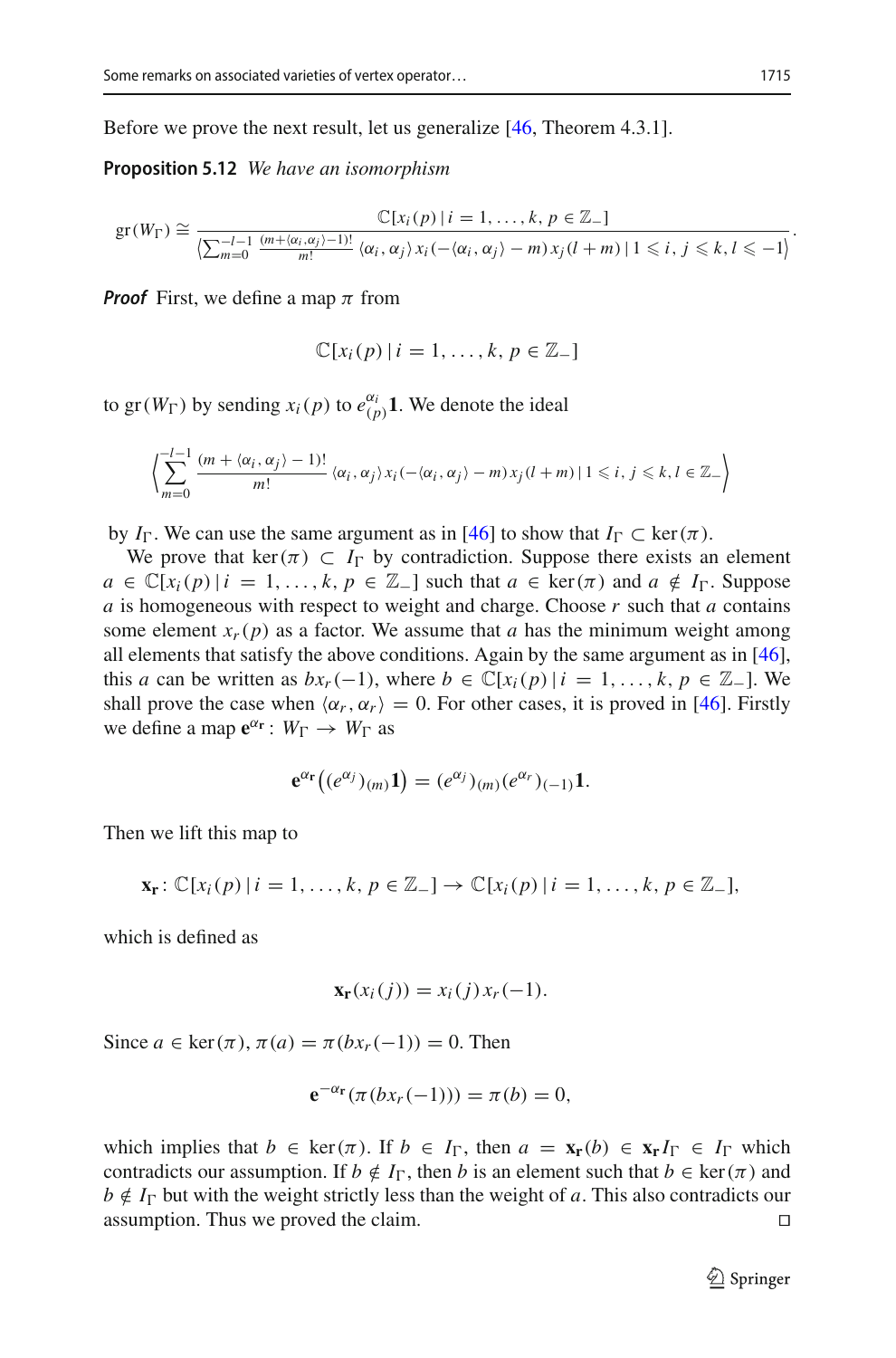$\overline{a}$ 

## **Theorem 5.13** *We have*

$$
\mathrm{gr}(W_{\Gamma}) \cong J_{\infty}(\mathbb{C}[y_1, y_2, \ldots, y_k]/\langle\langle \alpha_i, \alpha_j \rangle y_i y_j | 1 \leq i, j \leq k \rangle).
$$

*Proof* From the definition of a jet superalgebra, we know that

$$
T^{(-l-1)}(\langle \alpha_i, \alpha_j \rangle y_i y_j) = \sum_{m=0}^{-l-1} c_m^l \langle \alpha_i, \alpha_j \rangle y_i(-\langle \alpha_i, \alpha_j \rangle - m) y_j(l+m),
$$

where  $c_m^l$  is a constant coefficient. Therefore,

 $\overline{a}$ 

$$
J_{\infty}(\mathbb{C}[y_1, y_2, \ldots, y_k]/\langle\langle \alpha_i, \alpha_j \rangle y_i y_j | 1 \leq i, j \leq k \rangle)
$$

has quotient relation

$$
\left\langle \sum_{m=0}^{-l-1} c_m^l \langle \alpha_i, \alpha_j \rangle y_i(-\langle \alpha_i, \alpha_j \rangle - m) y_j(l+m) \mid 1 \leq i, j \leq k, l \in \mathbb{Z}_-\right\rangle.
$$

Together with Proposition [5.12,](#page-26-0) we get an isomorphism of differential algebras induced from the map  $\psi$  :  $x_i(-1) \rightarrow y_i(-1)$ .

When  $\langle \alpha_i, \alpha_i \rangle = 1$ , we increase the degree of  $y_i(-1)$  by 1/2. Then clearly we have

$$
HS_q(J_\infty(R_\Gamma)) = ch[W_\Gamma](q).
$$

## **5.4 Positive lattices**

Given a lattice *L* of rank *n* with a  $\mathbb{Z}$ -basis  $\{\alpha_i\}_{i=1}^n$ , we say that the basis is positive if we have  $\langle \alpha_i, \alpha_j \rangle \in \mathbb{N}$  for  $1 \leq i \leq j \leq n$ . In this part, we study principal subspaces associated with positive bases. The examples we studied in the previous two sections are such principal subspaces. Now let us prove a more general result about the map  $\psi$ and these principal subspaces.

**Theorem 5.14** *For a lattice L of rank n with a positive basis, the map*  $\psi$  *is an isomorphism for*  $W_L$  *if and only if its positive basis satisfies*  $\langle \alpha_i, \alpha_i \rangle = 0$  *or* 1 *or* 2*, and*  $\langle \alpha_i, \alpha_j \rangle = 0 \text{ or } 1.$ 

*Proof* First let us assume that the positive basis of the lattice *L* satisfies given con-ditions. According to Theorem [5.13,](#page-26-1) we know that when  $\langle \alpha_i, \alpha_i \rangle = 0$  or 1, and  $\langle \alpha_i, \alpha_j \rangle = 0$  or 1, the map  $\psi$  is an isomorphism for the principal subspace. Now the only case we need to consider is the positive basis for which  $\langle \alpha_i, \alpha_j \rangle = 2\delta_{i,j}$ . It is not hard to see that  $J_{\infty}(\mathbb{C}[x]/\langle x^2 \rangle)$  has a basis

$$
\big\{x_{(m_1)}x_{(m_2)}\cdots x_{(m_k)}\mid m_{j-1}\leqslant m_j-2, k\in\mathbb{N}\big\}.
$$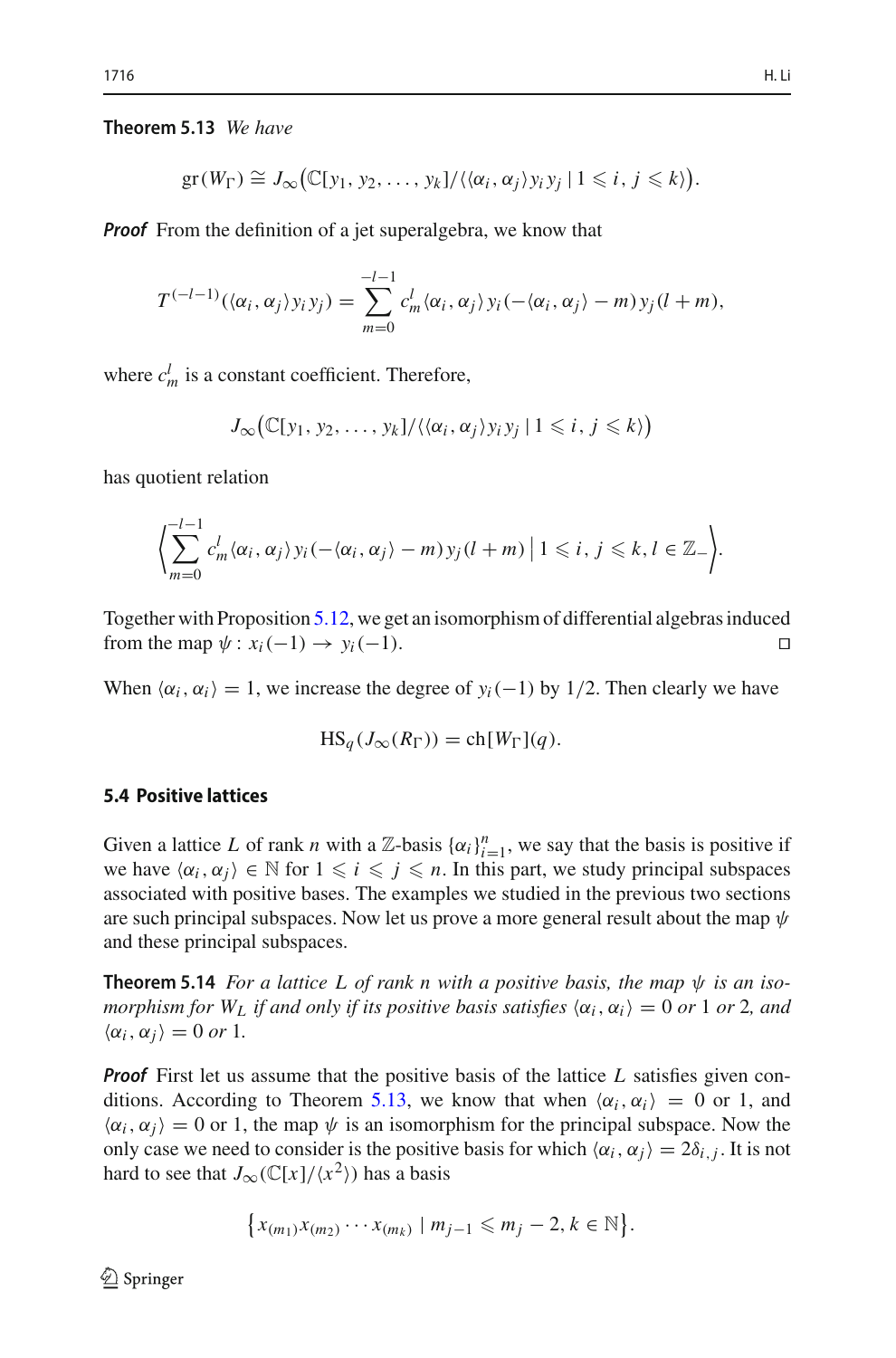Thus  $J_{\infty}(\mathbb{C}[x_1, x_2, ..., x_n]/\langle x_1^2, x_2^2, ..., x_n^2 \rangle)$  has a basis  $\mathbf{s}$ 

$$
\begin{bmatrix} (x_{i_1})_{(m_1^1)}(x_{i_1})_{(m_2^1)} \cdots (x_{i_1})_{(m_{k_1}^1)} & m_{j-1}^i \leq m_j^i - 2 \\ \cdots (x_{i_n})_{(m_1^n)}(x_{i_n})_{(m_2^n)} \cdots (x_{i_n})_{(m_{k_n}^n)} & 1 \leq j \leq k_i - 1 \end{bmatrix}.
$$

f

Note that the  $C_2$ -algebra of  $W_L$  is

⎨

$$
\mathbb{C}[x_1,\ldots,x_n]/\langle x_1^2,\ldots,x_n^2\rangle.
$$

Now, the map  $\psi$  sends  $(x_i)_{(-1)}$  to  $(e^{\alpha_i})_{(-1)}$ **1**. According to [\[44,](#page-38-15) Corollary 4.14], the image of the basis of  $J_{\infty}(R_{W_L})$  is a basis of gr( $W_L$ ). Thus the map  $\psi$  is an isomorphism.

Next, let us prove that if a basis does not satisfy the given conditions, the map  $\psi$  is not an isomorphism. We will consider two cases:

• Suppose that for one simple root  $\alpha_i$ , we have  $\langle \alpha_i, \alpha_i \rangle \geq 3$ . Without loss generality, we prove that  $\psi$  is not an isomorphism when lattice  $L = \mathbb{Z}\alpha_i$ . In this case, from [\[44,](#page-38-15) Corollary 4.14], the basis of  $gr<sup>F</sup>(W<sub>L</sub>)$  is

$$
\left\{ (e^{\alpha_i})_{(m_1)}(e^{\alpha_i})_{(m_2)}\cdots(e^{\alpha_i})_{(m_k)}\mathbf{1} \mid m_{j-1} \leq m_j - \langle \alpha_i, \alpha_i \rangle, m_k \in \mathbb{Z}_-, k \in \mathbb{N} \right\}.
$$
\n(8)

It is clear that neither  $J_{\infty}(\mathbb{C}[x]/(x^2))$  nor  $J_{\infty}(\wedge[x])$  has the same correspond-It is clear that neit<br>ing basis (here  $\wedge$ ing basis (here  $\wedge$  denotes the exterior algebra). Indeed, for the jet algebra  $J_{\infty}(\mathbb{C}[x]/(x^2))$  we have two monomials of degree 4 with two variables, i.e.,  $x_{(-1)}x_{(-3)}$  and  $x_{(-2)}x_{(-2)}$ . But we only have one quotient relation of degree 4 involving these two monomials, i.e.,  $x_{(-2)}x_{(-2)} + x_{(-1)}x_{(-3)} = 0$ . Therefore, either  $x_{(-1)}x_{(-4)}$  or  $x_{(-2)}x_{(-2)}$  should be a basis element. But we do not have such corresponding element in [\(8\)](#page-28-0). A similar argument works for  $J_{\infty}(\wedge[x])$ .

• Suppose that there exist two distinct roots  $\alpha_i$ ,  $\alpha_j$ ,  $i < j$ , such that  $\langle \alpha_i, \alpha_j \rangle \geq 2$ . Without loss of generality, we assume  $L = \mathbb{Z}\alpha_i \oplus \mathbb{Z}\alpha_j$ , then the basis of  $J_{\infty}(W_L)$ is ⎪⎩⎪⎬

$$
\begin{bmatrix}\n(x_i)_{(-1-m_1)}(x_i)_{(-1-m_2)}\cdots(x_i)_{(-1-m_k)}(x_j)_{(-1-n_1)} \\
(x_j)_{(-1-n_2)}\cdots(x_j)_{(-1-n_l)}\n\end{bmatrix}\n\begin{bmatrix}\nm_1 - m_2 \geq \langle \alpha_i, \alpha_i \rangle, \\
n_1 - n_2 \geq \langle \alpha_j, \alpha_j \rangle \\
m_k \geq l, n_l \in \mathbb{N}\n\end{bmatrix}.
$$

Meanwhile, according to [\[44,](#page-38-15) Corollary 4.14], the image of this basis under  $\psi$ strictly contains the basis of  $W_L$ . We do not have an isomorphism.

Thus we proved the statement.

## 5.5 New character formulas for ch $[W_{\Gamma}]$

If the graph  $\Gamma$  is a Dynkin diagram of type  $A_k$  or  $C_k$  (cycle of length k) we expect that the generating series  $HS_a(J_\infty(R_\Gamma))$  has much better combinatorial behavior and

<span id="page-28-0"></span>j. Ξ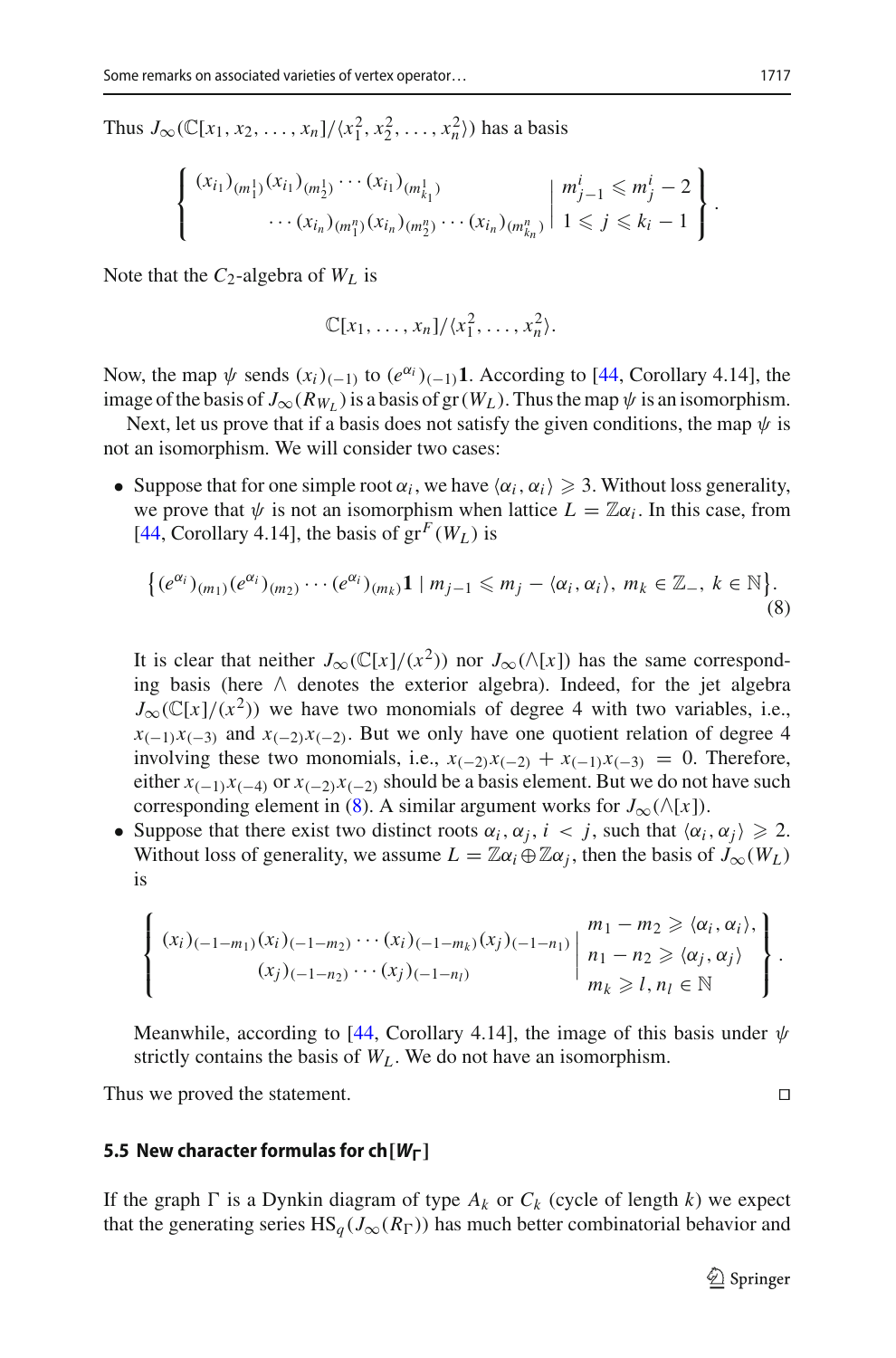.

perhaps even mock modular properties. We now present "sum of tails" formulas for  $HS_q(J_\infty(R_{A_k}))$  for several low "rank" cases. To simplify notation we let

$$
A_k(q) := \mathrm{HS}_q(J_\infty(R_{A_k})).
$$

From Theorem [5.10](#page-24-0) we have a fermionic formula

$$
A_k(q) := \text{HS}_q(J_{\infty}(K_{A_k})).
$$
  
\n
$$
A_k(q) = \sum_{n_1, n_2, \dots, n_k \in \mathbb{N}} \frac{q^{n_1 + n_2 + \dots + n_k + n_1 n_2 + n_2 n_3 + \dots + n_{k-1} n_k}}{(q)_{n_1} (q)_{n_2} \cdots (q)_{n_k}}
$$

<span id="page-29-0"></span>The next formulas have been established recently by Jennings-Shaffer and Milas [\[34](#page-38-21)].

**Theorem 5.15** *We have*

- $A_2(q) = \frac{1}{(1-q)(q)_{\infty}}$ •  $A_3(q) = q^{-1} \left( \frac{1}{(q)_{\infty}^2} - \frac{1}{(q)_{\infty}} \right)$  *,*  $\binom{q}{ }$
- $A_4(q) = \frac{q^{-1}}{(q)_{\infty}^2} \sum_{n \geqslant 0}$  $\sum_{n\geqslant1}$ *qn* <sup>1</sup>−*q<sup>n</sup> ,*  $\left( q\right)$
- $A_5(q) = \frac{1}{(q)_{\infty}^2}$  $\sum_{n \in \mathbb{N}} \frac{q^n}{(q)_n (1 - q^{n+1})^2}$
- $A_6(q) = \frac{1}{(q)_\infty^2}$  $\sum_{n,m \in \mathbb{N}} \frac{q^{n+m+nm}}{(q)_{n+1}(q)_m}$  $\frac{q}{(q)_{n+1}(q)_{m+1}}$ .

Moreover, for cyclic *C<sub>k</sub>* -graphs we have fermionic formulas for *C<sub>k</sub>* (*q*) := HS<sub>*q*</sub> (*J*<sub>∞</sub>(*R<sub>Ck</sub>*))<br>valid for  $k \ge 3$ ,<br> $C_k(q) = \sum_{(a) \ (a) \ (a) \ (b) \ (b) \ (c)}$ valid for  $k \geqslant 3$ ,

$$
C_k(q) = \sum_{n_1,n_2,\ldots,n_k \in \mathbb{N}} \frac{q^{n_1+n_2+\cdots+n_k+n_1n_2+n_2n_3+\cdots+n_{k-1}n_k+n_kn_1}}{(q)_{n_1}(q)_{n_2}\cdots(q)_{n_k}}.
$$

<span id="page-29-1"></span>Again we have partial results for "bosonic" representations for 3- and 5-cycle graphs [\[34](#page-38-21)].

**Proposition 5.16** ([\[34,](#page-38-21) Proposition 6.1 and Section 7]) *We have*

$$
C_3(q) = \frac{1}{(q)_{\infty}} \sum_{n \in \mathbb{N}} \frac{q^n}{(q^{n+1})_{n+1}}, \quad C_5(q) = \frac{q^{-1}}{(q)_{\infty}^2} \sum_{n \in \mathbb{Z}_+} \frac{nq^n}{1-q^n}.
$$

#### **5.6 Combinatorial interpretation**

Next we present combinatorial interpretations of formulas in Theorem [5.15](#page-29-0) and Proposition [5.16.](#page-29-1) For simplicity, in several formulas we factored out a (power of) Euler factor which can be easily interpreted as the number of (colored) partitions.

**Theorem 5.17** *We have:*

• *A*2(*q*) *counts the number of partitions of* 2*n with all parts either even or equal to* 1*.*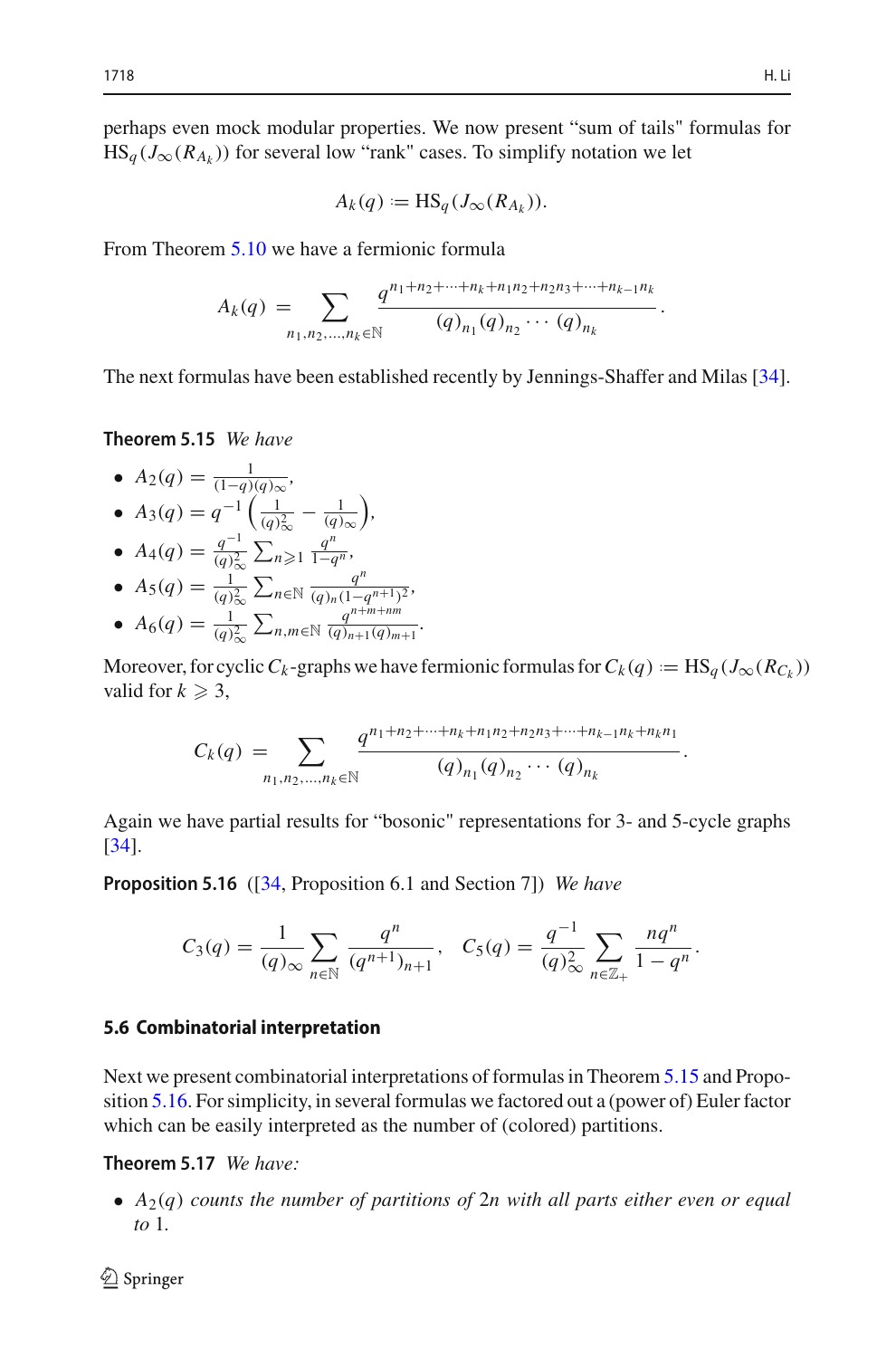- $qA_3(q)$  *counts the number of partitions of n* + 1 *into two kinds of parts with the first kind of parts used in each partition.*
- *q*(*q*)<sup>∞</sup> *A*4(*q*) *counts the total number of parts in all partitions of n, which is also the sum of largest parts of all partitions of n.*
- $\bullet$  (q)<sup>2</sup> $\Delta A_5(q)$  is the sum of the numbers of times that the largest part appears in each *partition of n.*
- $q(q)^2_{\infty}A_6(q)$  counts twice the total number of parts in all partitions of n minus *the number of partitions of n.*
- (*q*)∞*C*3(*q*) *counts the number of partitions of n such that twice the least part is bigger than the greatest part.*
- $q(q)_{\infty}C_5(q)$  counts the sum of all parts of all partitions of n, also known as  $np(n)$ .

*Proof* For  $A_2(q)$ , observe that Coeff<sub>q</sub><sup>*n*</sup> $A_2(q) = p(1) + p(2) + \cdots + p(n)$ , where  $p(i)$ is the number of partitions of *i*. The number of 1's must be even, say 2*k*, so we have to compute the number of partitions of  $2n - 2k$  where all parts are even. This is given<br>by  $p(n - k)$  Then summing over k gives the claim by  $p(n - k)$ . Then summing over *k* gives the claim.

The interpretation for the  $A_3(q)$  series is clear because we can also write

$$
qA_3(q) = \frac{1}{(q)_{\infty}} \left( \frac{1}{(q)_{\infty}} - 1 \right).
$$

Extracting the coefficient on the right-hand side gives  $p_2(n) - p(n)$ , where  $p_2(i)$ denotes the number of two colored partitions.

Eore 
$$
A_4(q)
$$
, this can be seen from the identity  
\n
$$
\frac{\sum_{n \in \mathbb{Z}_+} \frac{q^n}{1 - q^n}}{(q)_{\infty}} = \sum_{n \in \mathbb{Z}_+} \frac{nq^n}{(q)_n},
$$

 $\frac{\angle n \in \mathbb{Z}_+}{(q)_{\infty}} = \sum_{n \in \mathbb{Z}_+} \frac{nq}{(q)_n},$ <br>which follows by taking the  $(x\frac{d}{d})$  derivative of  $\frac{1}{(xq;q)_{\infty}} = \sum_{n \in \mathbb{N}} \frac{x^n q^n}{(q)_n}$ . This clearly counts the total number of parts in all partitions of *n*.

The  $(q)_{\infty}^2 A_5(q)$  case has already been discussed in [\[34](#page-38-21)].

For  $(q)_{\infty}^2 A_6(q)$ , this follows from another identity given in [\[34](#page-38-21)]:

$$
\frac{1}{(q)_{\infty}^2} \sum_{n,m \in \mathbb{N}} \frac{q^{n+m+nm}}{(q)_{n+1}(q)_{m+1}} = \frac{q^{-1}}{(q)_{\infty}^2} \left(2 \sum_{n \in \mathbb{Z}_+} \frac{q^n}{(1-q^n)(q)_{\infty}} + 1 - \frac{1}{(q)_{\infty}}\right),
$$

together with a previous observation that  $\frac{\sum_{n\in\mathbb{Z}_+} \frac{q^n}{1-q^n}}{(q)_{\infty}}$  counts the total number of parts in all partitions of *n*.

For  $(q)_{\infty}C_3(q)$  we use a well-known interpretation for the fifth order mock theta function, and finally for  $(q)_{\infty}C_5(q)$  we observe the formula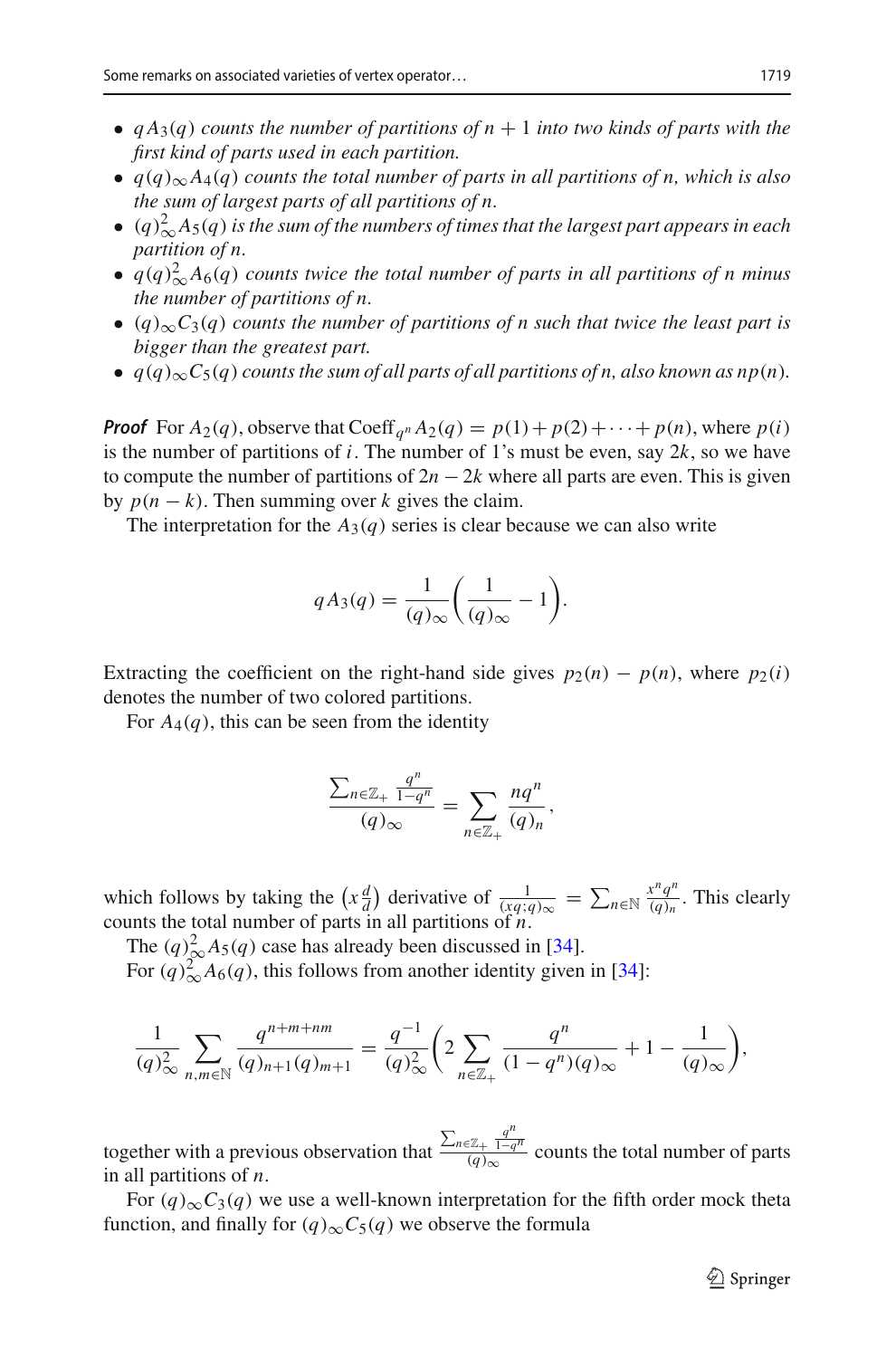$$
\left(q\frac{d}{dq}\right)\frac{1}{(q)_{\infty}} = \frac{1}{(q)_{\infty}}\sum_{n\in\mathbb{Z}_+} \frac{nq^n}{1-q^n} = \sum_{n\in\mathbb{Z}_+} n p(n) q^n
$$

as claimed.  $\Box$ 

*Remark 5.18* It is interesting to observe that the numerators of  $C_3(q)$  and  $C_5(q)$  are mock modular forms, and thus  $C_3(q)$  and  $C_5(q)$  are *mixed* mock. Completion of the as claimed. <br> **Remark 5.18** It is interesting to observe that the numerators of  $C_3(q)$  and  $C_5(q)$  are mock modular forms, and thus  $C_3(q)$  and  $C_5(q)$  are *mixed* mock. Completion of the Ramanujan fifth order mock thet **Remark 5.18** It is interesting to observe that the numerators of  $C_3(q)$  and  $C_5(q)$  are mock. Completion of the Ramanujan fifth order mock theta function  $\sum_{n \in \mathbb{N}} \frac{q^n}{(q^{n+1})_{n+1}}$  is well-documented [19]. For  $\sum$ 

# <span id="page-31-0"></span>**<sup>6</sup>** *<sup>N</sup>* **<sup>=</sup> 1 superconformal vertex algebras**

In this section we consider rational *N* = 1 vertex superalgebras  $L_{c_2,4k}^{N=1}$ ,  $k \in \mathbb{Z}_+$ , associated to  $N = 1$  superconformal  $(2, 4k)$ -minimal models [\[1](#page-37-17)]. Here the central charge is  $c_{2,4k} = \frac{3}{2} \left( 1 - \frac{2(4k-1)^2}{8k} \right)$ .

According to [\[41](#page-38-23)[,43](#page-38-24)], the normalized character of  $L_{c_2,4k}^{N=1}$  (without the  $q^{-c/24}$  factor)<br>
ch  $\left[L_{c_2,4k}^{N=1}\right](q) = \prod_{r=1}^{\infty} \frac{1}{(1-q^{n/2})^r}$ is

$$
\operatorname{ch}\left[L_{c_2,4k}^{N=1}\right](q) = \prod_{\substack{n=1 \ n \neq 2 \pmod{2} \\ n \neq 0, \ \pm 1 \pmod{4k} \\ n \neq 0, \ \pm 1 \pmod{4k}}} \frac{1}{(1 - q^{n/2})}
$$
\n
$$
= \sum_{m_1, \dots, m_{k-1} \in \mathbb{N}} \frac{(-q^{1/2})_{N_1} q^{N_1^2/2 + N_2^2 + \dots + N_{k+1}^2 + N_{(s+1)/2} + N_{(s+3)/2} + \dots + N_{k-1}}}{(q)_{m_1} (q)_{m_2} \cdots (q)_{m_{k-1}}}
$$

The fermionic character formula is the generating function (cf. [\[41](#page-38-23)])

formula is the generating function  
\n
$$
\operatorname{ch}\left[L_{c_{2,4k}}^{N=1}\right](q) = \sum_{n=0}^{\infty} D_{k,1}(n) q^{n/2}
$$

of the number of partitions of  $D_{k,1}(n)$  of  $n/2$  in the form  $n/2 = b_1 + \cdots + b_m$ ,  $b_j \in \frac{1}{2}\mathbb{Z}_+$ , where  $b_1, \ldots, b_m$  satisfy the following conditions:

- no half-odd integer is repeated,
- $b_j \geq b_{j+1}, b_m \in \frac{3}{2}\mathbb{Z}_+,$
- $b_j b_{j+k-1} \geq 1$  if  $b_j \in \frac{1}{2} + \mathbb{Z}$ ,
- $b_j b_{j+k-1} > 1$  if  $b_j \in \mathbb{Z}$ .

Since the  $N = 1$  vertex superalgebra  $L_{c_2,4}^{N=1}$  is isomorphic to  $\mathbb{C}$ , we only need to consider  $L_{c_{2,4k}}^{N=1}$ , where  $k > 1$ . First let us find the  $C_2$ -algebra of  $L_{c_{2,4k}}^{N=1}$ . According to [\[43,](#page-38-24) Section 4], the null vector in the universal algebra which survives inside the *C*<sub>2</sub>-algebra is  $L_{(-2)}^{k-1}G_{(-3/2)}\mathbf{1}$ . Moreover, if we let  $G_{(-1/2)}$  act on the null vector, we get another null vector which survives in the *C*<sub>2</sub>-algebra, i.e.,  $L_{(-2)}^k \mathbf{1}$ . These two null

.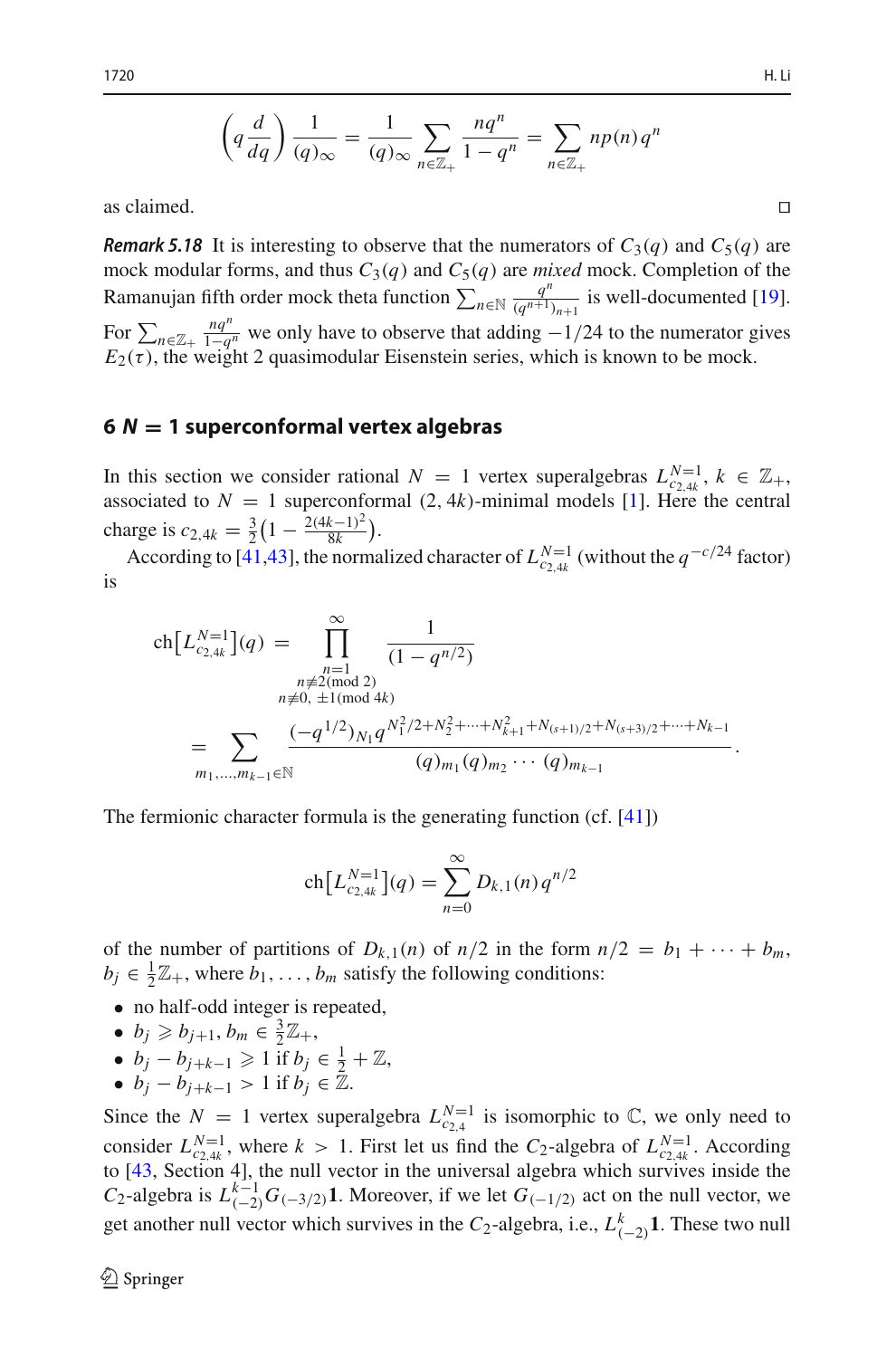vectors in the vacuum algebra generate the whole quotient ideal of  $R_{L_{c_{2,4k}}^{N=1}}$ . Thus  $R_{L_{c_{2,4k}}^{N=1}}$ is isomorphic to the superalgebra  $\mathbb{C}[l, g]/\langle l^k, l^{k-1}g \rangle$ , where *g* is an odd element.

We are going to prove that  $\psi$  is an isomorphism. We identify *l*, *g* with *l*(−2),  $g(-3/2)$ , respectively, inside the jet superalgebra.

It is clear that  $J_{\infty}(\mathbb{C}[l, g]/\langle l^k, l^{k-1}g \rangle)$  is isomorphic to

$$
\mathbb{C}\bigg[l(-2-i), g\bigg(-\frac{3}{2}-j\bigg)\,|\,i, j \in \mathbb{N}\bigg] / \langle l(z)^k, l(z)^{k-1}g(z) \rangle,
$$
\n
$$
l(z) = \sum_{n \in \mathbb{N}} l(-2-n)z^n, g(z) = \sum_{n \in \mathbb{N}} g(-3/2-n)z^n \text{ and } \langle l(z)^k, l(z)^{k-1}g(z) \rangle
$$

is the ideal generated by the Fourier coefficients of  $l(z)^k$ ,  $l(z)^{k-1}g(z)$ . We define an ordered monomial in  $J_{\infty}(\mathbb{C}[l, g]/\langle l^k, l^{k-1}g \rangle)$  to be a monomial of the form

$$
l(-2-n)^{a_1}g\left(-\frac{3}{2}-n\right)^{b_1}l(-1-n)^{a_2}g\left(-\frac{3}{2}-n+1\right)^{b_2}\cdots l(-2)^{a_{n+1}}g\left(-\frac{3}{2}\right)^{b_{n+1}},
$$

where  $n \in \mathbb{N}$ . Then we have a complete lexicographic ordering on all ordered monomials according to Sect. [3.1.](#page-8-1)

We know that all ordered monomials constitute a spanning set of the jet superalgebra. Following an argument similar to the one in Sect. [4.1,](#page-14-0) we can make use of the quotient relation to impose some conditions on the spanning set to get a smaller spanning set. Firstly, since all variables  $g(k)$ 's are odd, no two  $g(k)$  can appear in the ordered monomial. The leading term of any coefficient of  $z^{nk}$  in  $l(z)^k$  is  $l(-2 - n)^k$ . Thus  $l(-2 - n)^k$  should not appear as a segment of any element in the spanning set. Similarly we can list further leading terms in the quotient:

• The leading term of the coefficient of  $z^{nk}$  in  $l(z)^{k-1}g(z)$  is

$$
l(-2-n)^{k-1}g\biggl(-\frac{3}{2}-n\biggr).
$$

• The leading term of the coefficient of  $z^{n(k-1-i)+(n-1)i+n}$  in  $l(z)^{k-1}g(z)$  is

$$
l(-2-n)^{k-1-i}g\left(-\frac{3}{2}-n\right)l(-2-n+1)^i, \quad i=1,\ldots,k-1.
$$

Now we obtain a smaller spanning set, where the above three type leading terms cannot appear inside any ordered monomial. More precisely, any element in this spanning set is of the form

$$
w(b_1)w(b_2)\cdots w(b_m),
$$

where  $b_i \geq b_{i+1}$ ,  $w(a) = l(a)$  if  $a \in \mathbb{Z}$  and  $w(a) = g(a)$  if  $a \in \frac{1}{2}\mathbb{Z}$ . The fact that  $g(a)$  is odd implies that no half-odd-integer is repeated in  $\{b_1, b_2, \ldots, b_m\}$ . Moreover, we have a condition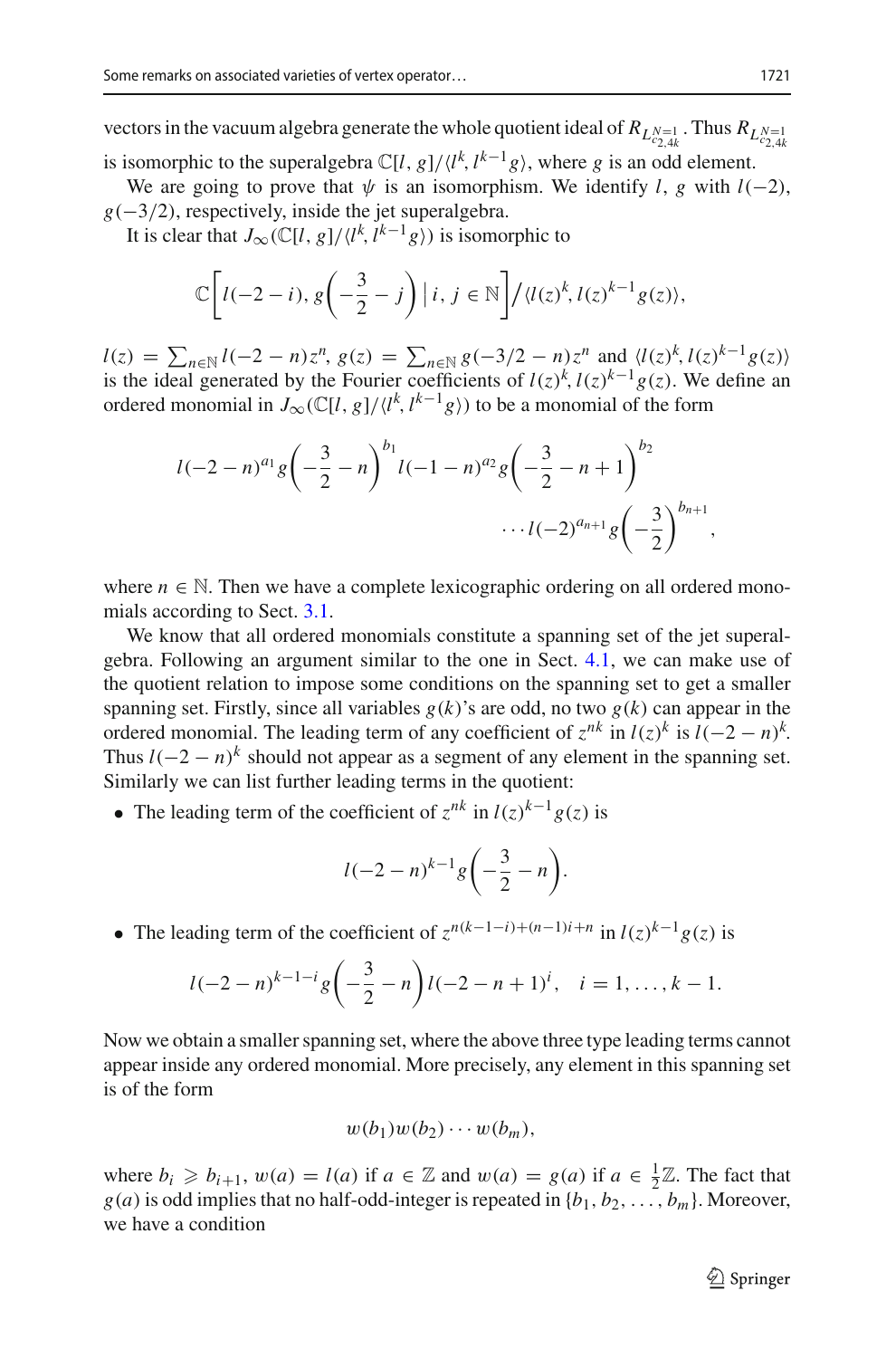$$
b_j - b_{j-k+1} > 1 \quad \text{if} \quad b_j \in \mathbb{Z},
$$

because

$$
l(-2-n)^{k}, \quad l(-2-n)^{k-1}g\left(-\frac{3}{2}-n\right),
$$
  

$$
l(-2-n)^{k-1-i}g\left(-\frac{3}{2}-n\right)l(-2-n+1)^{i}, \quad i=1,\ldots,k-1,
$$

are leading terms of some elements in the quotient ideal. We also have a condition

$$
b_j - b_{j-k+2} \geqslant 1 \quad \text{if} \quad b_j \in \frac{1}{2}\mathbb{Z},
$$

because

$$
g\left(-\frac{3}{2} - n\right)l(-2 - n + 1)^{k-1}
$$

is the leading term of some element in the quotient ideal. So we have

leading term of some element in the quotient ideal. So we have  
\n
$$
HS_q(J_\infty(\mathbb{C}[l, g]/\langle l^k, l^{k-1}g \rangle)) \leq \sum_{n=0}^\infty D_{k,1}(n) q^{n/2} = ch\big[\text{gr}\big(L_{c_2, 4k}^{N-1}\big)\big](q).
$$

Meanwhile, the surjectivity of  $\psi$  implies that

$$
\overline{n=0}
$$
  
 
$$
\text{ surjectivity of } \psi \text{ implies that}
$$
  

$$
\text{HS}_q\left(J_{\infty}(\mathbb{C}[l, g]/\langle l^k, l^{k-1}g \rangle)\right) \geqslant \text{ch}\big[\text{gr}\big(L_{c_{2,4k}}^{N=1}\big)\big](q).
$$

Thus  $\text{HS}_q(J_\infty(\mathbb{C}[l, g]/\langle l^k, l^{k-1}g \rangle)) = \text{ch}[\text{gr}(L_{c_{2,4k}}^{N=1})](q)$ , and  $\psi$  is an isomorphism. It implies that the above spanning set is a basis of the jet superalgebra. The image of the basis of jet superalgebra under the map  $\psi$  is a basis of gr( $L_{c_2,4k}^{N=1}$ ) [\[41](#page-38-23)].

We have following result which is a super-analog of [\[52,](#page-39-0) Theorem 16.13]:

**Theorem 6.1** *Let*  $p' > p \ge 2$  *satisfy that*  $(p' - p)/2$  *and p* are coprime positive *integers. Let*  $L_{c_{p,p'}}^{N=1}$  *be the simple N* = 1 *vertex superalgebra associated with the N* = 1 superconformal (*p*, *p*')-minimal model of central charge  $c_{p,p'} = \frac{3}{2} \left(1 - \frac{2(p'-p)^2}{pp'}\right)$ . *Then the map*  $\psi$  *is an isomorphism if and only if*  $(p, p') = (2, 4k)$ *,*  $k \in \mathbb{Z}_+$ *.* 

*Proof* We first consider the *C*<sub>2</sub>-algebra of  $L_{c,p,p'}^{N=1}$ . We let

$$
|c_{p,p'}| = \frac{(p-1)(p'-1)}{4} + \frac{1+(-1)^{pp'}}{8} \in \mathbb{N}.
$$

When  $p$  and  $p'$  are both even, according to [\[43](#page-38-24), Section 4], there are two null vectors which survive in  $R_{V_{c_{p,p'}}^{N=1}}$ , i.e.,  $L_{(-2)}^{|c_{p,p'}|} 1$  and  $L_{(-2)}^{|c_{p,p'}|-1} G_{-3/2} 1$ . They generate the quotient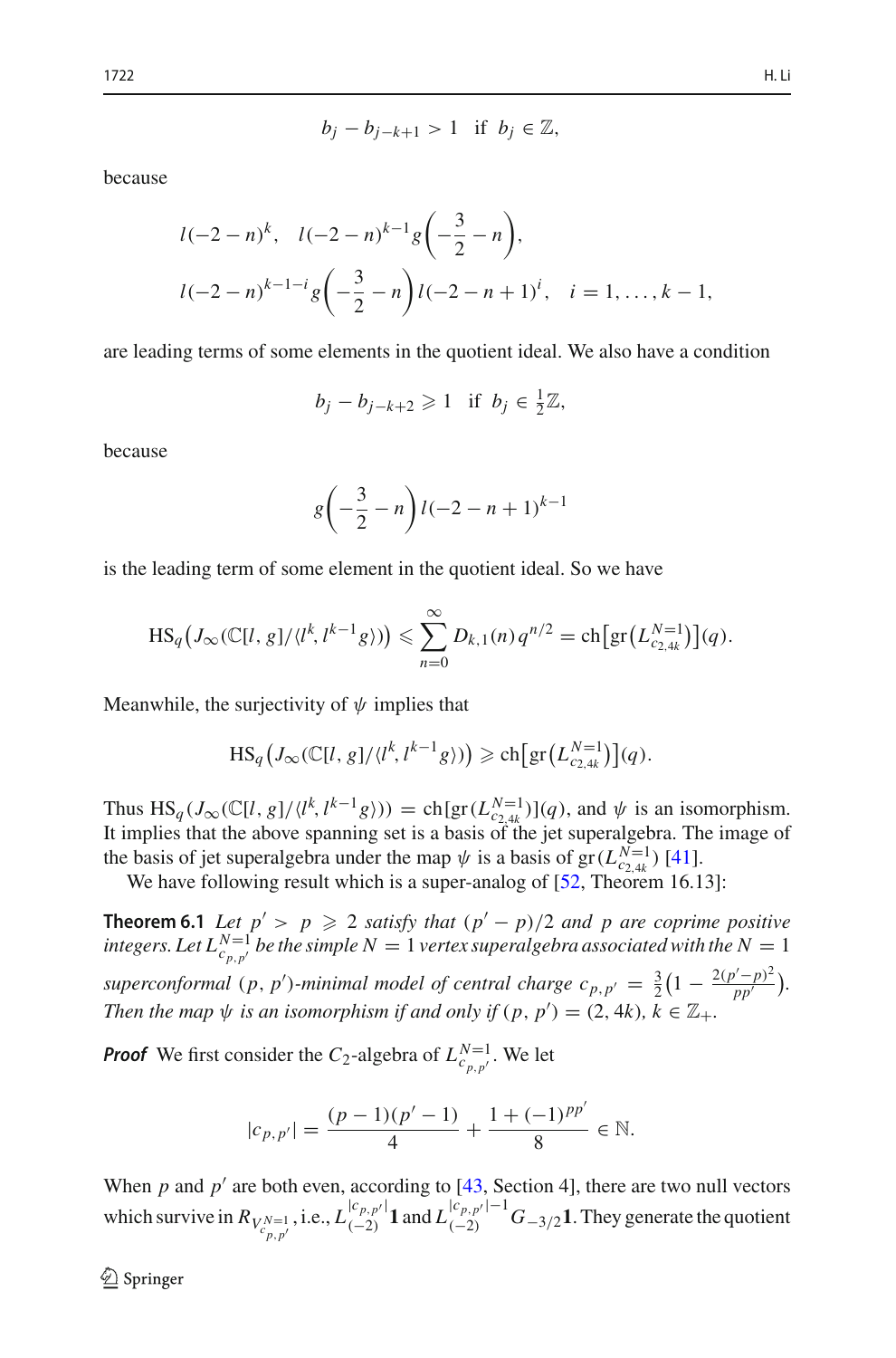ideal of  $R_{V_{c_p,p'}^{N=1}}$  in the vacuum algebra. In this case, the  $C_2$ -algebra  $R_{L_{c_p,p'}^{N=1}}$  is isomorphic to

$$
\mathbb{C}[l,g]/\langle l^{|c_{p,p'}|},l^{|c_{p,p'}|-1}g\rangle.
$$

When *p* and *p'* are both odd, again from [\[43](#page-38-24), Section 4], the null vector  $L_{(-2)}^{[c_{p,p'}]}$  **1** generates the quotient ideal of  $R_{L_{c_{p,p'}}^{N=1}}$ . The  $C_2$ -algebra is isomorphic to

<span id="page-34-0"></span>
$$
\mathbb{C}[l,g]/\langle l^{|c_{p,p'}|}\rangle.
$$

Suppose  $p$  and  $p'$  are both odd. Then

Suppose *p* and *p* are both odd. Then  
\n
$$
HS_q(J_{\infty}(\mathbb{C}[l, g]/\langle l^{c_{p,p'}l} \rangle)) = HS_q(J_{\infty}(\mathbb{C}[g])) HS_q(J_{\infty}(\mathbb{C}[l]/\langle l^{c_{p,p'}l} \rangle)).
$$
\nIt is clear that  $HS_q(J_{\infty}(\mathbb{C}[g])) = \prod_{i \in \mathbb{Z}_+} (1 + q^{i+1/2})$ . According to [29], we get

that 
$$
HS_q(J_\infty(\mathbb{C}[g])) = \prod_{i \in \mathbb{Z}_+} (1 + q^{i+1/2}).
$$
 According to [29],  

$$
HS_q(J_\infty(\mathbb{C}[g])) = \prod_{i \in \mathbb{Z}_+} (1 + q^{i+1/2}).
$$
 According to [29],  

$$
HS_q(J_\infty(\mathbb{C}[l]/\langle l^{[c_{p,p'}]}\rangle)) \cong ch[Lv_{ir}(c_{2,(p-1)(p'-1)/2+1}, 0)](q),
$$

where  $L_{\text{Vir}}(c_{2,(p-1)(p'-1)/2+1}, 0)$  is the simple Virasoro vertex algebra coming from the  $(2, (p-1)(p'-1)/2 + 1)$ -minimal model. Using the character formula of  $L_{\text{Vir}}(c_{q,q'}, 0)$  from [\[29](#page-38-25)], the Hilbert series of  $J_{\infty}(\mathbb{C}[l, g]/\langle l^{(c_{p,p'}|}) \rangle)$  is

$$
\frac{\prod_{i\in\mathbb{Z}_+}(1+q^{i+1/2})}{\prod_{i\in\mathbb{Z}_+}(1-q^i)} \cdot \sum_{j\in\mathbb{Z}} \left(q^{j(j(p-1)(p^{\prime}-1)+2j+\frac{(p-1)(p^{\prime}-1)}{2}-1)}-q^{(2j+1)((\frac{(p-1)(p^{\prime}-1)}{2}+1)j+1)}\right).
$$
\n(9)

Meanwhile, by [\[41](#page-38-23)] the character of  $L_{c_{p,p'}}^{N=1}$  is

anwhile, by [41] the character of 
$$
L_{c_{p,p'}}^{N=1}
$$
 is  
\n
$$
\text{ch}\left[L_{c_{p,p'}}^{N=1}\right](q) = \frac{\prod_{i \in \mathbb{Z}_+} (1 + q^{i-1/2})}{\prod_{i \in \mathbb{Z}_+} (1 - q^i)} \sum_{j \in \mathbb{Z}} \left(q^{\frac{j(jpp' + p' - p)}{2}} - q^{\frac{(jp+1)(jp' + 1)}{2}}\right).
$$
\n(10)

Comparing [\(9\)](#page-34-0) and [\(10\)](#page-34-1) we get that  $\psi$  is not an isomorphism in this case.

Let *p* and *p'* be both even. Suppose  $(p, p') \notin \{(2, 4k) | k \in \mathbb{Z}_+\}$  and  $\psi$  is an morphism for  $L_{c_{p,p'}}^{N=1}$ . Then<br>  $\text{HS}_q\big(\int_{-\infty}^{\infty}(|U_{\alpha}|g|/ \langle l^{[c_{p,p'}]}, l^{[c_{p,p'}]-1}g \rangle\big) = \text{ch}\big[L_{c_{p,p'}}^{N=1}\big](q)$ . isomorphism for  $L_{c_{p,p'}}^{N=1}$ . Then

<span id="page-34-1"></span>
$$
\mathrm{HS}_q\big(J_{\infty}\big(\mathbb{C}[l,g]/\langle l^{c_{p,p'}|},l^{c_{p,p'}|-1}g\rangle\big)\big)=\mathrm{ch}\big[L^{N=1}_{c_{p,p'}}\big](q).
$$

On the other hand, we have shown that

$$
\begin{aligned} \text{HS}_q\big(J_{\infty}(\mathbb{C}[l, g]/\langle l^{p,p,q}, l^{p,p,p+1} \rangle g)\big) &= \text{cn}[L_{c_{p,p'}}^{\circ}] \{q\}. \\\\ \text{hand, we have shown that} \\\\ \text{HS}_q\big(J_{\infty}\big(\mathbb{C}[l, g]/\langle l^k, l^{k-1}g \rangle\big)\big) &= \text{ch}\big[L_{c_{2,4k}}^{N=1}\big] \{q\}, \quad k \in \mathbb{Z}_+. \end{aligned}
$$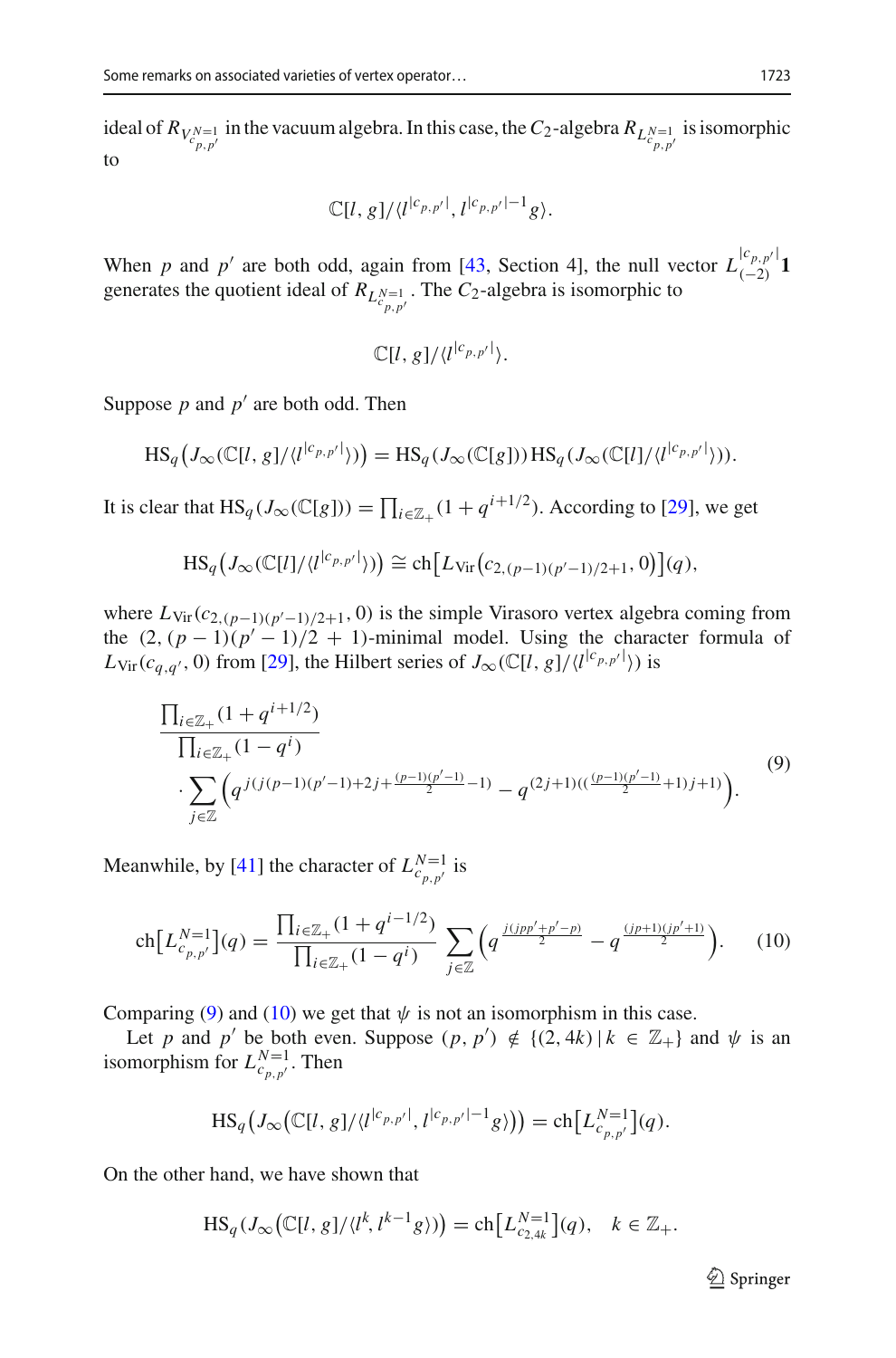Therefore, the character of  $L_{c_{p,p'}}^{N=1}$  must coincide with the character of  $L_{c_{2,4k}}^{N=1}$  for some *k*. Note, [\(10\)](#page-34-1) is also true when *p* and  $p'$  are both even, and it is easy to verify from the numerator that no two  $N = 1$  minimal vertex algebras have the same character. This is a contradiction. Thus the statement is proved is a contradiction. Thus the statement is proved.

## <span id="page-35-0"></span>**7 Extended Virasoro vertex algebras**

For a simple Virasoro vertex algebra  $L_{\text{Vir}}(c_{2,2k+1}, 0)$  coming from the  $(2, 2k+1)$ -minimal model, according to [\[29](#page-38-25)], we know that  $R_{L_{\text{Vir}}(c_2,2k+1,0)} \cong \mathbb{C}[x]/(x^k)$ , and  $\psi$  is an isomorphism. Let *p* and *p'* be two positive coprime integers satisfying  $p > p' \ge 2$ . It is easy to see that  $\psi$  is an isomorphism if and only if  $(p, p') = (2, 2k + 1)$  (see [\[52](#page-39-0), Theorem 16.13]). Recently, the authors displayed the kernel of  $\psi$  [\[4,](#page-37-10) Theorem 1] for the  $c = 1/2$  Ising model vertex algebra  $L_{\text{Vir}}(c_{3,4}, 0)$ , based on a new fermionic character formula for  $L_{\text{Vir}}(c_{3,4}, 0)$ .

If we consider extended Virasoro vertex algebras associated with minimal model which is not necessarily a  $(2, 2k + 1)$ -minimal model, we might still have that  $\psi$  is an isomorphism. Our discussion is heavily motivated by [\[33\]](#page-38-26), where the combinatorics of (super)extensions of (3, *p*)-minimal vertex algebras was discussed.

*Example 7.1* For the free fermion model  $\mathcal{F} = L_{\text{Vir}}(c_{(3,4)}, 0) \oplus L_{\text{Vir}}(c_{(3,4)}, 1/2), \psi$  is clearly an isomorphism as discussed in Proposition [4.2.](#page-9-1)

*Example 7.2* The  $L_{c_{2,8}}^{N=1}$  minimal vertex superalgebra has the following realization:

sm as discussed in Proposition 4.2.  
\n<sup>=1</sup> minimal vertex superalgebra has the f  
\n
$$
L_{c_{(2,8)}}^{N=1} \cong L_{\text{Vir}}(c_{(3,8)}, 0) \oplus L_{\text{Vir}}(c_{(3,8)}, \frac{3}{2}).
$$

This realization is called the extended algebra, and it was studied in [\[33](#page-38-26)]. The map  $\psi$  is not an isomorphism in the case of  $L_{\text{Vir}}(c_{(3,8)}, 0)$ . But we have shown that for the extended algebra of  $L_{\text{Vir}}(c_{(3,8)}, 0)$ , the map  $\psi$  is an isomorphism. This model was analyzed from a different perspective in [\[40\]](#page-38-27).

*Example 7.3* Next, let us consider  $V = L_{\text{Vir}}(c_{(3,10)}, 0) \oplus L_{\text{Vir}}(c_{(3,10)}, 2)$ . It is well known that

$$
L_{\text{Vir}}(c_{(2,5)},0)\otimes L_{\text{Vir}}(c_{(2,5)},0)\cong L_{\text{Vir}}(c_{(3,10)},0)\oplus L_{\text{Vir}}(c_{(3,10)},2).
$$

We let  $\omega_1$  and  $\omega_2$  be conformal vectors of the first factor and the second factor of  $L_{\text{Vir}}(c_{(2,5)}, 0) \otimes L_{\text{Vir}}(c_{(2,5)}, 0)$ . Then the isomorphism map *f* sends  $\omega_1 + \omega_2$  to the conformal vector  $\omega$  of  $L_{Vir}(c_{(3,10)}, 0)$ , and  $\omega_1 - \omega_2$  to the lowest weight vector  $\phi$  of  $L_{\text{Vir}}(c_{(3,10)}, 2)$ . Since we know that

$$
J_{\infty}(R_{L_{\mathrm{Vir}}(c_{(2,5)},0)}) \cong J_{\infty}(\mathbb{C}[x]/\langle x^2 \rangle) \cong \mathrm{gr}(L_{\mathrm{Vir}}(c_{2,5},0)),
$$

the map  $\psi$  is an isomorphism for V, i.e.,

$$
J_{\infty}(R_V) = J_{\infty}\big(R_{L_{\text{Vir}}(c_{(2,5)},0)} \otimes R_{L_{\text{Vir}}(c_{(2,5)},0)}\big) \cong J_{\infty}(\mathbb{C}[x, y]/\langle x^2, y^2 \rangle) \cong \text{gr}(V).
$$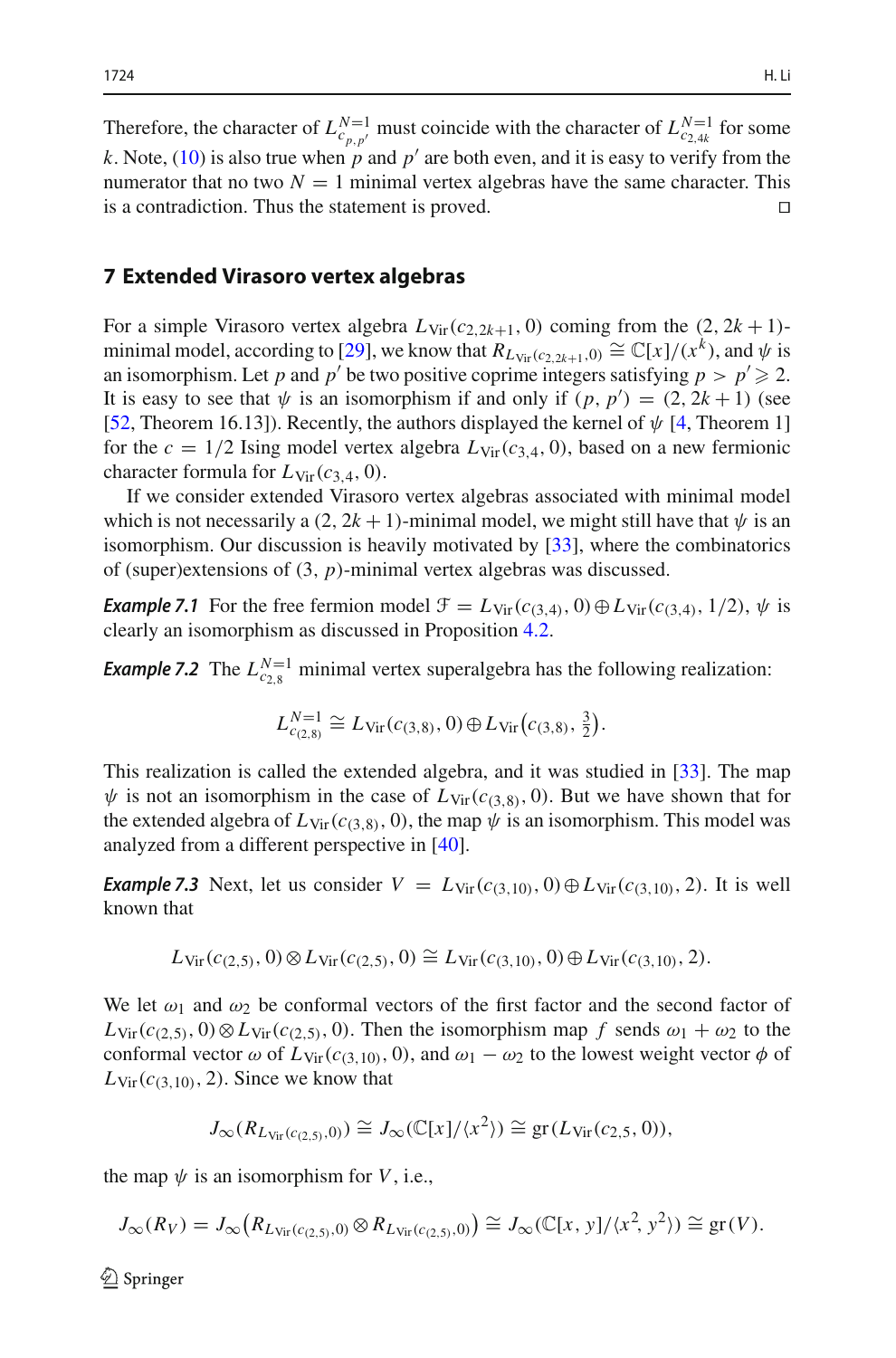For  $L_{\text{Vir}}(c_{(3,10)}, 0) \oplus L_{\text{Vir}}(c_{(3,10)}, 2)$ , its  $C_2$ -algebra is isomorphic to

$$
\mathbb{C}[u,v]/\langle uv, u^2+v^2, u^3, v^3\rangle
$$

after we identify  $x + y$ ,  $x - y$  in  $\mathbb{C}[x, y]/\langle x^2, y^2 \rangle$  with *u* and *v*, respectively.

*Remark 7.4* We also know from [\[33\]](#page-38-26) that the normalized parafermionic character of<br>  $V = L_{\text{Vir}}(c_{(3,10)}, 0) \oplus L_{\text{Vir}}(c_{(3,10)}, 2)$  is given by<br>  $\text{ch}[V](q) = \sum \frac{q^{(n_1+n_2+m_1)(n_1+n_2)+n_2(n_2+m_1)+m_1^2+m_1+n_1+2n_2}}{(q)_n (q)_n (q)_n}.$  $V = L_{\text{Vir}}(c_{(3,10)}, 0) \oplus L_{\text{Vir}}(c_{(3,10)}, 2)$  is given by

$$
\operatorname{ch}[V](q) = \sum_{n_1, n_2, m_1 \in \mathbb{N}} \frac{q^{(n_1+n_2+m_1)(n_1+n_2)+n_2(n_2+m_1)+m_1^2+m_1+n_1+2n_2}}{(q)_{n_1}(q)_{n_2}(q)_{m_1}}.
$$

Next, let us consider the jet algebra

$$
J_{\infty}(\mathbb{C}[u,v]/\langle u^2,v^3,uv\rangle),
$$

where degrees of  $u$  and  $v$  are both 2. Clearly, it has the following spanning set:

$$
u_{(-n_1)}\cdots u_{(-n_N)}v_{(-m_1)}\cdots v_{(-m_M)}
$$

subject to constraints:

- (a) (*difference two condition at distance* 1)  $n_i \geq n_{i+1} + 2$ ,
- (b) (*difference two condition at distance* 2)  $m_i \geq m_{i+2} + 2$ ,
- (c) (*boundary condition*)  $n_N \geqslant 2 + M$ ,

where conditions (a), (b), (c) come from  $(u^2)_{\partial}$ ,  $(v^3)_{\partial}$ ,  $(uv)_{\partial}$  in the quotient ideal of the jet algebra. Meanwhile, according to Proposition [5.1](#page-19-3) and Theorem [5.13,](#page-26-1) we know that

$$
J_{\infty}(\mathbb{C}[u]/\langle u^2 \rangle) \cong \text{gr}(W_{\Lambda_{1,0}}),
$$
  
\n
$$
J_{\infty}(\mathbb{C}[v]/\langle v^3 \rangle) \cong \text{gr}(W_{\Lambda_{2,0}}),
$$
  
\n
$$
J_{\infty}(\mathbb{C}[u, v]/\langle uv \rangle) \cong \text{gr}(W_{\Gamma}),
$$

where  $\Gamma$  is the graph  $\circ$  −  $\circ$ . Using three realizations of jet algebras and the Gordon– Andrews character formulas from [\[23](#page-38-16)[,31](#page-38-9)], it is not hard to see that the above spanning set, subject to constraints (a)–(c), would produce a basis of the jet algebra  $J_{\infty}(\mathbb{C}[u, v]/\langle u^2, v^3, uv \rangle)$  whose Hilbert series is given by

$$
\sum_{n_1,n_2,m_1\in\mathbb{N}}\frac{q^{(n_1+n_2+m_1)(n_1+n_2)+n_2(n_2+m_1)+m_1^2+m_1+n_1+2n_2}}{(q)_{n_1}(q)_{n_2}(q)_{m_1}}.
$$

The normalized character formula for  $V = L_{\text{Vir}}(c_{(2,5)}, 0) \otimes L_{\text{Vir}}(c_{(2,5)}, 0)$  is

$$
\text{or formula for } V = L_{\text{Vir}}(c_{(2,5)}, 0) \in \text{ch}[V](q) = \sum_{n_1, n_2 \in \mathbb{N}} \frac{q^{n_1^2 + n_2^2 + n_1 + n_2}}{(q)_{n_1} (q)_{n_2}}.
$$

 $\mathcal{D}$  Springer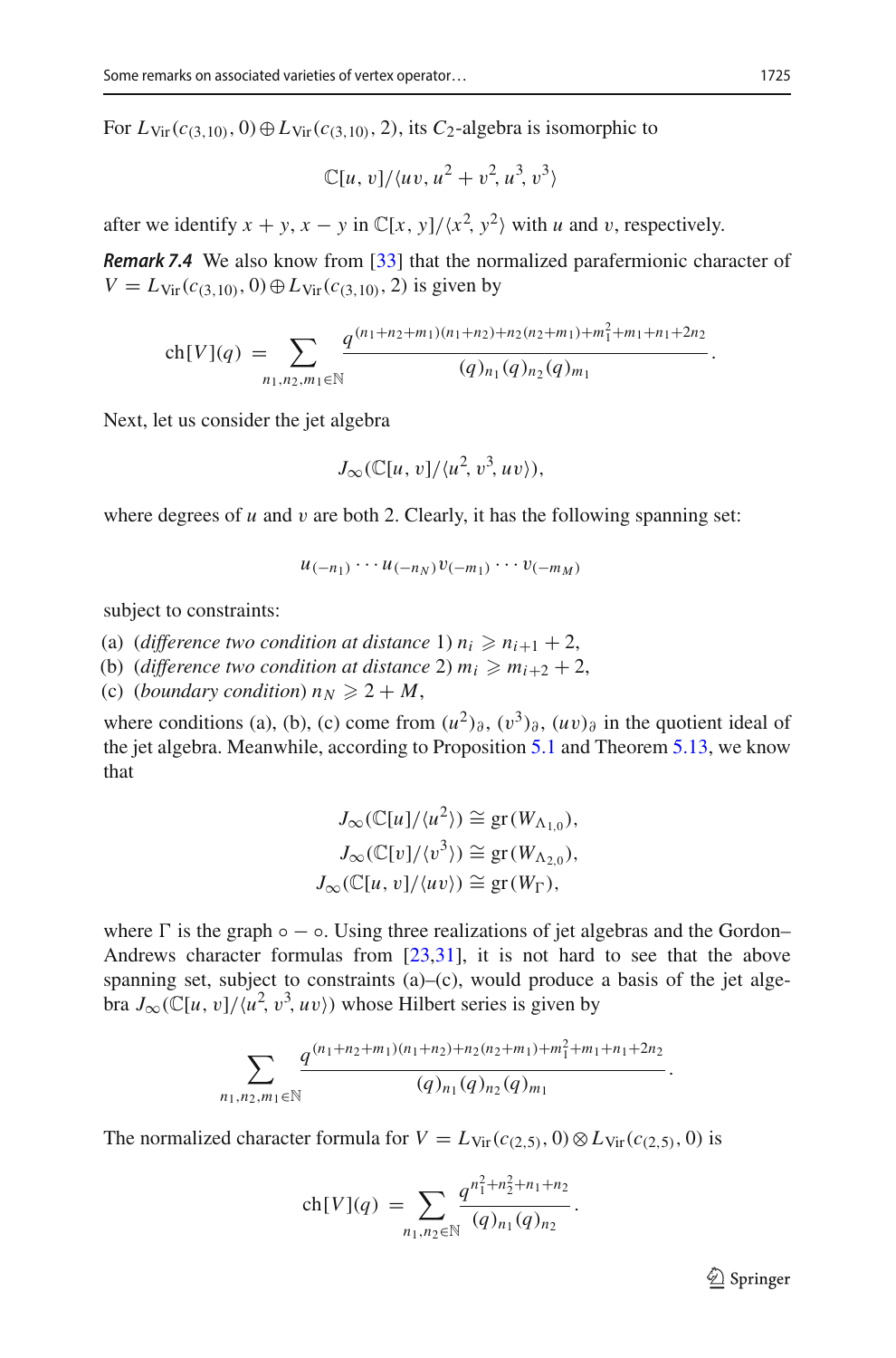Thus we have the following Hilbert series identities:  $\cdot$ 

we have the following Hilbert series identities:  
\n
$$
HS_q(J_\infty(\mathbb{C}[x, y]/(x^2, y^2))) = HS_q(J_\infty(\mathbb{C}[u, v]/\langle uv, u^2 + v^2, u^3, v^3 \rangle))
$$
\n
$$
= HS_q(J_\infty(\mathbb{C}[u, v]/\langle u^2, v^3, uv \rangle))
$$

and

$$
\sum_{n_1, n_2, m_1 \in \mathbb{N}} \frac{q^{(n_1+n_2+m_1)(n_1+n_2)+n_2(n_2+m_1)+m_1^2+m_1+n_1+2n_2}}{(q)_{n_1}(q)_{n_2}(q)_{m_1}} = \sum_{n_1, n_2 \in \mathbb{N}} \frac{q^{n_1^2+n_2^2+n_1+n_2}}{(q)_{n_1}(q)_{n_2}}.
$$

**Acknowledgements** The author would like to thank his supervisor, Antun Milas, for reading the manuscript, lots of advice and discussions. He is also grateful to anonymous referees for lots of suggestions on polishing this paper.

## **References**

- <span id="page-37-17"></span>1. Adamović, D.: Rationality of Neveu–Schwarz vertex operator superalgebras. Int. Math. Res. Not. IMRN **1997**(17), 865–874 (1997)
- <span id="page-37-13"></span>2. Adamović, D.: Rationality of unitary  $N = 2$  vertex operator superalgebras (1999). [arXiv:math/9909055](http://arxiv.org/abs/math/9909055)
- <span id="page-37-14"></span>3. Adamović, D.: Vertex algebra approach to fusion rules for  $N = 2$  superconformal minimal models. J. Algebra **239**(2), 549–572 (2001)
- <span id="page-37-10"></span>4. Andrews, G.E., van Ekeren, J., Heluani, R.: The singular support of the Ising model (2020). [arXiv:2005.10769](http://arxiv.org/abs/2005.10769)
- <span id="page-37-1"></span>5. Arakawa, T.: A remark on the  $C_2$ -cofiniteness condition on vertex algebras. Math. Z. 270(1–2), 559– 575 (2012)
- <span id="page-37-11"></span>6. Arakawa, T.: Introduction to *W*-algebras and their representation theory. In: Callegaro, F., et al. (eds.) Perspectives in Lie Theory. Springer INdAM Series, vol. 19, pp. 179–250. Springer, Cham (2017)
- <span id="page-37-5"></span>7. Arakawa, T., Kawasetsu, K.: Quasi-lisse vertex algebras and modular linear differential equations. In: Kac, V.G., Popov, V.L. (eds.) Lie Groups, Geometry, and Representation Theory. Progress in Mathematics, vol. 326, pp. 41–57. Springer, Cham (2018)
- <span id="page-37-12"></span>8. Arakawa, T., Lam, C.H., Yamada, H.: Zhu's algebra,  $C_2$ -algebra and  $C_2$ -cofiniteness of parafermion vertex operator algebras. Adv. Math. **264**, 261–295 (2014)
- <span id="page-37-8"></span>9. Arakawa, T., Linshaw, A.R.: Singular support of a vertex algebra and the arc space of its associated scheme. In: Gorelik, M., et al. (eds.) Representations and Nilpotent Orbits of Lie Algebraic Systems. Progress in Mathematics, vol. 330, pp. 1–17. Springer, Cham (2019)
- <span id="page-37-2"></span>10. Arakawa, T., Moreau, A.: Sheets and associated varieties of affine vertex algebras. Adv. Math. **320**, 157–209 (2017)
- <span id="page-37-7"></span>11. Arakawa, T., Moreau, A.: Arc spaces and chiral symplectic cores (2018). [arXiv:1802.06533](http://arxiv.org/abs/1802.06533)
- <span id="page-37-3"></span>12. Arakawa, T., Moreau, A.: Joseph ideals and lisse minimal *W*-algebras. J. Inst. Math. Jussieu **17**(2), 397–417 (2018)
- <span id="page-37-4"></span>13. Arakawa, T., Moreau, A.: On the irreducibility of associated varieties of *W*-algebras. J. Algebra **500**, 542–568 (2018)
- <span id="page-37-9"></span>14. Arakawa, T., Moreau, A.: Corrigendum to "Sheets and associated varieties of affine vertex algebras" [Adv. Math. 320 (2017) 157–209]. Adv. Math. **372**, Art. No. 107302 (2020)
- <span id="page-37-16"></span>15. Bai, Y., Gorsky, E., Kivinen, O.: Quadratic ideals and Rogers–Ramanujan recursions. Ramanujan J. **52**(1), 67–89 (2020)
- <span id="page-37-15"></span>16. Baranović, I., Primc, M., Trupčević, G.: Bases of Feigin–Stoyanovsky's type subspaces for  $C_{\ell}^{(1)}$ . Ramanujan J. **45**(1), 265–289 (2018)
- <span id="page-37-6"></span>17. Beem, C., Lemos, M., Liendo, P., Peelaers, W., Rastelli, L., van Rees, B.C.: Infinite chiral symmetry in four dimensions. Comm. Math. Phys. **336**(3), 1359–1433 (2015)
- <span id="page-37-0"></span>18. Beilinson, A., Feigin, B., Mazur, B.: Introduction to Algebraic Field Theory on Curves. Unpublished manuscript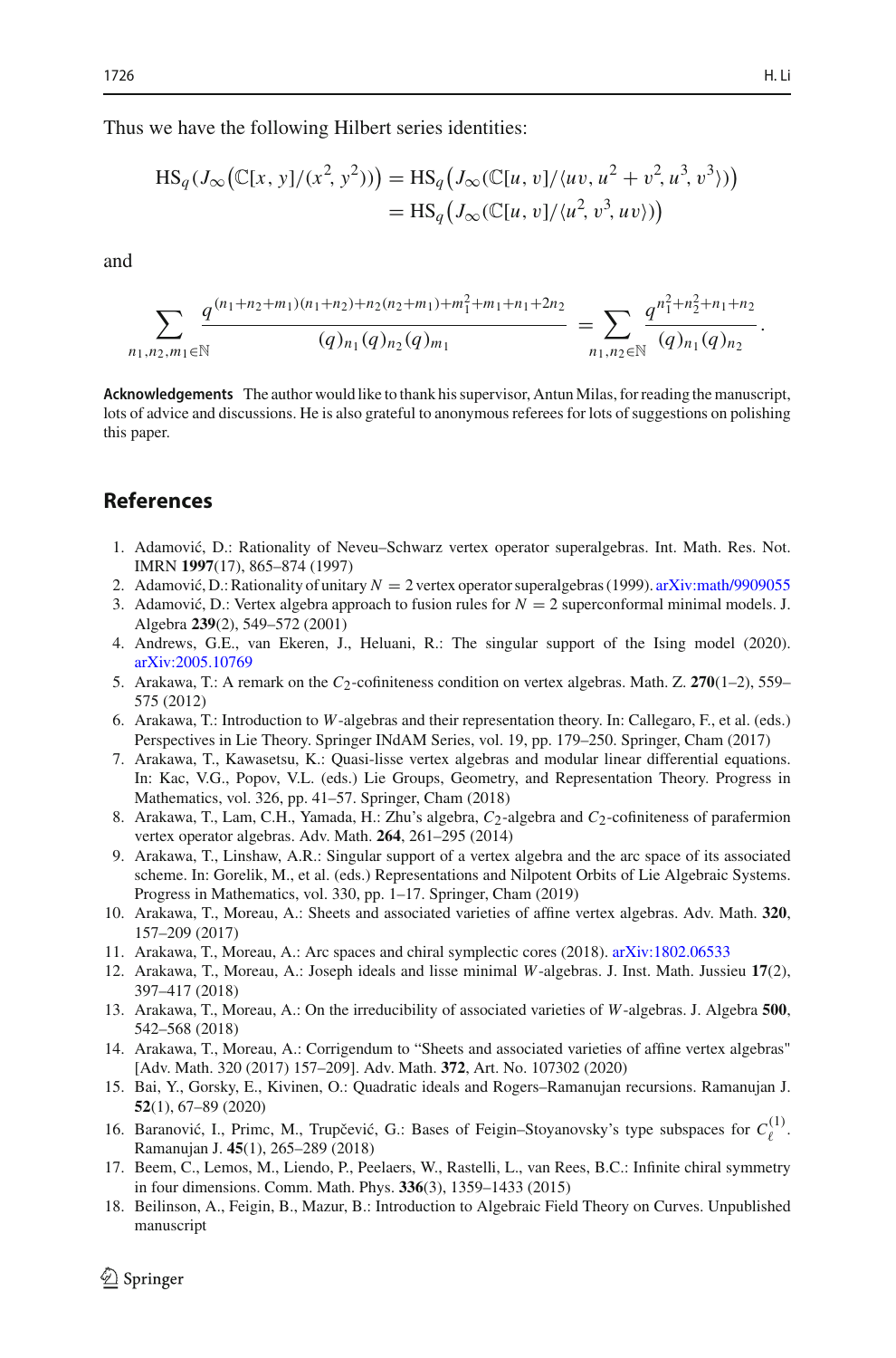- <span id="page-38-22"></span>19. Bringmann, K., Folsom, A., Ono, K., Rolen, L.: Harmonic Maass Forms and Mock Modular Forms. American Mathematical Society Colloquium Publications, vol. 64. American Mathematical Society, Providence (2017)
- <span id="page-38-17"></span>20. Bruschek, C., Mourtada, H., Schepers, J.: Arc spaces and the Rogers–Ramanujan identities. Ramanujan J. **30**(1), 9–38 (2013)
- <span id="page-38-10"></span>21. Butorac, M.: Combinatorial Bases of Principal Subspaces of Standard Modules for Affine Lie Algebra of Type  $B_2^{(1)}$ . Ph.D. Thesis, Sveučilište u Zagrebu (2012)
- 22. Butorac, M., Koži´c, S.: Principal subspaces for the affine Lie algebras in types *D*, *E* and *F* (2019). [arXiv:1902.10794](http://arxiv.org/abs/1902.10794)
- <span id="page-38-16"></span>23. Calinescu, C., Lepowsky, J., Milas, A.: Vertex-algebraic structure of the principal subspaces of certain *A*<sup>(1)</sup>-modules, II: Higher-level case. J. Pure Appl. Algebra **212**(8), 1928–1950 (2008)
- <span id="page-38-11"></span>24. Capparelli, S., Lepowsky, J., Milas, A.: The Rogers–Selberg recursions, the Gordon–Andrews identities and intertwining operators. Ramanujan J. **12**(3), 379–397 (2006)
- <span id="page-38-4"></span>25. De Sole, A., Kac, V.G.: Finite vs affine *W*-algebras. Jpn. J. Math. **1**(1), 137–261 (2006)
- <span id="page-38-6"></span>26. Dong, C., Li, H., Mason, G.: Certain associative algebras similar to  $U(\text{sl}_2)$  and Zhu's algebra  $A(V_I)$ . J. Algebra **196**(2), 532–551 (1997)
- <span id="page-38-12"></span>27. Feigin, B., Feigin, E., Jimbo, M., Miwa, T., Mukhin, E., et al.: Principal  $\widehat{sl}_3$  subspaces and quantum Toda Hamiltonian. In: Miwa, T., et al. (eds.) Algebraic Analysis and Around. Advanced Studies in Pure Mathematics, vol. 54, pp. 109–166. Mathematical Society of Japan, Tokyo (2009)
- <span id="page-38-18"></span>28. Feigin, B., Feigin, E., Littelmann, P.: Zhu's algebras, *C*2-algebras and abelian radicals. J. Algebra **329**(1), 130–146 (2011)
- <span id="page-38-25"></span>29. Feigin, B., Frenkel, E.: Coinvariants of nilpotent subalgebras of the Virasoro algebra and partition identities. On: Gel'fand, S., Gindikin, S. (eds.) I.M. Gel'fand Seminar. Advances in Soviet Mathematics, vol. 16.1, pp. 139–148. American Mathematical Society, Providence (1993)
- <span id="page-38-3"></span>30. Feigin, B., Kedem, R., Loktev, S., Miwa, T., Mukhin, E.: Combinatorics of the  $\widehat{sl}_2$  spaces of coinvariants. Transform. Groups **6**(1), 25–52 (2001)
- <span id="page-38-9"></span>31. Feigin, B., Stoyanovsky, A.V.: Quasi-particles models for the representations of Lie algebras and geometry of flag manifold (1993). [arXiv:hep-th/9308079](http://arxiv.org/abs/hep-th/9308079)
- <span id="page-38-8"></span>32. Feigin, E.: The PBW filtration. Represent. Theory **13**, 165–181 (2009)
- <span id="page-38-26"></span>33. Jacob, P., Mathieu, P.: Embedding of bases: from the  $\mathcal{M}(2, 2\kappa + 1)$  to the  $\mathcal{M}(3, 4\kappa + 2 - \delta)$  models. Phys. Lett. B **635**(5–6), 350–354 (2006)
- <span id="page-38-21"></span>34. Jennings-Shaffer, C., Milas, A.: Further *q*-series identities and conjectures relating false theta functions and characters (2020). [arXiv:2005.13620](http://arxiv.org/abs/2005.13620)
- <span id="page-38-14"></span>35. Jerković, M.: Character formulas for Feigin–Stoyanovsky's type subspaces of standard  $\mathfrak{sl}(3,\mathbb{C})^{\sim}$ modules. Ramanujan J. **27**(3), 357–376 (2012)
- <span id="page-38-1"></span>36. Kac, V.G.: Vertex Algebras for Beginners. University Lecture Series, 2nd edn, vol. 10. American Mathematical Society, Providence (1998)
- <span id="page-38-2"></span>37. Lepowsky, J., Li, H.: Introduction to Vertex Operator Algebras and Their Representations. Progress in Mathematics, vol. 227. Birkhäuser, Boston (2012)
- <span id="page-38-0"></span>38. Li, H.: Abelianizing vertex algebras. Comm. Math. Phys. **259**(2), 391–411 (2005)
- <span id="page-38-19"></span>39. Li, H., Milas, A.: Quantum dilogarithm and characters of FS-principal subspaces. In preparation
- <span id="page-38-27"></span>40. Li, H., Milas, A., Wauchope, J.:  $S_2$ -orbifolds of  $N = 1$  and  $N = 2$  superconformal vertex algebras and *W*-algebras. Comm. Algebra **49**(4), 1609–1638 (2020)
- <span id="page-38-23"></span>41. Melzer, E.: Supersymmetric analogs of the Gordon–Andrews identities, and related TBA systems (1994). [arXiv:hep-th/9412154](http://arxiv.org/abs/hep-th/9412154)
- <span id="page-38-7"></span>42. Meurman, A., Primc, M.: Annihilating ideals of standard modules of *sl*(2,*C*)∼ and combinatorial identities. Adv. Math. **64**(3), 177–240 (1987)
- <span id="page-38-24"></span>43. Milas, A.: Characters, supercharacters and Weber modular functions. J. Reine Angew. Math. **608**, 35–64 (2007)
- <span id="page-38-15"></span>44. Milas, A., Penn, M.: Lattice vertex algebras and combinatorial bases: general case and *W*-algebras. New York J. Math. **18**, 621–650 (2012)
- <span id="page-38-5"></span>45. Ogawa, A.: Zhu's algebra of rank one lattice vertex operator superalgebras. Osaka J. Math. **37**(4), 811–822 (2000)
- <span id="page-38-20"></span>46. Penn, M.: Lattice vertex superalgebras, I: presentation of the principal subalgebra. Comm. Algebra **42**(3), 933–961 (2014)
- <span id="page-38-13"></span>47. Primc, M.: Vertex operator construction of standard modules for *<sup>A</sup>*(1) *<sup>n</sup>* . Pacific J. Math. **<sup>162</sup>**(1), 143–187 (1994)